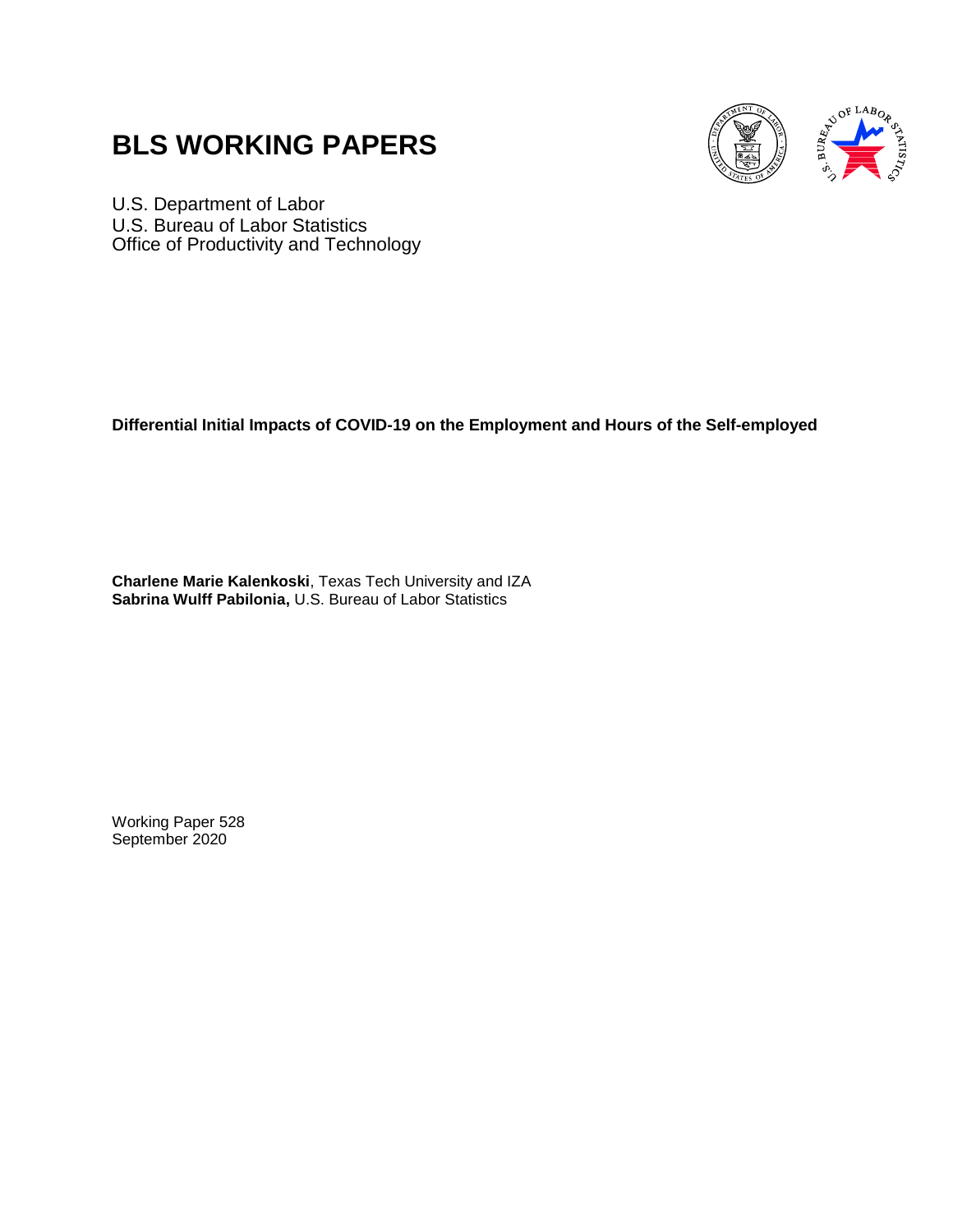Differential Initial Impacts of COVID-19 on the Employment and Hours of the Self-employed

Charlene Marie Kalenkoski, Ph.D., CFP® Texas Tech University and IZA

> Sabrina Wulff Pabilonia, Ph.D. U.S. Bureau of Labor Statistics

> > September 2020

## **Abstract:**

This study examines the initial impact of COVID-19 on the employment and hours of unincorporated self-employed workers using data from the Current Population Survey. Randomeffects and difference-in-difference-in-differences models are estimated and differential impacts by gender, marital status, and parental status are examined. Although employment and hours decreased for all groups due to the response to the health threat posed by the pandemic differential impacts by gender, marital status, and parental status exist. Married women were less likely to be working than married men, while single women were more likely to be working than single men. However, fathers of school-age children who remained employed were working reduced hours compared to men without children. Remote work and working in an essential industry mitigated some of the negative effects on employment and hours.

Keywords: COVID-19, coronavirus, self-employment, entrepreneurship, gender, remote work

JEL codes: D1, J1, J16, J2, J23

Contact Information: Charlene Marie Kalenkoski, Department of Personal Financial Planning, Texas Tech University, 1301 Akron Avenue, Box 41210, Lubbock, TX 79409-1210 (email: charlene.kalenkoski@ttu.edu); Sabrina Wulff Pabilonia, U.S. Bureau of Labor Statistics, 2 Massachusetts Ave. NE, Rm. 2180, Washington, DC 20212 (e-mail: [Pabilonia.Sabrina@bls.gov\)](mailto:Pabilonia.Sabrina@bls.gov).

Acknowledgements: Charlene Marie Kalenkoski acknowledges research grant funding from the IZA Emergency Research Thrust for this project. We thank Daniel Hamermesh, Peter Meyer, and Jay Stewart for helpful suggestions. We thank Thomas Korankye for research assistance. All views expressed in this paper are those of the authors and do not necessarily reflect the views or policies of the U.S. Bureau of Labor Statistics.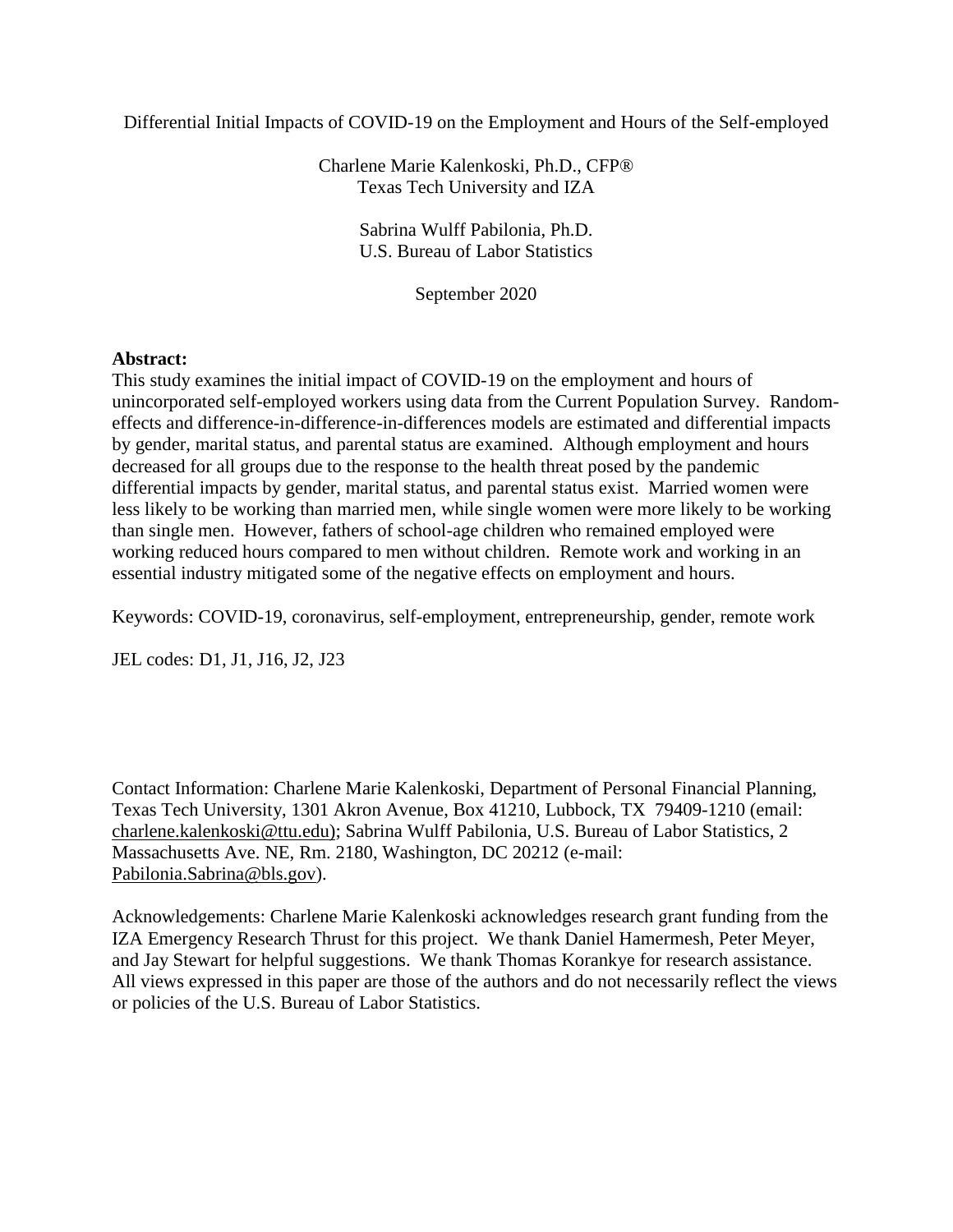## **1. Introduction**

The government shutdowns of businesses and schools in response to the COVID-19 pandemic have led to serious disruptions in work, schooling, and family life around the world. However, the ability of many Americans to work at home has dampened the resulting economic crisis (Barrero, Bloom, and Davis 2020; Bick, Blandin, and Mertens 2020; Brynjolfsson, Horton, Ozimek, Rock, Sharma, and Ye 2020; Montenovo, Jiang, Rojoas, Schmutte, Simon, Weinberg, and Wing 2020). This paper focuses on self-employed workers because they were already more likely to be working from home pre-pandemic than wage and salary workers and they are also more likely to have greater flexibility in scheduling their work hours than wage and salary workers (U.S. Bureau of Labor Statistics, 2019). According to the 2018 American Time Use Survey (ATUS), which showed time use one to two years prior to the shutdowns, 51 percent of unincorporated self-employed workers in the United States worked at home on their main job on an average day, while only 21 percent of wage and salary workers did so (U.S. Bureau of Labor Statistics 2019). Therefore, the effects of the shutdowns on selfemployed workers who could work at home were likely to be less than those of wage and salary workers.

However, self-employed workers who worked from home were also affected by school and day-care shutdowns, with children now being thrust into their work environment. These shutdowns probably affected female self-employed parents more than male self-employed parents because of gender norms within the home that result in women doing the majority of child care (Burda, Hamermesh, and Weil 2008; Sent and van Staveren 2019; Sevilla and Smith 2020). In addition, because women are more likely than men to become self-employed to better balance work and family demands (Budig 2006; Gimenez-Nadal, Molina, and Ortega 2012), there may be differential impacts by marital and parental status.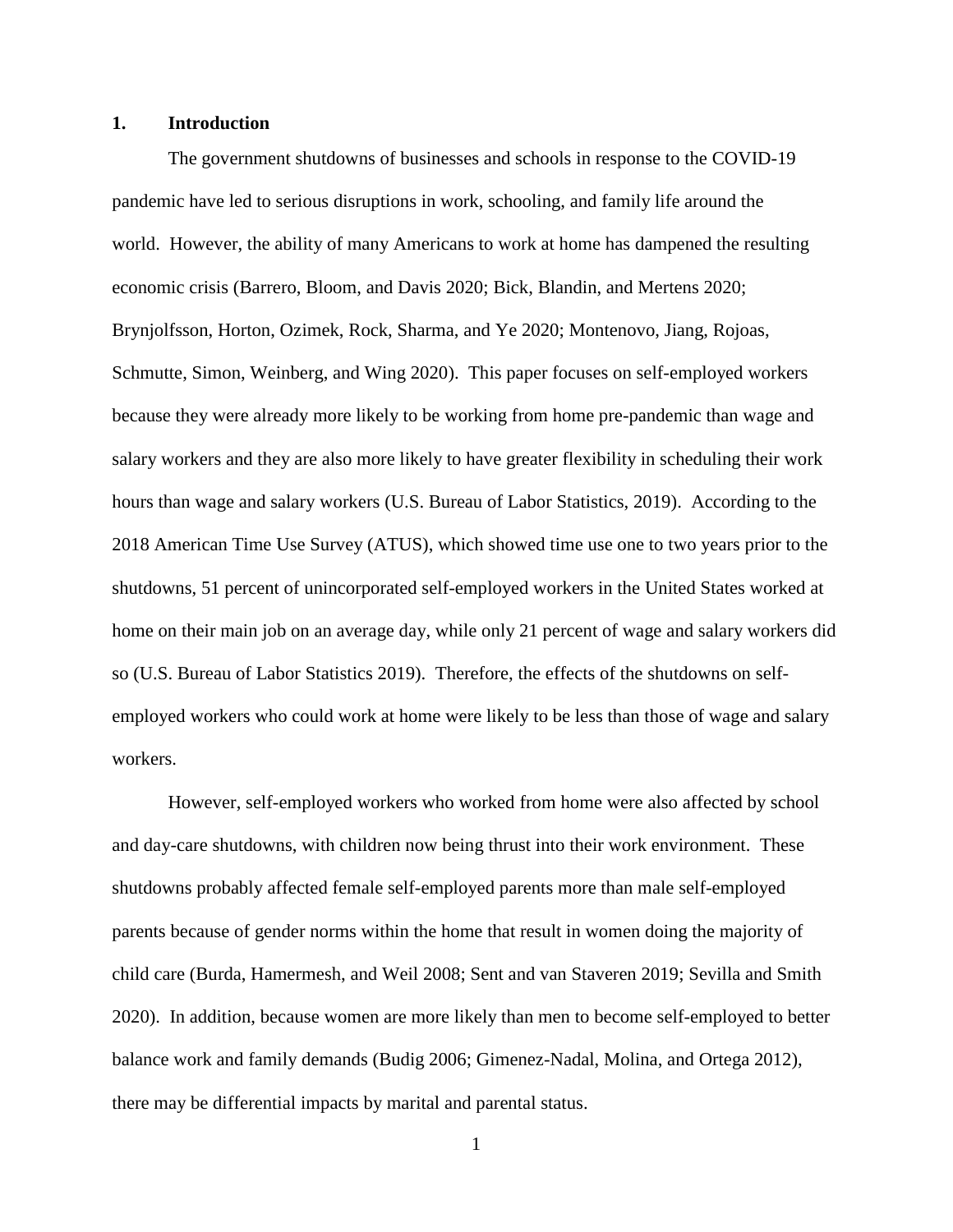Another issue is that the shutdowns affected "essential" and "nonessential" industries differently. Thus, one's own industry as well as the employment status and industry of a spouse also may impact a self-employed worker's employment and hours as families juggle household and child-care responsibilities. However, if a mother's spouse loses his job, the mother may work extra hours to compensate for the lost income while the father cares for the children or vice versa.

The magnitude of the overall effect of the U.S. response to the health threat posed by the pandemic on the total number of self-employed workers is large. U.S. Bureau of Labor Statistics news releases (2020a and 2020b) state that between February and April 2020, the number of unincorporated self-employed workers fell by 12 percent, not seasonally adjusted, from 9.3 million workers to 8.2 million workers. These figures include those who reported being employed but absent, which rose substantially over the pandemic for all groups of workers. Over the same period, Fairlie (2020b) found that the number of actively working unincorporated self-employed workers fell by 28 percent.

This paper examines the early impacts of the response to the COVID-19 pandemic on the employment and hours of unincorporated self-employed workers using monthly panel data from the Current Population Survey (CPS) for February–May of 2020 for those initially self-employed and at work in February 2020. Differential impacts by gender, marital and parental status are examined.<sup>1</sup> February 2020 is considered a normal month and March, April, and May of 2020 are months affected by the COVID-19 shutdowns. Social distancing policies and shutdowns began in March, were widespread by April, and began being relaxed in some locations in May. The school closures for primary and secondary students occurred for the most part after the March

 $\overline{\phantom{a}}$ 

<sup>1</sup> Parental status is defined as there being a child in the household.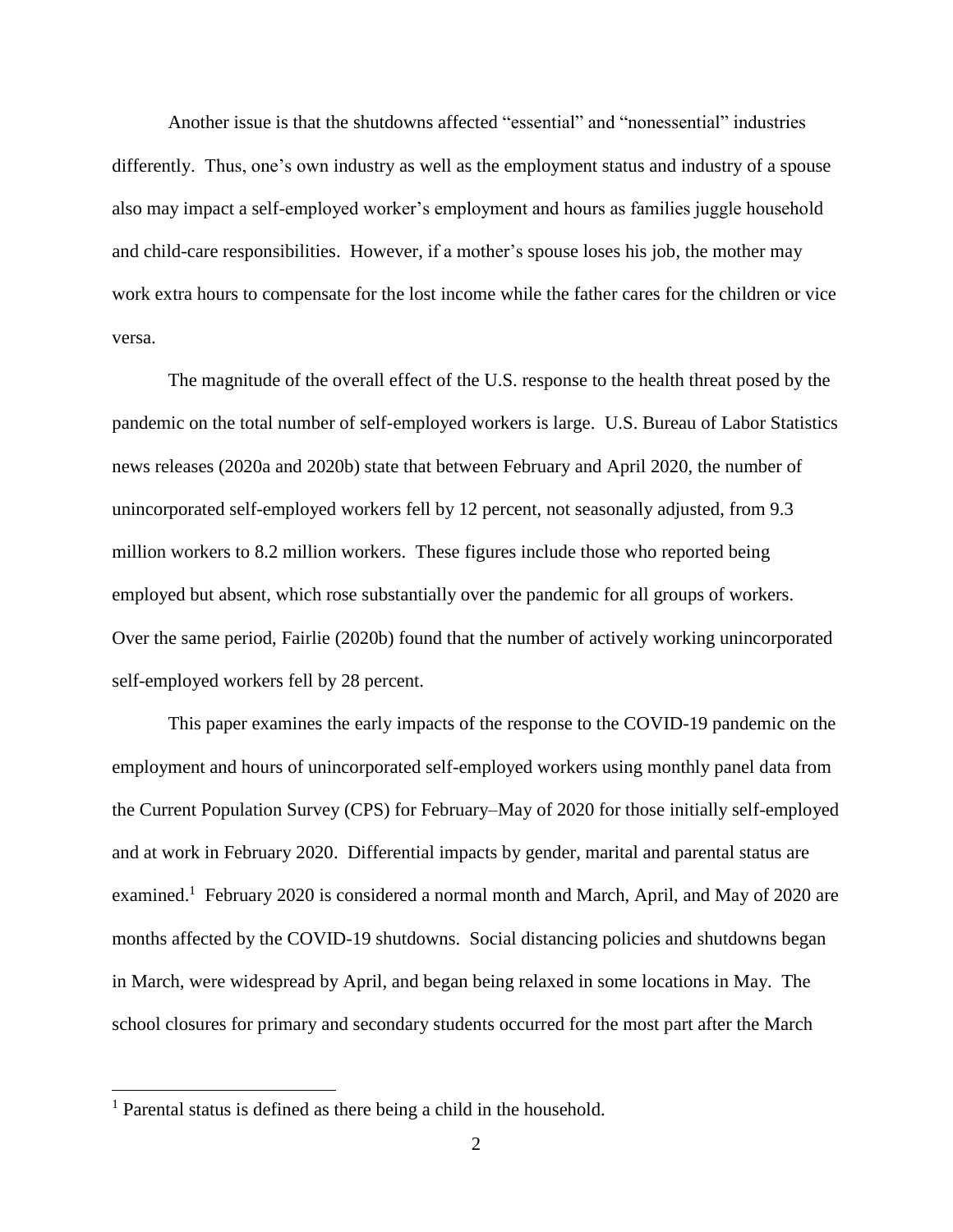CPS reference week. All states had adopted some form of social distancing measures by March 23<sup>rd</sup> (Adolph, Amano, Bang-Jensen, Fullman, and Wilkerson 2020). Given the sequence of events, the negative effects of the shutdowns should be larger in April than in March and smaller in May than in April.

To determine how the employment and hours of unincorporated self-employed workers were affected differently across the months as the nature of the shutdowns changed, indicators for month are included as explanatory variables in the random-effects models. Separate models are estimated by marital status and gender. To determine the differential impacts for different groups of self-employed workers, the month variables are interacted with parental status, whether one's industry is deemed "essential," whether one's occupation could plausibly allow remote work, and whether there are extra adults in the household.

While these month dummies and interactions in the random-effects models can be treated as exogenous regressors, as the shutdowns are a natural experiment and a host of control variables also are included to control for heterogeneity, any remaining unobserved heterogeneity could cause omitted variable bias. Therefore, we also estimate difference-in-difference-indifferences (DDD) models which net out these potentially omitted variables. For these models, respondents to the February and April CPS in 2019 comprise the control group and respondents from the February and April CPS in 2020 comprise the treatment group. Treatment is assumed to occur in April 2020.

The results show that, although the shutdowns decreased employment and hours for all groups of self-employed workers, there were differential effects by gender, marital status, and parental status. Effects were larger for April than for March, as expected, and the loosening of restrictions in May did not yet have much of a moderating effect. Married women were less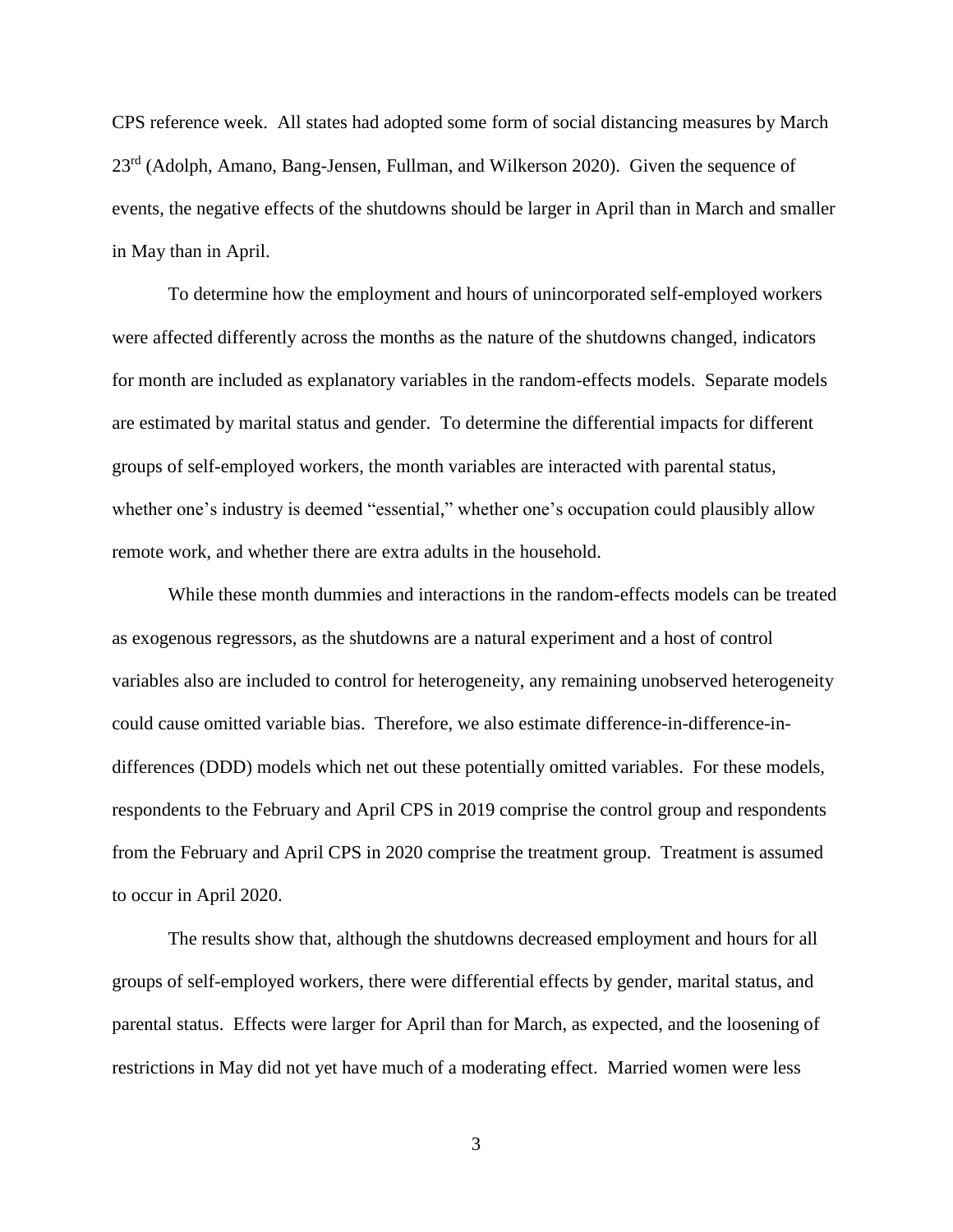likely to be working than married men, while single women were more likely to be working than single men. However, fathers of school-age children who remained employed were working reduced hours compared to men without children. Having a job that could possibly be done remotely or working in an essential industry mitigated some of the negative labor market effects of the shutdowns. Having an extra adult in the household had additional negative effects on employment.

#### **2. Related Literature**

This paper contributes to several strands of literature, including the burgeoning literature on the labor-market effects of COVID-19 in general (see Brodeur, Gray, Islam, and Bhuiyan 2020 for a review). More specifically, this paper is related to the literature on the effects of the business cycle on the unincorporated self-employed, the effects of economic downturns in general, and the unprecedented effects of the simultaneous health shock on households and families.

The unincorporated self-employed have unique characteristics. One is their tendency to remain self-employed for relatively short durations, which is dependent on macroeconomic conditions (Rissman 2006). In addition, compared to the incorporated self-employed, they tend to engage in work activities that demand relatively low levels of cognitive skills and high levels of manual coordination (Levine and Rubinstein 2017). Although many of the self-employed may do some work from their home, a significant portion of unincorporated self-employed work in construction, including small, home-construction activities whose services were in lower demand during the COVID-19 pandemic while households were social distancing (Hipple and Hammond 2016). Because they can control their work hours to a greater extent than wage and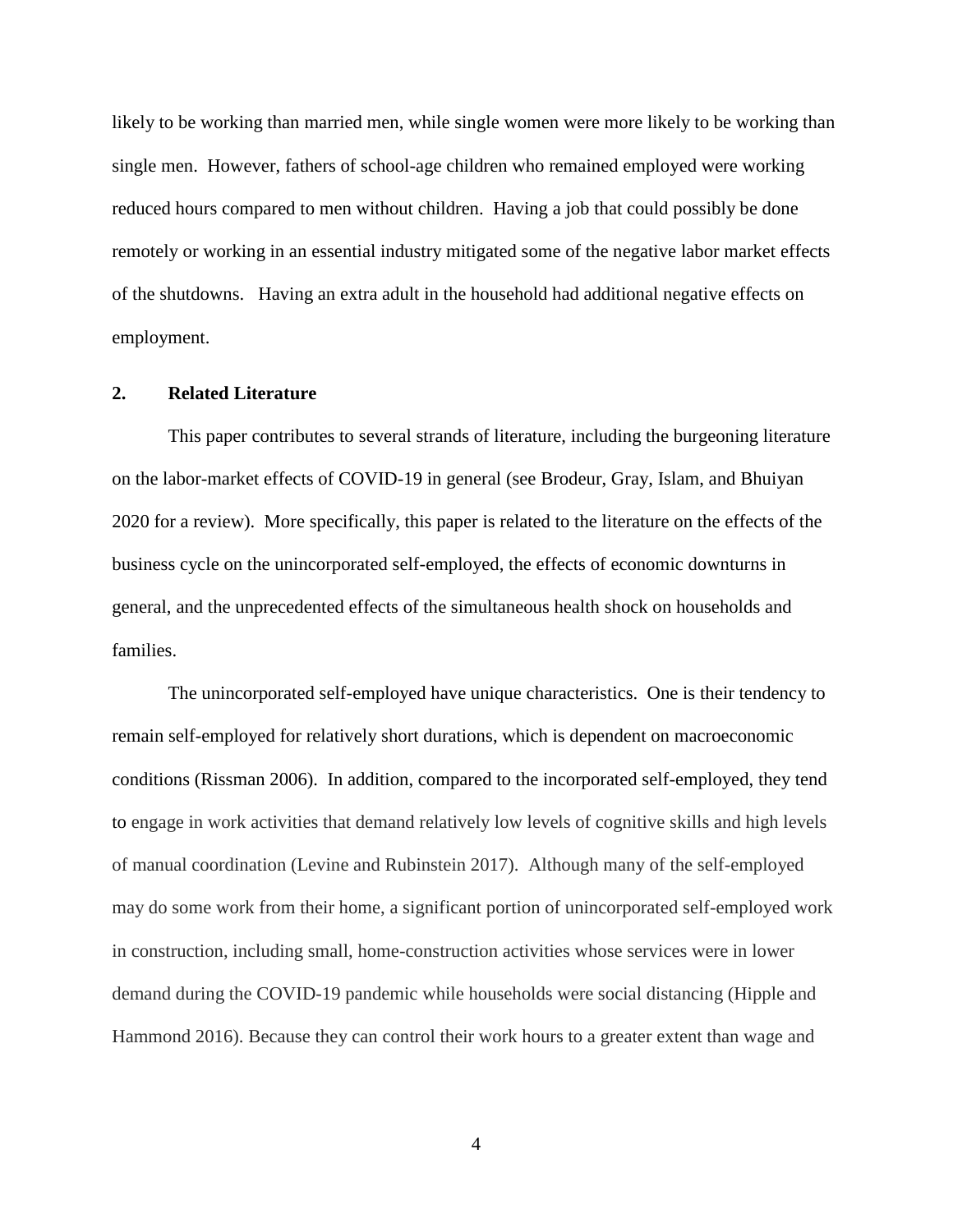salary workers, self-employed parents may have more flexibility to work reduced hours rather than stopping work altogether to provide more child care.

Prior research on the effects of macroeconomic conditions on the unincorporated selfemployed in the United States finds that their total hours are procyclical (Carrington, McCue, and Pierce 1996; Pabilonia 2014); however, higher unemployment rates are associated with an increase in entry rates, often due to a lack of alternatives (Fairlie 2013; Fairlie and Fossen 2019), even at potentially reduced hours. To date, only Fairlie (2020a; 2020b) has examined effects of the COVID-19 pandemic on this group of workers in the U.S. Using the CPS and examining small business owners (many of whom are classified as unincorporated self-employed workers), Fairlie (2020a) found that between February and April 2020, the number of working business owners dropped by 22 percent. In addition, African-American, immigrant, and female business owners were especially hard hit by the shutdown of nonessential activities. In further work, Fairlie (2020b) examined the partial rebound in May 2020 as businesses reopened, resulting in a net 15 percent decline between February and May 2020. Over the same period, but for Canadian self-employed workers, Beland et al. (2020) document a 10.1 percent decrease in ownership of unincorporated entities. They also find a substantial decrease in ownership and aggregate hours for women, immigrants, and less-educated people.

In married households, members of a couple jointly decide how much time to devote to market work, household production, and their children, which may depend on relative income, social norms, productivity differences in time inputs, and bargaining power (Schoonbroodt 2018). As a result of the closure of schools and child-care facilities in response to the COVID-19 pandemic, there was an increased demand for household child care. In a married family, this increased responsibility could be shared. In a single-parent family, the burden likely fell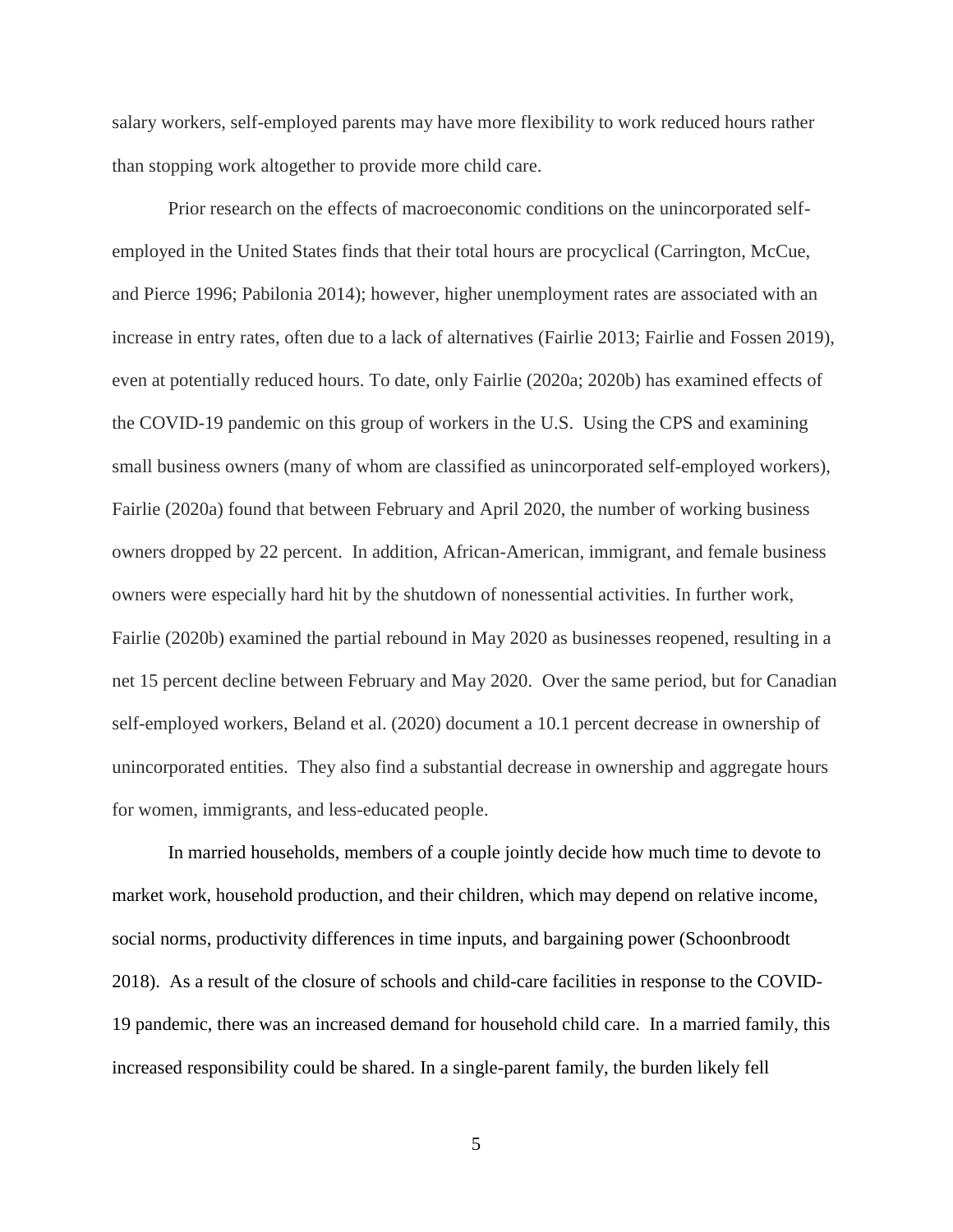completely on the parent unless there was an extra adult in the household such as an unmarried partner, grandparent, aunt, or college student (informal care coming from outside the household was discouraged due to calls for social distancing). Although women spend more time caring for children than do men even among dual-earner couples (Alon, Doepke, Olmstead-Rumsey, and Tertilt 2020), Aguiar, Hurst, and Karabarbounis (2013) found that during the Great Recession, men reallocated time to child care as the unemployment rate increased, while women increased their housework time. More recently, Pabilonia and Vernon (2020) find that, when working remotely, fathers shift some of the reduction in their commute time to primary child care, while there is no change in primary child-care time for mothers. Some of that increase in time is during typical working hours. There is prior evidence from time-use surveys that a reduction in workrelated activities leads to men shifting relatively more daily hours toward their children. In addition, in the Great Recession, when male-dominated sectors such as manufacturing and construction were especially hard-hit, there was evidence that women worked more hours on weekends to compensate for lost income (Morrill and Pabilonia 2015).

Concurrent research on the early effects of the pandemic on the labor market finds that women, particularly those with young children, are more affected than men on average (Montenovo, Jiang, Rojoas, Schmutte, Simon, Weinberg, and Wing 2020; Zamarro, Perez-Arce, and Prados 2020). This is partly due to women's employment being concentrated in serviceoriented sectors of the economy classified as "nonessential" (Alon, Doepke, Olmstead-Rumsey, and Tertilt 2020). However, it is also due to the increase in child-care responsibilities as schools and child-care facilities closed, affecting parents' ability to work outside (and sometimes inside) the home. Sevilla and Smith (2020), however, found a drop in the gender child-care gap in the U.K., as furloughed men picked up some of the increase in household-provided child care.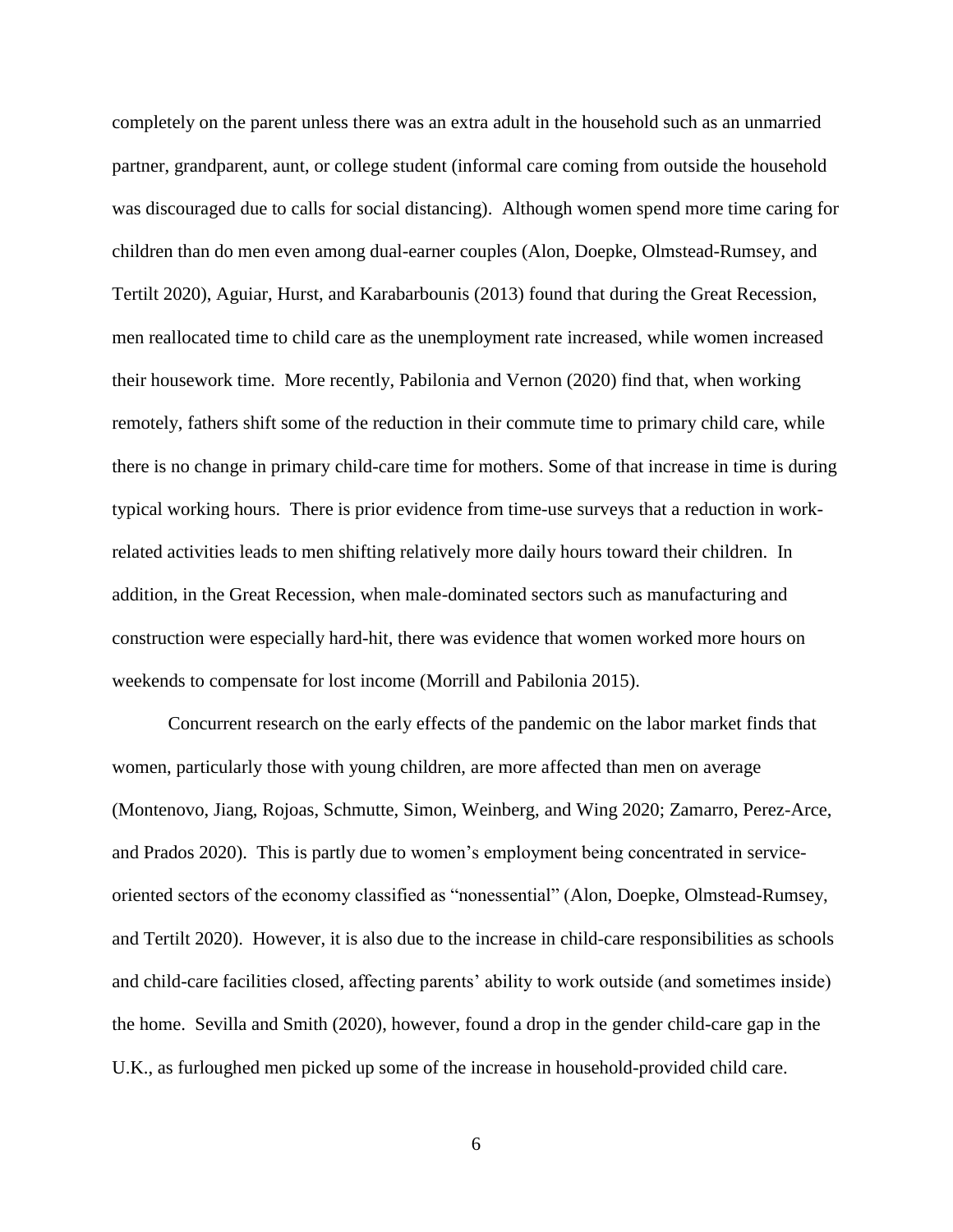Using the CPS and focusing on couples, Heggeness (forthcoming) compares labor market effects in states with early and late school closures. She found that mothers in early closure states were 53 percent more likely than mothers in late closure states to be employed but absent from work. Of those remaining active at their job, she found that mothers in early closure states had higher average weekly hours than mothers in late closure states, while fathers worked fewer hours. Descriptive analyses based on the Understanding Coronavirus in America Tracking Survey indicate that 33 percent of working mothers in two-parent households provided all of the care for children while schools were closed in early April, while only ten percent of males provided all of the care (University of Southern California Center for Economic and Social Research 2020; Zamarro, Perez-Arce, and Prados 2020). Roughly twenty-five percent of parents shared care.

## **3. Data**

This paper examines changes in the employment and work hours of unincorporated selfemployed workers, using data from the CPS basic monthly files for February–May of 2020 for those initially self-employed in February 2020. February 2020 is considered a normal month and March, April, and May of 2020 were affected by the COVID-19 shutdowns. The school closures for primary and secondary students occurred for the most part after the March CPS reference week. The reference week typically includes the  $12<sup>th</sup>$  of the month and ended in March on the 14<sup>th</sup>. The World Health Organization (WHO) did not announce the pandemic until March 11<sup>th</sup>, although media coverage picked up in early March after several cases were identified in Washington State and people had already started to change their behavior in response to the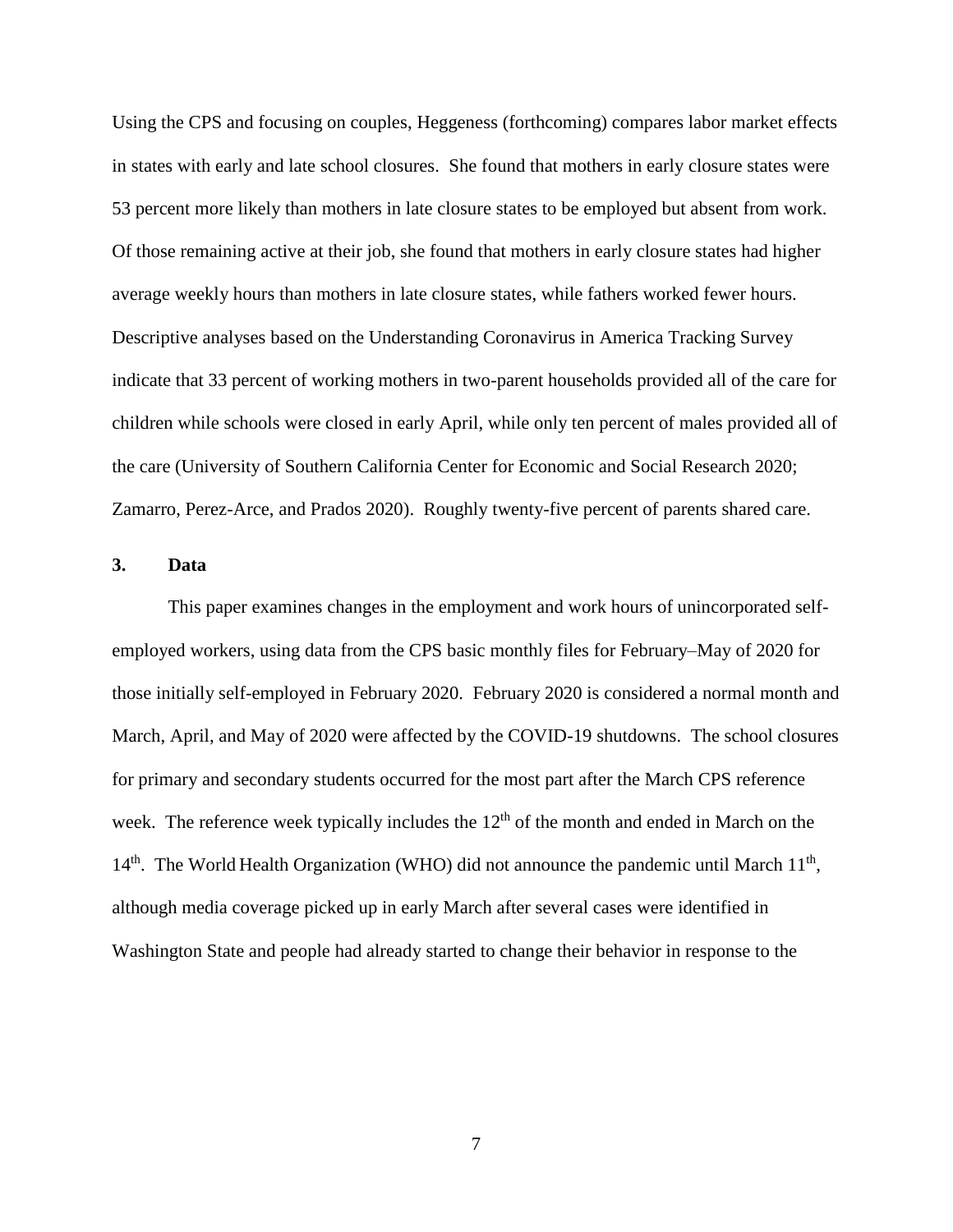news reports. Therefore, the effects are expected to be smaller in March than in April. If the reopenings were effective, the effects might be smaller in May than in April as well.<sup>2</sup>

The CPS interviews a panel of individuals/households for four months, then does not interview them for eight months, then re-interviews them again for four months. Each month there are eight rotation groups of households. Those households which are in their first or fifth month in the sample plausibly can be followed each month from February to May while those in their second and sixth month in the sample can be followed from February to April, and so forth. Thus, each subsequent month, the sample of potential continuers falls (approximately 75 percent in the second month of the panel, 50 percent in the third month, and 25 percent in the fourth month). However, in any given month, a household may also choose not to respond. For example, there may be a response in February and in April, but not in March and May for an individual interviewed for the first time in February.

The sample for this analysis includes civilian adults aged 18 and older who were unincorporated self-employed workers on their main job and at work in February 2020.<sup>3</sup> The analysis follows them from February through May 2020 (for the random-effects models) and from February to April 2020 (for the DDD models).<sup>4</sup> The unbalanced panel includes 3,403, 2,302, 1,515, and 776 individuals in the months of February, March, April, and May, respectively. For the DDD analyses, we use a balanced panel of individuals who were selfemployed and at work in February 2019 or 2020 and subsequently interviewed in April of 2019 or 2020 (excluding March). Comparing the same months across 2019 and 2020 controls for

l

<sup>&</sup>lt;sup>2</sup> The May CPS reference week was March 8th through 14th. The April CPS reference week was April  $12<sup>th</sup>$  through 18th. The May CPS reference week was May 10 through 16<sup>th</sup>.

<sup>&</sup>lt;sup>3</sup> We drop a small number of workers who can be matched on CPS identifying variables (HHRID HHRID2 PULINENO) but do not match on age and sex.

<sup>&</sup>lt;sup>4</sup> May is not included in the DDD models, because there was a different treatment in May as the country began reopening.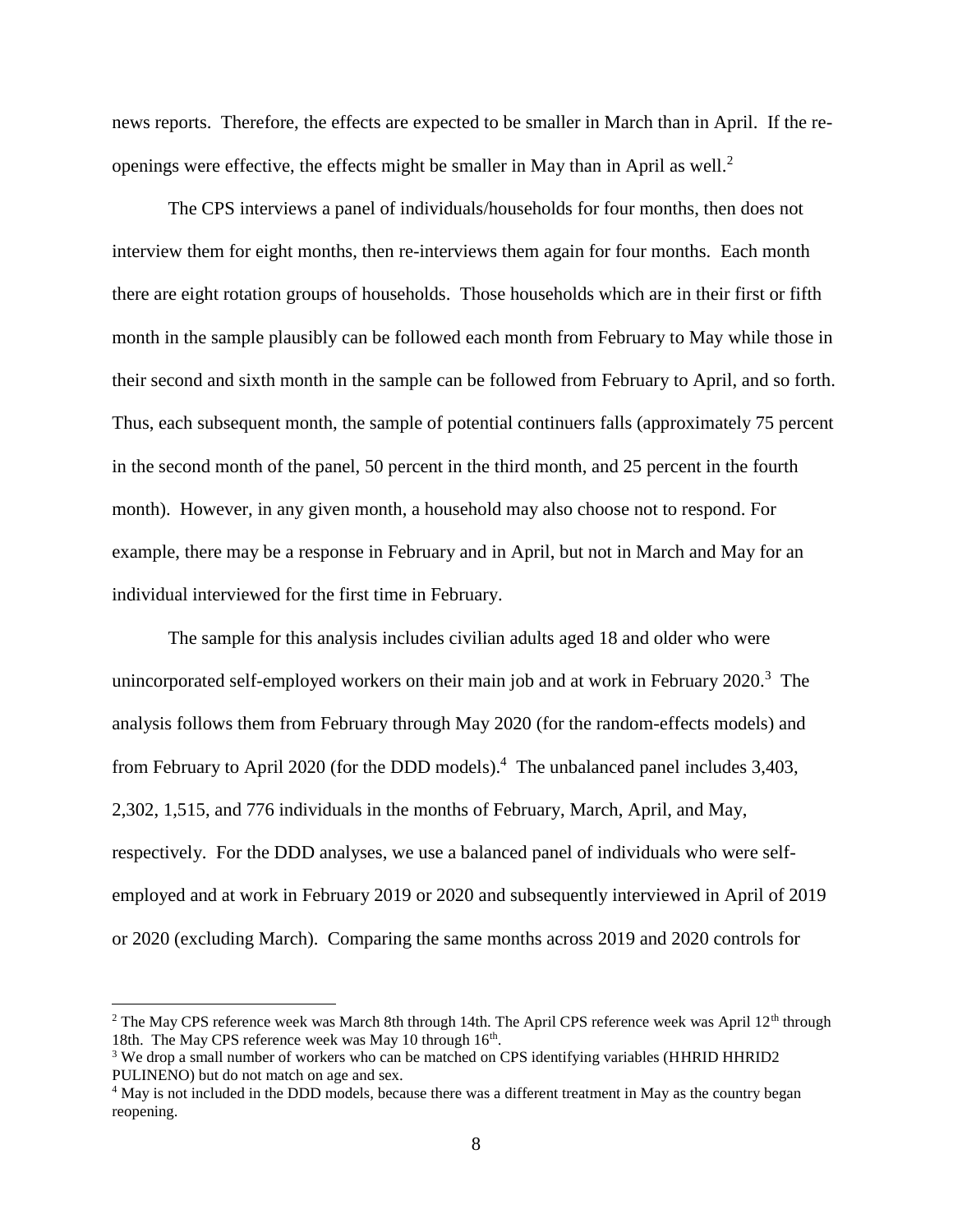seasonal differences. In 2019, our sample includes 1,510 individuals. In 2020, our sample includes 1,515 individuals.

A general concern about the CPS data collected during the pandemic has been a spike in those reporting employed but absent for "other reasons." Respondents who reported not working due to efforts to contain the spread of COVID-19 should have been classified as unemployed on temporary layoff, but many were misclassified as employed but absent (U.S. Bureau of Labor Statistics 2020b and 2020c). For this reason, this analysis focuses on the change in employment status for those who were self-employed and at work in February, i.e. those with positive hours.

Additional information included in the analysis concerns the plausibility that an individual's job (or their spouse's job, if applicable) can be done entirely remotely. This is referred to in the analysis as a remote job. In addition, information about whether an individual (or spouse, if applicable) worked in an essential industry is used. The remote-job variable is based on Dingel and Neiman (2020) who measured the feasibility of a job being done entirely at home based upon job tasks reported in the Occupational Information Network (O\*NET) surveys, with some additional tweaks to match the change from the 2010 Census codes to the 2018 Census codes in the  $2020$  CPS.<sup>5</sup> In most cases, the remote-job variable takes a value of 0 for not being able to be done remotely, and 1 for being able to be done entirely remotely. However, in several cases, only part of any occupation in the CPS could be classified as being done remotely and so the value reflects the share employed in the occupation who can work remotely. The essential industry variable is based upon Delaware's nonessential closed business criteria, which is reported at the 4-digit NAICS level (Delaware Division of Public Health, Coronavirus

 $\overline{\phantom{a}}$ 

<sup>5</sup> Additional research by Bick, Blandin, and Mertens (2020) using the Real-Time Population Survey (a CPS-like questionnaire) shows that about 72 percent of workers (or 35.2 percent of the workforce) who could work at home as defined by Dingel and Neiman (2020) actually worked entirely at home in May 2020.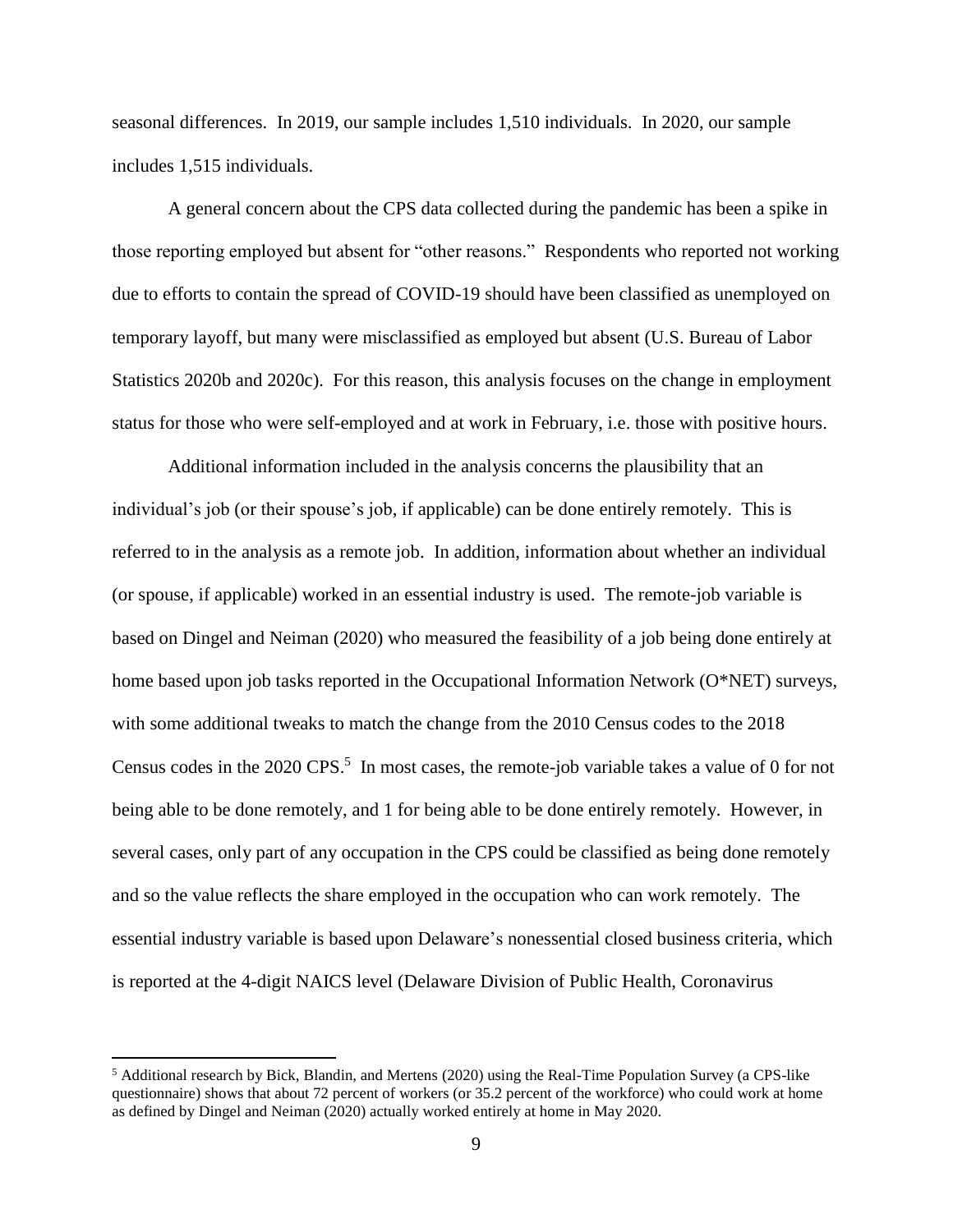Response 2020). For three detailed CPS industries (Charter Bus Industry, Cable and Other Subscription Programming, and Real Estate), the September 2019 Quarterly Census of Employment and Wages (QCEW) is used to record the nonessential employment share.

## **4. Descriptive Statistics: Labor Market Differences by Gender, Marital Status, and Parental Status**

Figure 1 shows the decline in employment by gender for unincorporated self-employed workers who were at work in February 2020.<sup>6</sup> Of these self-employed workers, over 86 percent were still at work in March, with a negligible gender difference. This is not unexpected, as shutdowns had not occurred widely until after the March CPS reference week. However, in April, only 65 percent of the men and 58 percent of the women remained at work. Thus, while both men and women among the self-employed suffered reduced employment in April, the shutdown had a statistically significant larger effect on women.<sup>7</sup> In May, given the partial reopenings, about 74 percent of self-employed men and just over 61 percent of women were working.<sup>8</sup> Thus, men appear to be bouncing back to a greater degree than women. This may be due to gender roles, where the man is expected to be the breadwinner in the family (Allred 2018; Betrand, Kamenica, and Pan 2015), and the fact that schools and many child-care facilities had not yet re-opened.

 $\overline{\phantom{a}}$ 

 $7$  T-tests for all the employment and hours differences by gender, couple status and parental status reported in this descriptive section are statistically significant at the 10 percent level unless otherwise stated.

<sup>6</sup> CPS final weights are used in the descriptive analyses.

<sup>8</sup> Although our main analyses examine whether self-employed workers are doing any work in subsequent months compared to self-employment in February, some of the self-employed reported that they had transitioned into wageand-salary employment. Of those actively working in March, 5 percent of men and 4 percent of women switched to wage-and-salary employment. In April, 6 percent of men and 7 percent of women switched to wage-and-salary employment. By May, 11 percent of men and 16 percent of women switched to wage-and-salary employment. The latter finding is not statistically significantly different.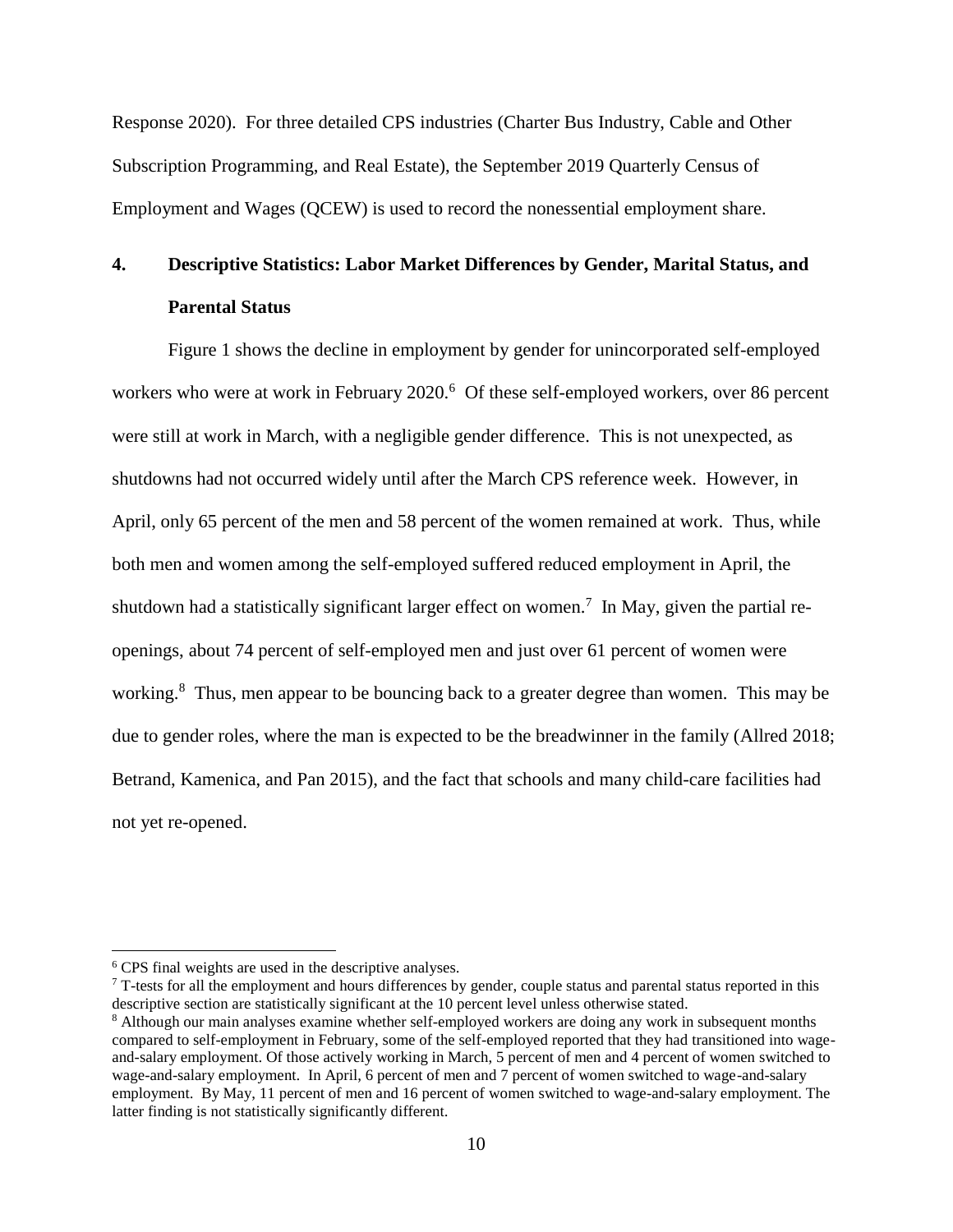Figure 2 shows the decline in the average weekly hours worked by gender for unincorporated self-employed workers who were at work in February 2020. In February, selfemployed men worked approximately 37 hours per week and women worked approximately 30 hours per week. In March, hours declined to 32 hours per week for men, on average, and to 26 hours per week for women. In April, hours fell even further, to 23 hours per week for men and 16 hours for women. In May, hours started to bounce back for men (back to 28 hours per week) but there was little change for women.

Figure 3 shows how gender and parental status are related to employment for married individuals. Married couples can trade off housework and child-care tasks with their partner and so individuals in these households have greater flexibility than those in single-parent households, all else equal. Again, we see a decline in employment for everyone from February through April and an increase from April to May. However, the declines are much larger for women, especially those with children (though the difference between women with children and those without children is not statistically significant at conventional levels). Having children does not make any difference for men's employment.

Figure 4 shows how gender and parental status are related to employment for single individuals. These individuals do not necessarily have a partner to help with household tasks such as caring for children.<sup>9</sup> Single men had larger declines in employment from February through April than married men. There is an especially large drop for single fathers with household children in April. However, single fathers experienced a large increase in employment in May, getting them almost to the same employment level as single men without children. Single women also experienced a drop in employment in March and April, with a

 $\overline{\phantom{a}}$ 

<sup>&</sup>lt;sup>9</sup> Approximately 19 percent of single individuals are living with an unmarried partner.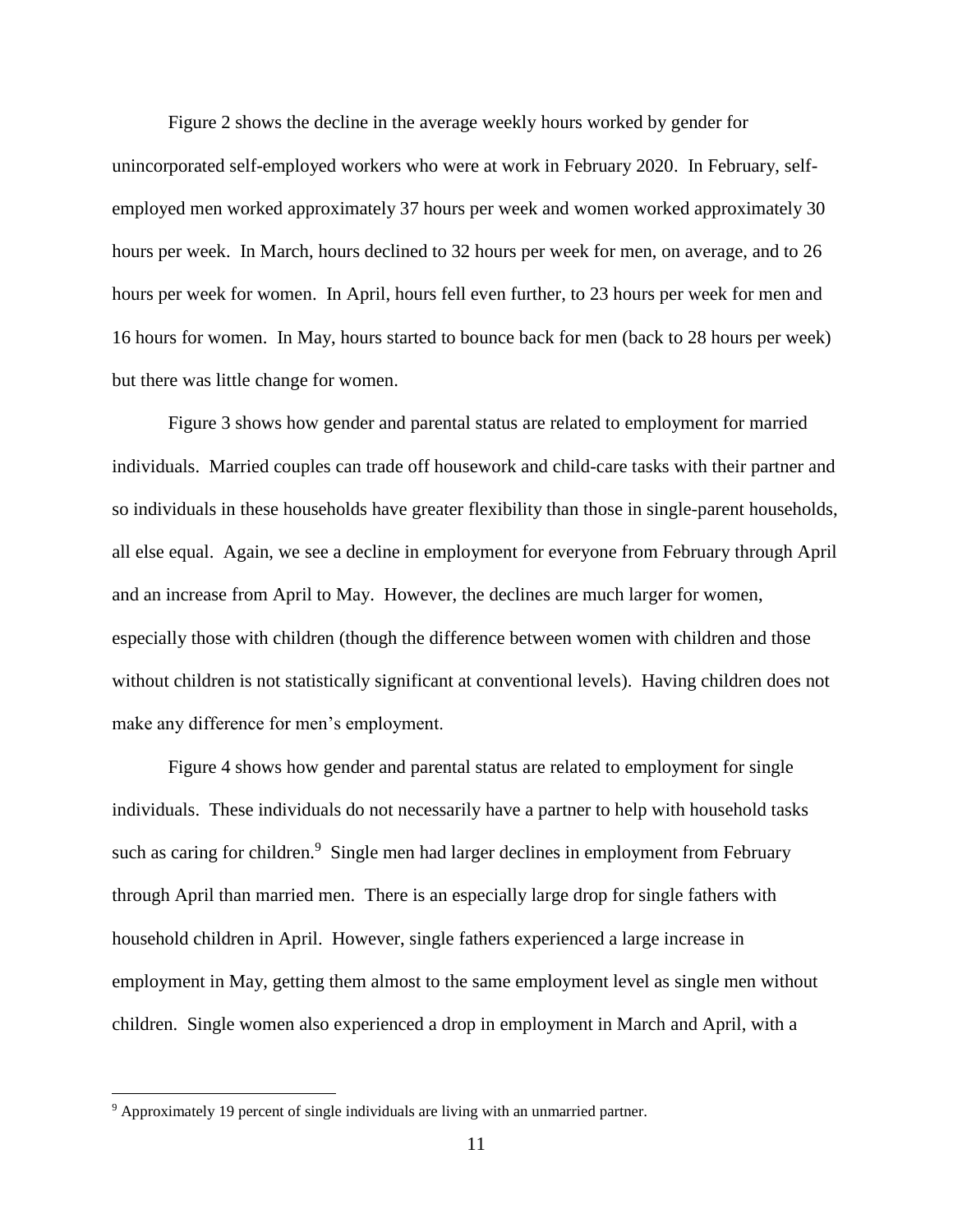slightly larger drop for single mothers than for non-parents in April (though the results were not statistically significant at conventional levels). However, single women, with or without children, did not experience a rebound in employment in May as married individuals or single men did.

Figure 5 shows how gender and parental status are related to average weekly hours for married individuals by month. In February, men without children worked approximately 37 hours, while men with children worked over 40 hours. However, in April, men worked only 25 hours, regardless of parental status. Women worked substantially less than men in all months, and women with children worked fewer hours than women without children, although the latter differences were not statistically significantly in April and May. Women with children were the only group not to rebound at all in May.

Figure 6 shows how single workers' average weekly hours were affected, by parental status and gender. Theirs is a similar story to that for married workers, but there is a huge drop in hours for single fathers in April compared to married fathers. Single fathers in April have an even lower number of work hours, on average, than single mothers, though the difference is not statistically significant. However, single fathers rebound in May, while single mothers do not. Appendix Table A1 provides greater detail about the descriptive statistics of the sample, including a breakdown by the presence and age of children given the different amounts of supervision and help with online schooling that were necessary during the shutdowns.

## **5. Models Used to Show Initial COVID-19 Impacts**

Two types of models are estimated to examine the initial differential impacts of the COVID-19 pandemic shutdowns (a natural experiment) on the employment and work hours of the unincorporated self-employed. The first type of models, random-effects models, exploit the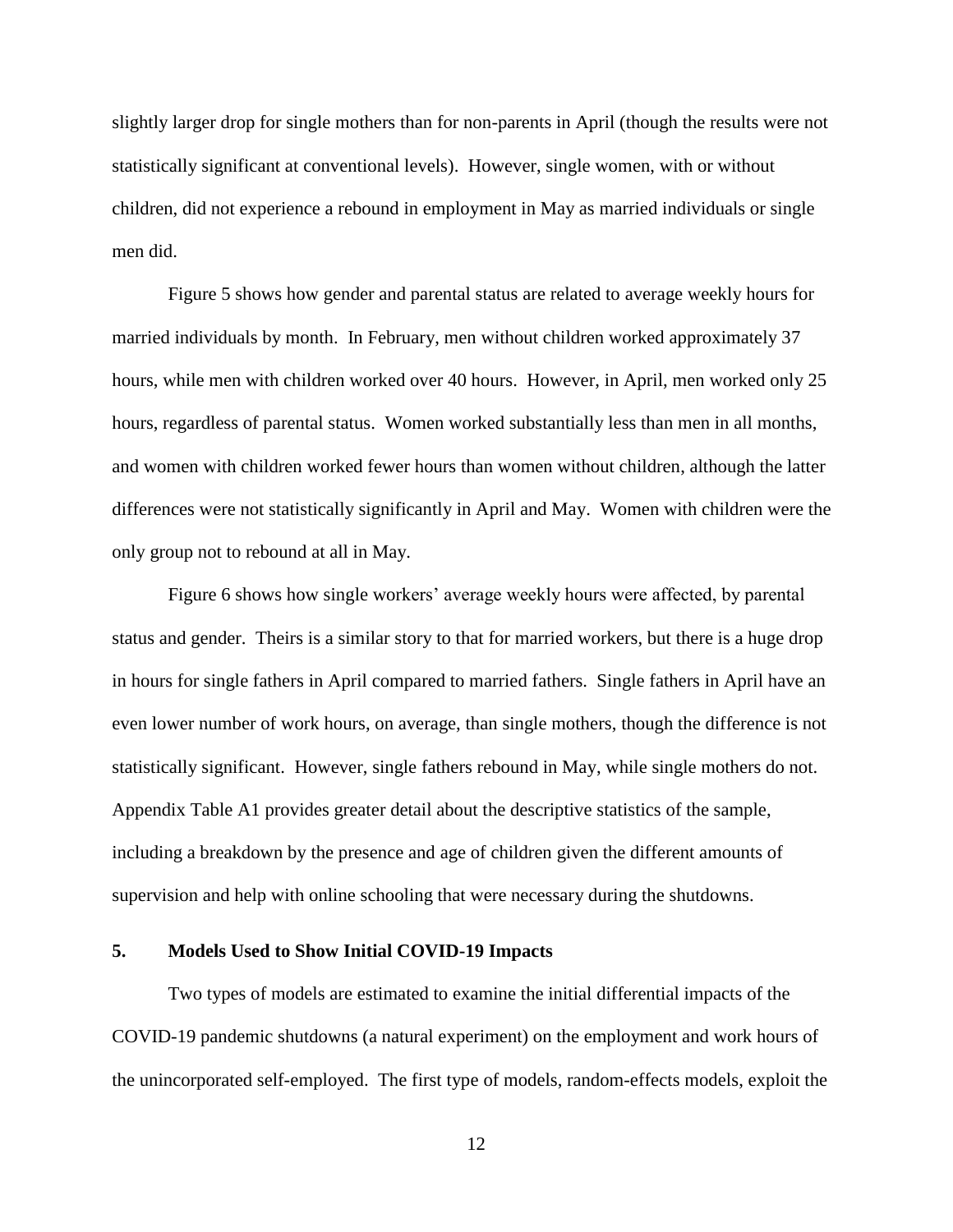richness of the data to examine how employment and hours changed as shutdowns began to occur in March, were more widespread in April, and partial re-openings began in May. Month dummy variables capture the effects of the shutdown and reopening, and they are interacted with parental status, industry type (essential or not), occupation type (remote work possible or not), and number of extra household adults to determine whether the effects differ by the presence of children, work situation of the respondent, and the presence of extra adults. The random-effects models are estimated separately for respondents who are married and those who are single, and also for men and women separately, as married couples may be better able to juggle responsibilities than singles, and there are different cultural expectations for men and women. Models that pool men and women are also presented. These include a gender dummy and a gender dummy interacted with the month variables.

The second type of models, difference-in-difference-in-differences (DDD) models, do not examine the evolution of employment changes as the shutdowns began, became complete, and then began being rescinded. Instead, it considers the change from February to April as a single "treatment" and examines the effect of this treatment on employment and hours. While these models do not make full use of the richness of the data as the random-effects models do, they are preferred when there is a concern about omitted variable bias due to unobserved heterogeneity. Although we do not expect this to be an issue given our extensive set of controls, we also estimate DDD models because they difference out time-invariant unobserved heterogeneity.

5.1 Random-Effects Models

We estimate several random-effects models as follows:

$$
(1) \tY_{it} = \beta_0 + \beta_1 W_i + \beta_2 M_t + \beta_3 W_i^* M_t + \gamma X_i + \mu_i + \epsilon_{it}
$$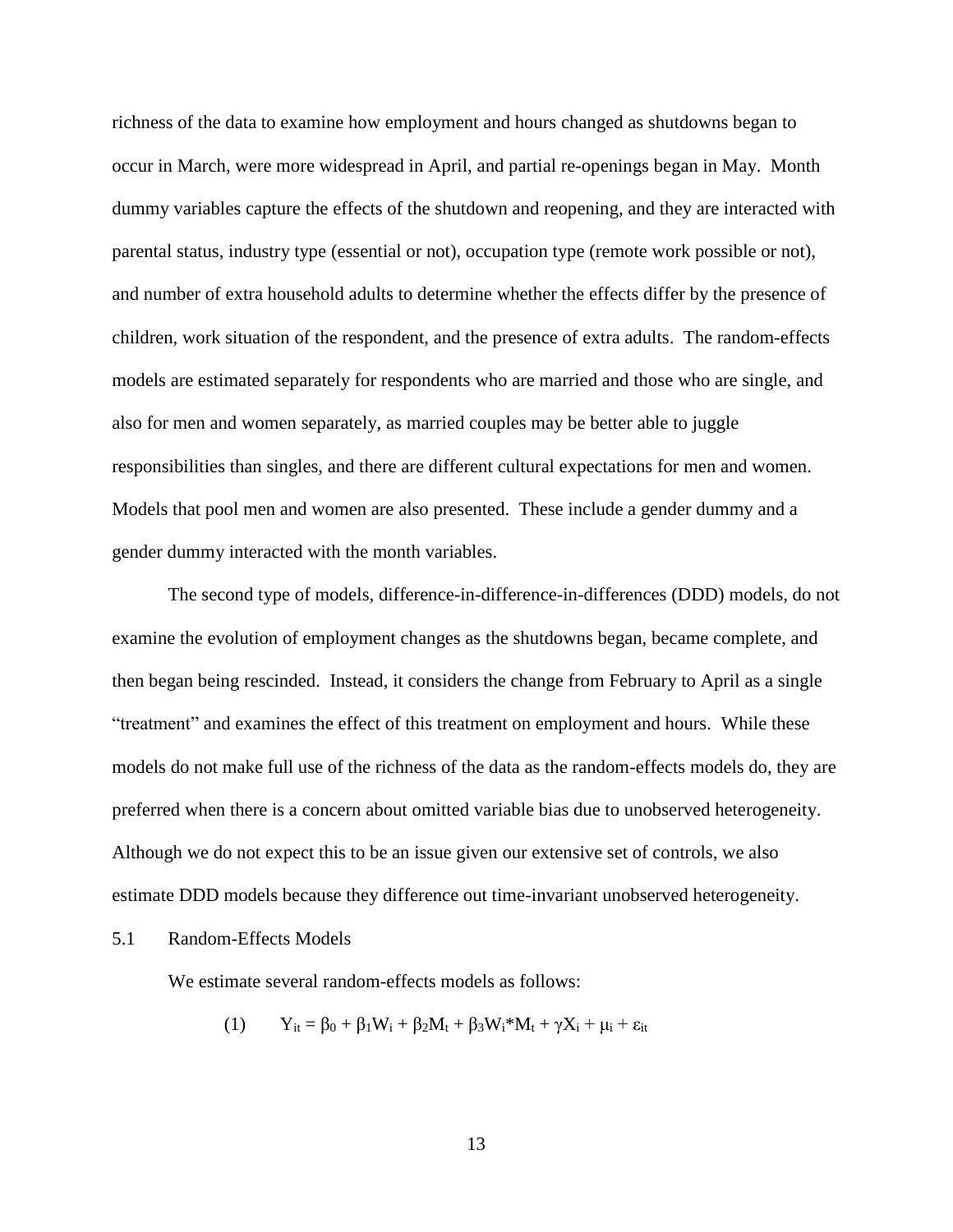where  $Y_{it}$  is one of three outcomes examined for individual i in year t. The first is employment status, a variable which takes a value of 1 if the respondent was employed and at work during the reference week and 0 otherwise.<sup>10</sup> The second is hours worked last week. The third is hours worked conditional on being employed and at work. W<sup>i</sup> is a vector of key regressors measured in February 2020 (to avoid changes potentially caused by the treatment/shutdowns) that include dummies for gender (for those analyses that pool men and women), any household child age <6, any household child age 6–17, respondent's job is a remote job, respondent's job is in an essential industry, and a continuous measure of the number of extra adults (besides self and partner) in the household.  $M_t$  is a vector of month dummy variables for March, April, and May of 2020. W<sub>i</sub>\*M<sub>t</sub> are the interactions between the key regressors included in W<sub>i</sub> and month. The matrix  $X_i$  includes additional control variables measured as of February 2020. These include age and age squared and indicators for education (high school degree, some college, bachelor's degree, advanced degree), race (African-American, other race), Hispanic ethnicity, cohabitation status, immigrant status, living in an MSA, state of residence, own industry, spouse's industry, and indicators for whether a respondent's spouse is employed, in a remote job, and in an essential industry.  $\mu_i$  is the unobserved, person-specific effect, assumed to be uncorrelated with the other included regressors, and  $ε_{it}$  is the random noise error term. The coefficients  $β_0$ ,  $β_1$ ,  $β_2$ ,  $β_3$  and the vector γ are to be estimated. The key coefficients are  $β_2$  and  $β_3$ , as these give the level and interaction effects of the treatment (i.e. shutdowns). The models control for clustering by household, because in some cases both the respondent and spouse are self-employed.

#### 5.2 Difference-in-Difference-in-Differences Models

 $\overline{\phantom{a}}$ 

 $10$  Logit or probit random-effects models would be appropriate due to the dichotomous nature of the first dependent variable. However, the models would not converge. Robust standard errors adjust for heteroscedasticity.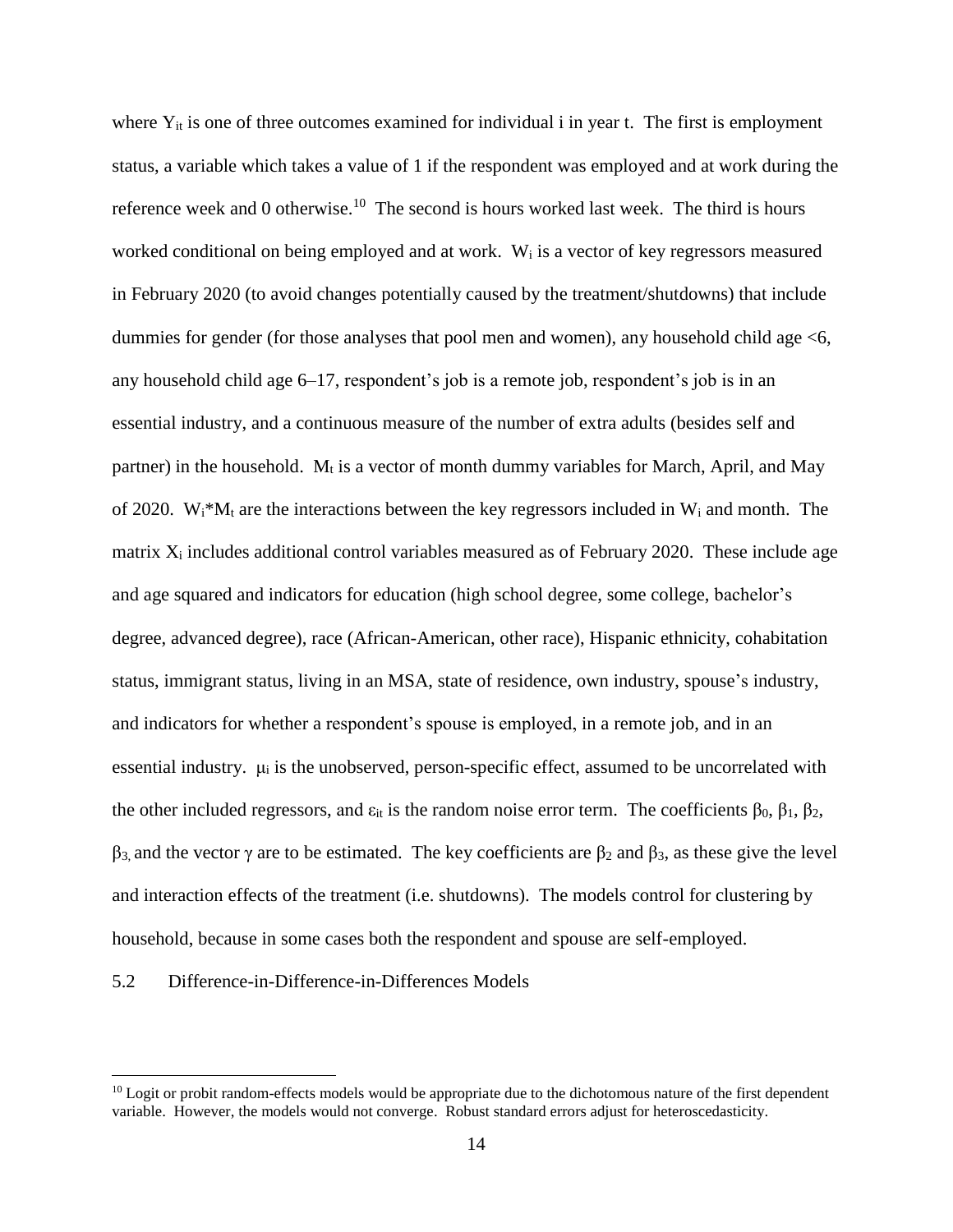In order to identify the causal effects of the shutdowns following the WHO

announcement of the COVID-19 pandemic on March 11th, we estimate DDD models where the control group includes those sampled in both February and April 2019 and the treated group includes those sampled in both February and April 2020. We examine the initial differential effects of the shutdowns on employment and hours in April by estimating several models of the following form:

(2) 
$$
Y_{it} = \beta_0 + \beta_1 A pril_t + \beta_2 Year_i + \beta_3 h_i + \beta_4 A pril_t * h_i + \beta_5 Year_i * h_i + \beta_6 A pril_t * Year_i +
$$
  
\n
$$
\beta_7 h_i * April_t * Year_i + \gamma X_{it} + \epsilon_{it}
$$

where  $Y_{it}$  is one of three outcomes for individual i in year t: (a) employment status, (b) hours worked last week, or (c) hours worked last week conditional on being employed and at work. An April<sup>t</sup> dummy is included to control for the second time period. Year<sup>i</sup> equals 1 if the individual is in the treated group (interviewed in 2020) and 0 otherwise.  $h_i$  is an indicator variable for a particular subgroup of self-employed workers (i.e., females, parents, those with a remote job, those in an essential industry, and those with extra adults in the household) who may be differentially affected by the shutdowns. Our models allow only one differential to be explored at a time. The product of April<sub>t</sub> and Year<sub>i, equals 1 in April 2020 (when the COVID-19</sub> shutdowns were complete) and  $0$  otherwise. The vector  $X_{it}$  includes the individual, spatial, and job characteristics controls specified above, which improves the model precision, and  $\varepsilon_{it}$  is the error term.<sup>11</sup> The effect of COVID-19 for those not in the subgroup of interest, non-parents for example, is  $\beta_6$ . The differential effect for those in the subgroup of interest, parents for example,

 $\overline{\phantom{a}}$ 

 $<sup>11</sup>$  An alternative model including individual fixed effects could also be estimated. Results are similar and available</sup> upon request.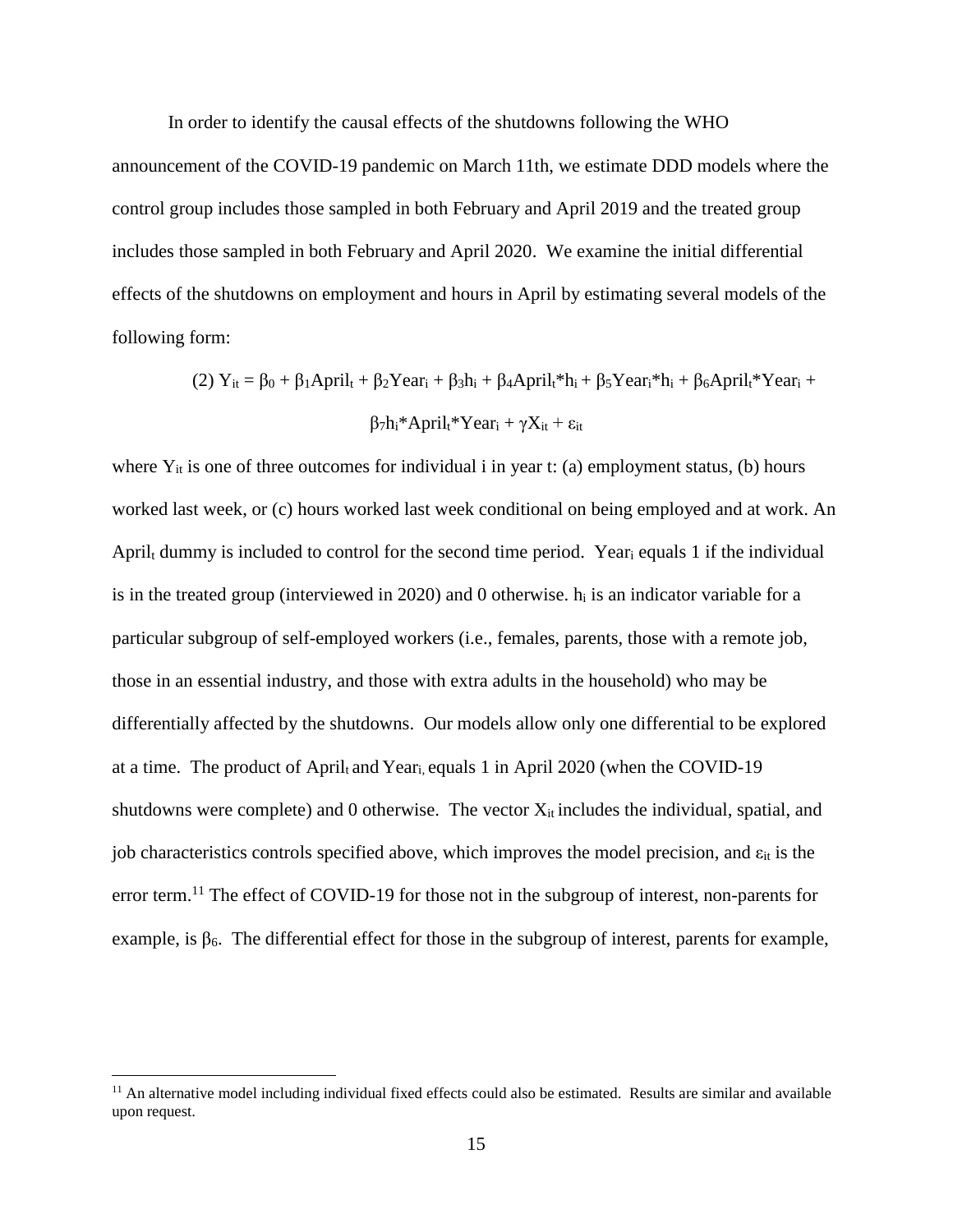is  $\beta$ . We estimate these models with ordinary least squares and clustering by household-year pair cluster.

#### **6. Initial Differential Impacts of COVID-19**

#### 6.1 Random-Effects Models Results

 $\overline{\phantom{a}}$ 

Table 1 shows the results from the random-effects models for employment.<sup>12</sup> Looking at the "All" columns, it can be seen that employment was lower for everyone in March, April, and May compared to February. In April 2020, the unincorporated self-employed were much less likely to still be employed and at work than in February (married individuals were 48 percentage points less likely while single individuals were 57 percentage points less likely). However, the negative effects appear to be smaller in May, as businesses reopened, than in April, except for single women. Again examining the "All" columns, we can see that, compared to married men, married women were 7 percentage points less likely to be employed in April than in February and 11 percentage points less likely to be employed in May than in February. However, compared to single men, single women were 11 percentage points more likely to be employed in April than in February.

 Now looking at the other columns that show results by marital status and gender, it is seen that having young children increases the probability that married men are employed in May compared to February. Having school-age children increases the probability that they are employed in March compared to February. On the other hand, single men with school-age children are less likely to be employed in April compared to February. Having a remote job increases April employment for married men and for both single men and women, relative to

 $12$  Summary statistics for the estimated models are included in Appendix Tables A2 and A3. Across months in 2020, demographics are similar, suggesting that the results should not suffer from nonresponse bias due to any differential reduction in nonresponse. Samples in February 2019 and 2020 indicate that our control group and treatment group are fairly similar.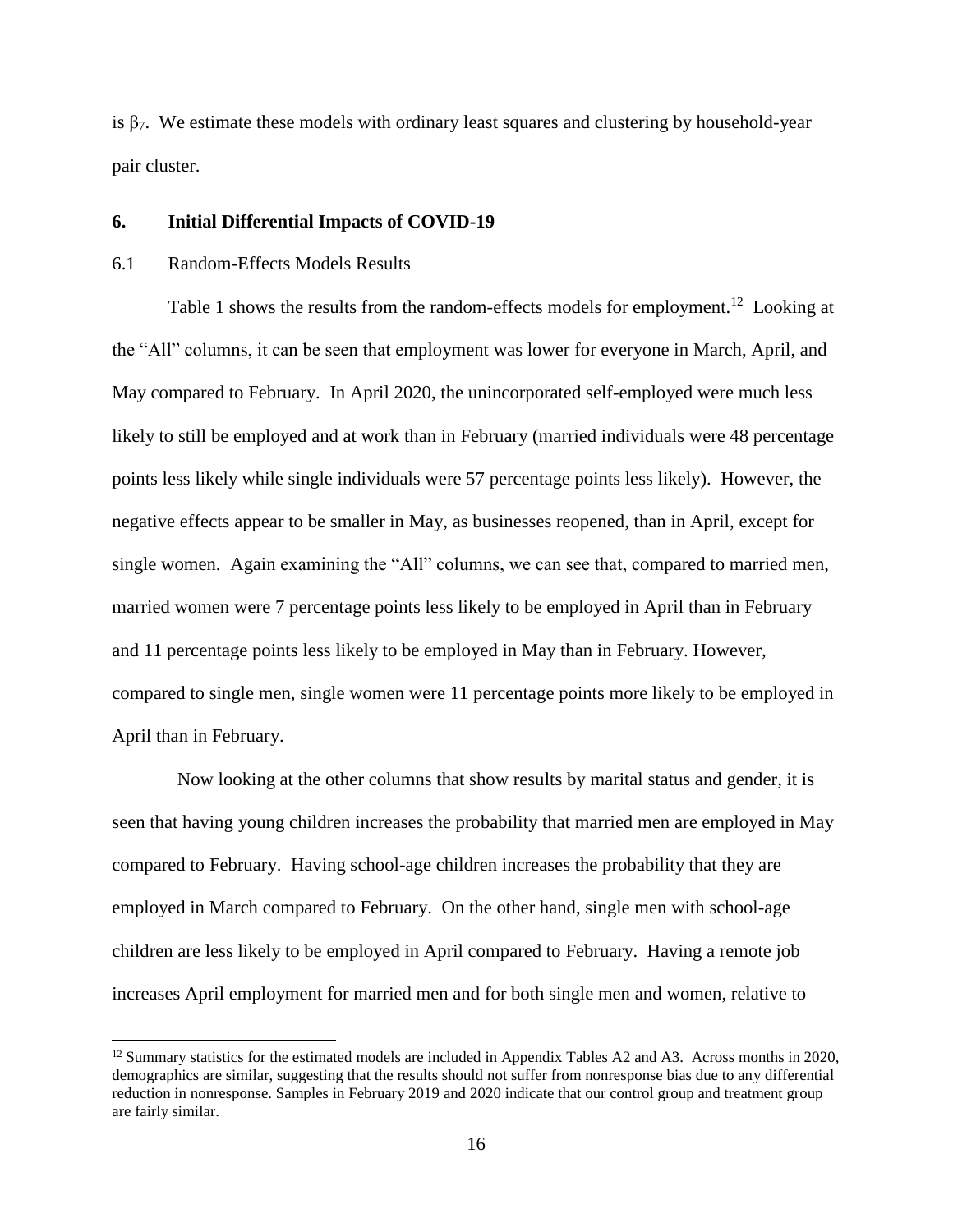February. Being in an "essential industry" increases the probability of being employed for married men in March, for all in April, and for all singles in May, compared to February. It also increases the probability for married women in May.

Having an extra adult in the household (not a spouse, but perhaps a young adult child or parent) decreases the probability that married women are employed in May compared to February. It also decreases the probability that single men are employed in March through May compared to February. One plausible explanation for the negative effects are that the extra adult may require care that had previously been provided by the market. A related explanation may be that the respondent did not want to return to work to prevent exposure of the extra adult to COVID-19. In addition, the extra adult may have been ill with COVID-19 and thus everyone was quarantined.

Table 2 shows the results from the random-effects models for hours worked. Work hours were reduced substantially for all groups in April and May compared to February, with the effects larger in April than May (hours were also slightly reduced in March). Single women experienced smaller reductions than single men, however, in March and April. Married women experienced a larger reduction than married men in May compared to February. Married men with young children worked more hours in May than in February, compared to men without young children, while married men with school-age children worked fewer hours in May than in February compared to married men without school-age children. Single men with school-age children worked fewer hours in April than in February compared to single men without schoolage children.

Being in a remote job increased only the hours of work of single women in April compared to February. This also appears to be true for May as the coefficient is similar but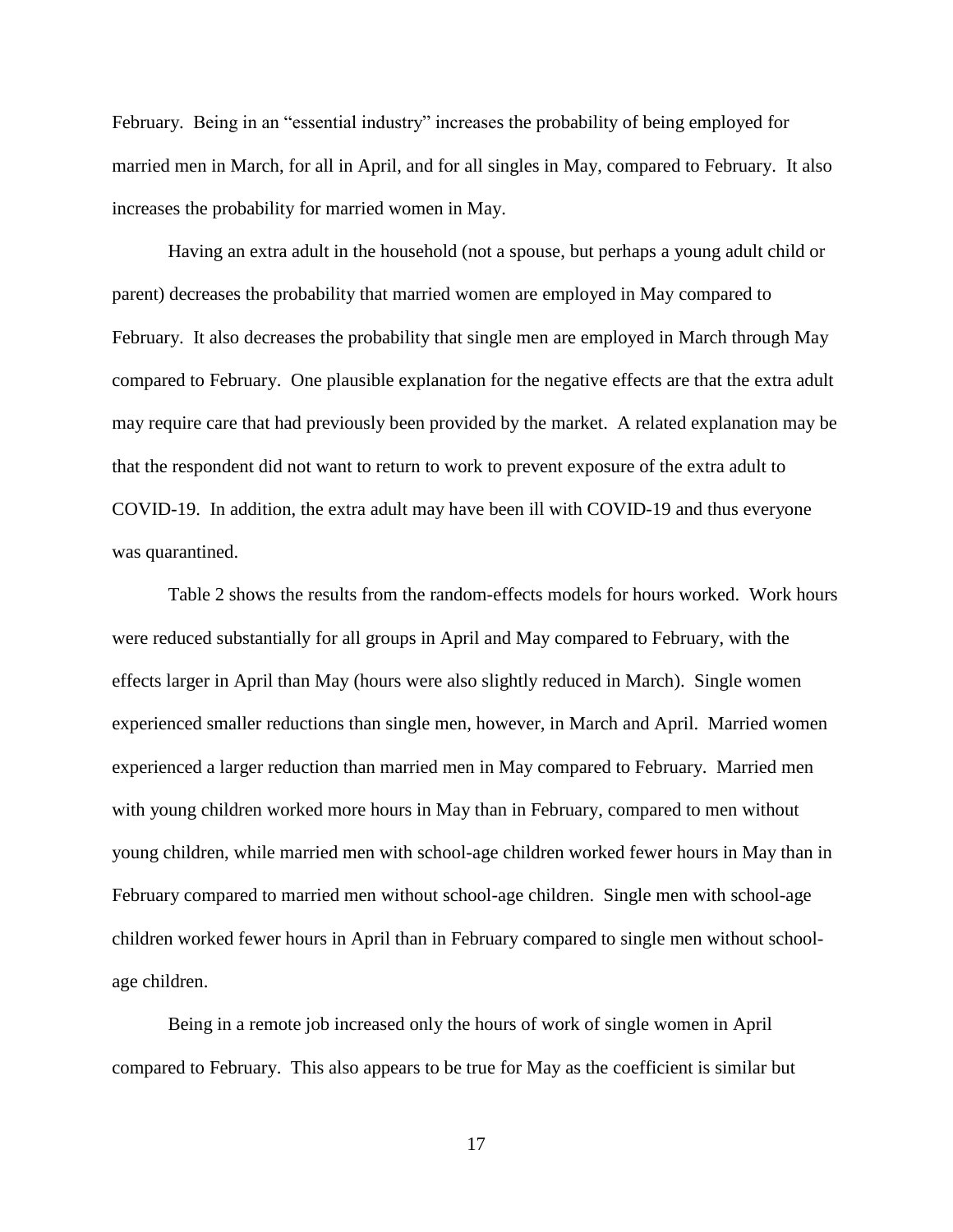estimated imprecisely. Working in an essential industry increased hours in April and May compared to February for all groups.

For married women, having an extra adult in the household reduced their hours of work in April compared to February. Although estimated imprecisely, this may also have been the case for May compared to February, as the size of the coefficient is similar. Again, this negative impact may be because the extra adult was at risk for COVID-19. For single men and women, having an extra adult in the household decreased their work hours in April compared to February, and possibly also for May.

Table 3 shows the impact of the COVID shutdowns on hours worked by those remaining employed and at work. These estimates show that most of the impacts of COVID on hours are coming through the extensive margin (i.e., the reduction in employment). However, there are still some impacts on the intensive margin. There are reductions in hours for everyone still working in April compared to February and in May for married women. In addition, there is an additional 4 to 5-hour reduction in working hours in May for those with school-aged children compared to non-parents (estimates are similar in Table 2). For single women, having a remote job also moderates the impact of the shutdowns in April on the intensive margin.

#### 6.2 Difference-in-Difference-in-Differences Models Results

Table 4 shows the results from the DDD models for employment. Each panel is a separate regression. Panel A shows the effects of the COVID shutdowns on several groups of self-employed workers, all married, married men, married women, all single, single men, and single women. Compared to the random-effects models, the effects appear somewhat smaller in magnitude, with married individuals being 23 percentage points less likely and single individuals being 24 percentage points less likely to be employed and at work due to COVID. In Panel B,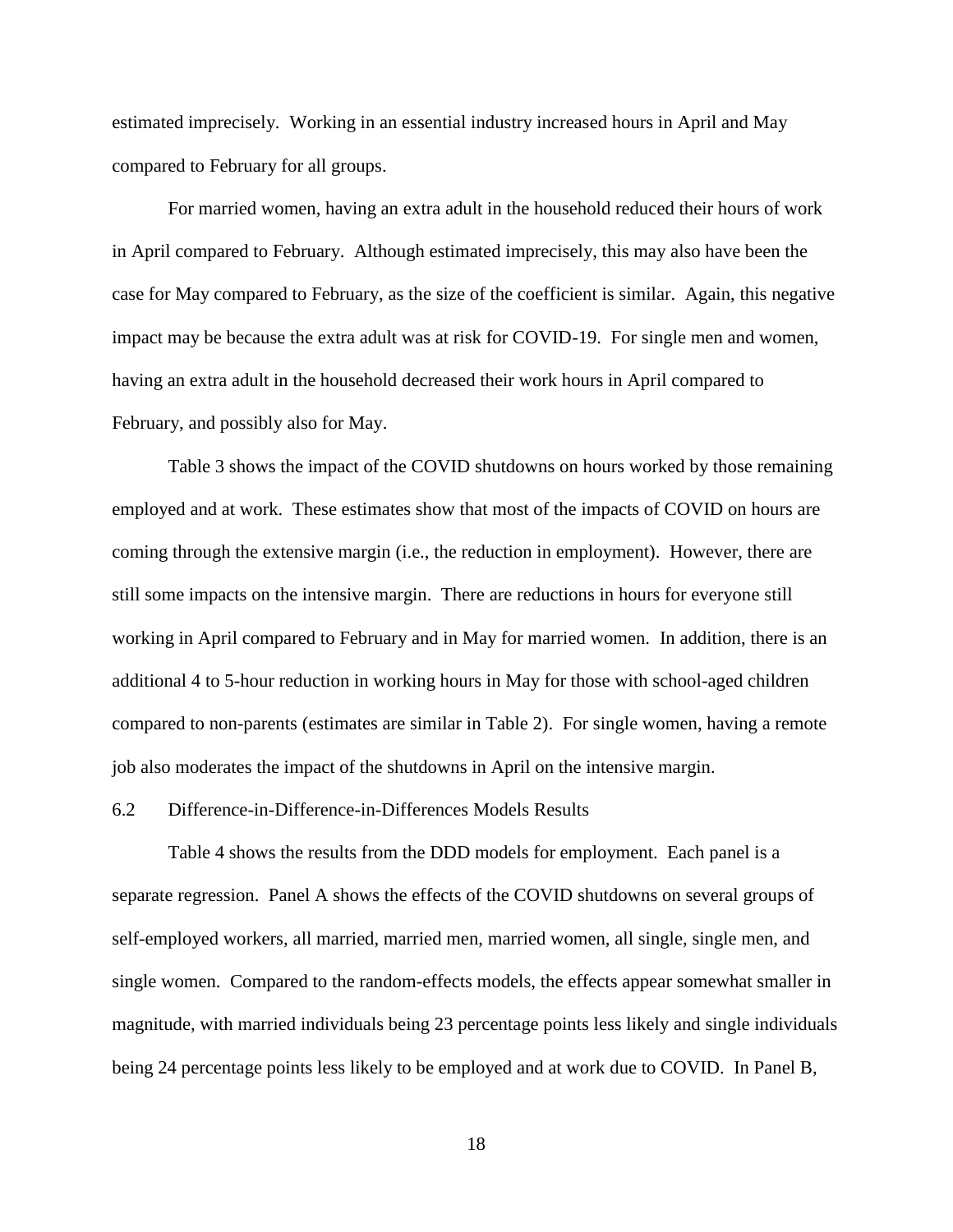we examine whether there are different group effects by gender. Among married individuals, women were less likely to be employed and at work due to COVID than men, but the estimate was imprecise. However, among single individuals, the reductions in employment were larger for men than for women. We found this with the random-effects models as well. Also similar to the estimates from the random-effects models, single fathers of school-age children (Panel E) were significantly less likely to be employed in April 2020 due to COVID compared to single men without school-age children (a 17-percentage-point difference). Having a remote job does not have a protective effect on the probability of employment as hypothesized. More important appears to be working in an essential industry. Working in an essential industry compared to a non-essential industry substantially increased the probability of being employed for all groups with the exception of single women, 16 percentage points for married men, 32 percentage points for married women, and 23 percentage points for single men. Having an extra adult in the household decreases the probability of being employed during the COVID shutdowns by 8 percentage points for single men.

Table 5 shows the results from the DDD models for hours worked last week. The effect of the shutdowns in April 2020 is a reduction of 11 hours per week, on average, which is smaller than what we found using the random-effects model. We do not find statistically significant gender differences in the reduction in hours due to COVID, although the coefficient in the singles regression is positive as in the random-effects model. Hours for single fathers of schoolage children are disproportionately negatively affected compared to men without school-age children (almost 10 fewer hours for fathers, which is slightly larger than what we found using the random-effects model).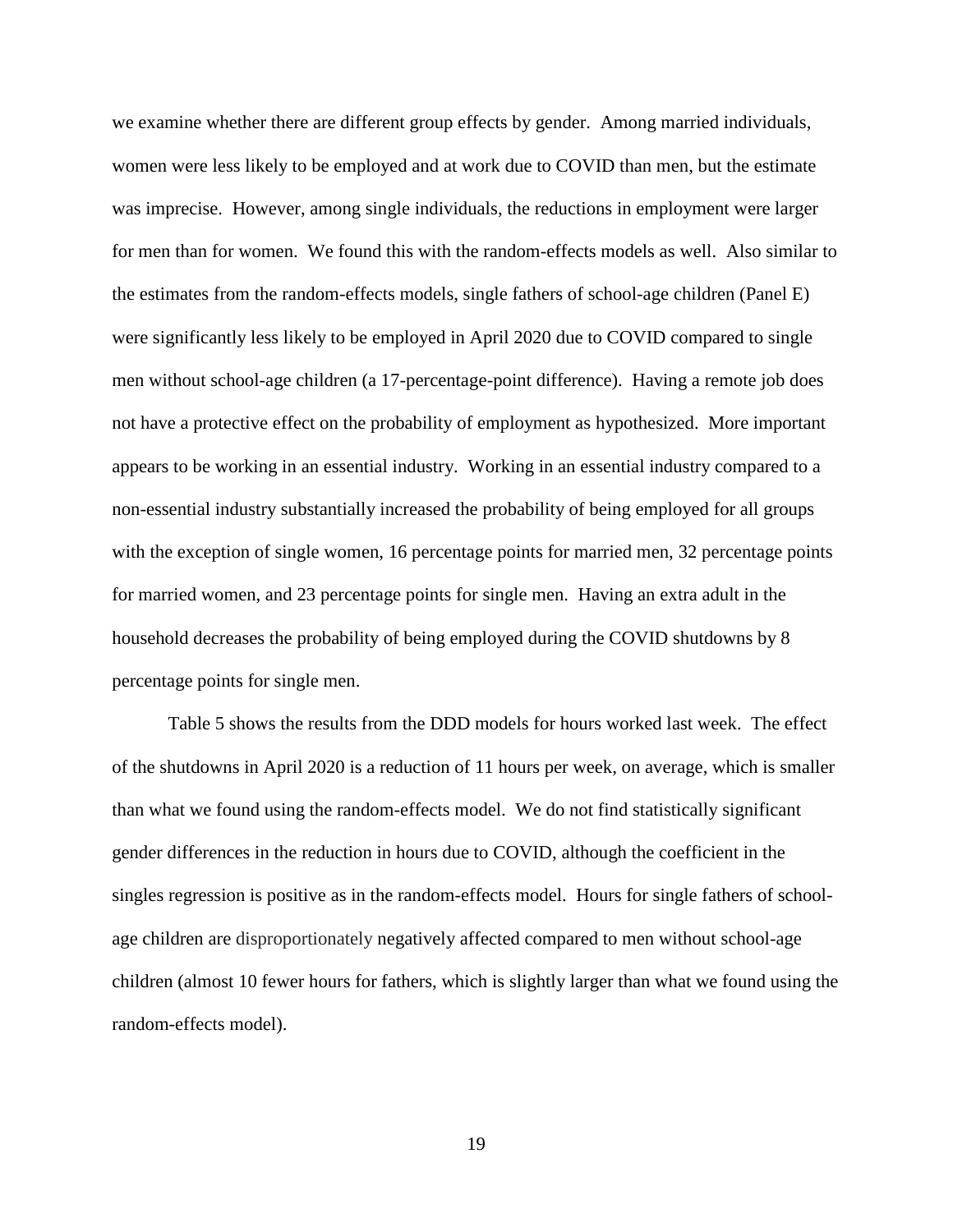Again, as in the previous table, we do not find that having a remote job changes the effect of COVID on hours. However, working in an essential industry has a statistically significant positive effect on hours for married individuals, with married women working 13.5 hours more than married women not in an essential industry and married men working 9.8 hours more. Thus, being in an essential industry reduces the effects of the shutdowns on married individuals substantially. In addition, being in an essential industry reduces the effects of the shutdowns on the hours of single men. Having an extra adult in the household increased the hours single women worked compared to single women without an extra adult in the household, but the result is imprecise.

Table 6 presents the results from the DDD models for hours worked by those remaining employed and at work. These estimates show that most of the effects of COVID on hours are coming through the extensive margin (i.e., the reduction in employment). However, even those remaining employed and at work worked fewer hours, with married and single individuals working 5 fewer hours as a result of the shutdowns. We did not find significant gender differences in the effects. However, we did find that having a remote job mitigated the negative effects of the shutdowns for single women on the intensive margin. Working in an essential industry had a protective effect on hours for married individuals.

#### **7. Conclusion**

The initial impacts of COVID-19 on the employment and hours worked of the unincorporated self-employed indicate differential effects by gender, marital status, and parental status. The negative effects were largest in April 2020, with a small rebound in May 2020. As a result of the response to the COVID-19 pandemic, married women were less likely to be employed and at work than married men, while single women were more likely to be employed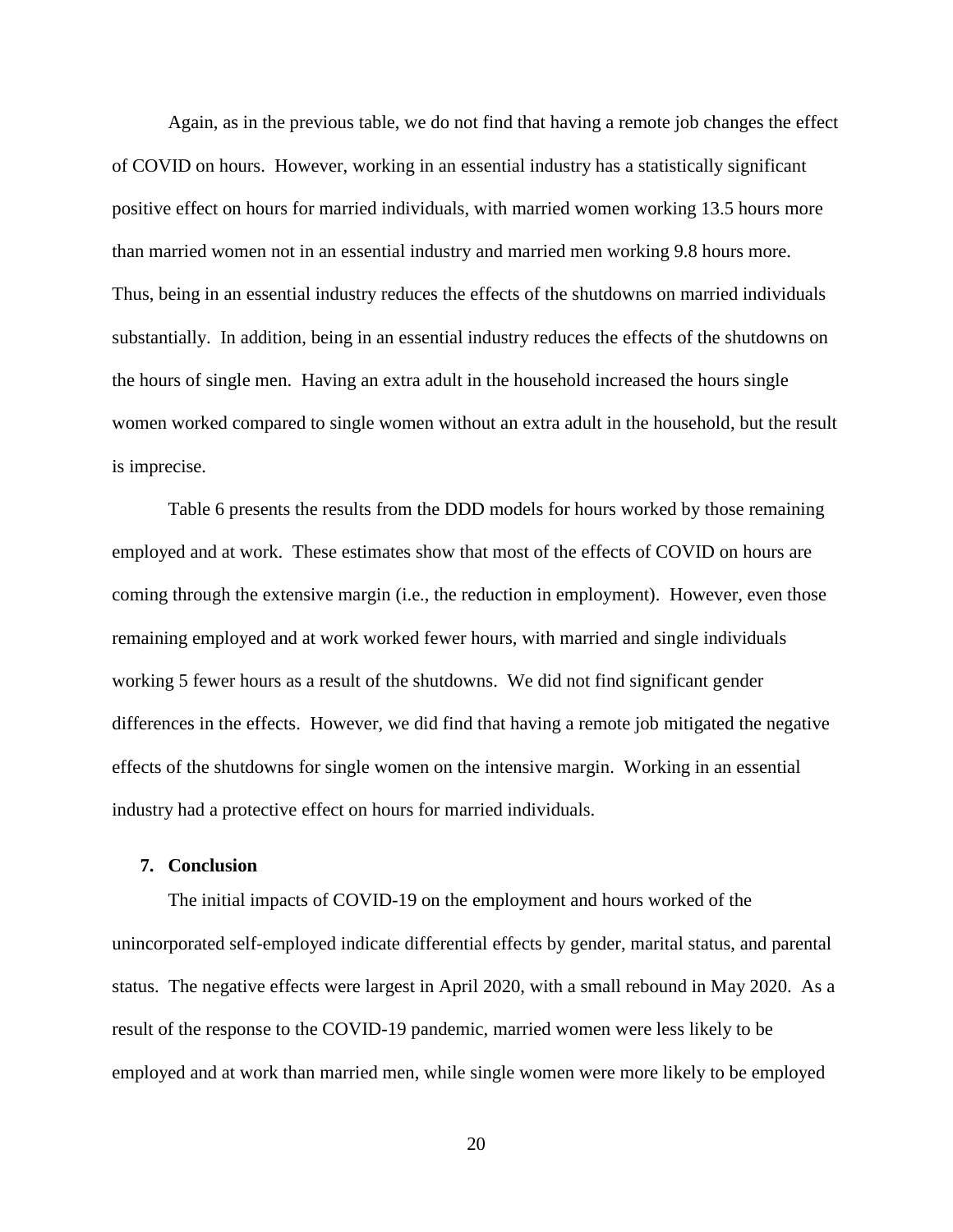and at work than single men. Both single and married fathers with school-age children spent fewer hours working than men without children, suggesting that they may have been spending more time on household or child-care responsibilities. Negative effects were mitigated if they worked in an essential industry. Only minimal evidence of mitigation through having a remote job was found (random-effects model only). Having an extra adult in the household had additional negative effects on employment for single males and additional negative effects on hours for all groups with the exception of married men.

The stronger rebound in work for married men than for married women suggests that self-employed women may remain out of the labor force longer as men resume their role as the family breadwinner and women maintain their primary role as caregiver, especially as schools are engaging in online rather than in-person learning. This could have serious long-term negative implications for female labor force participation, the gender wage gap, and household income.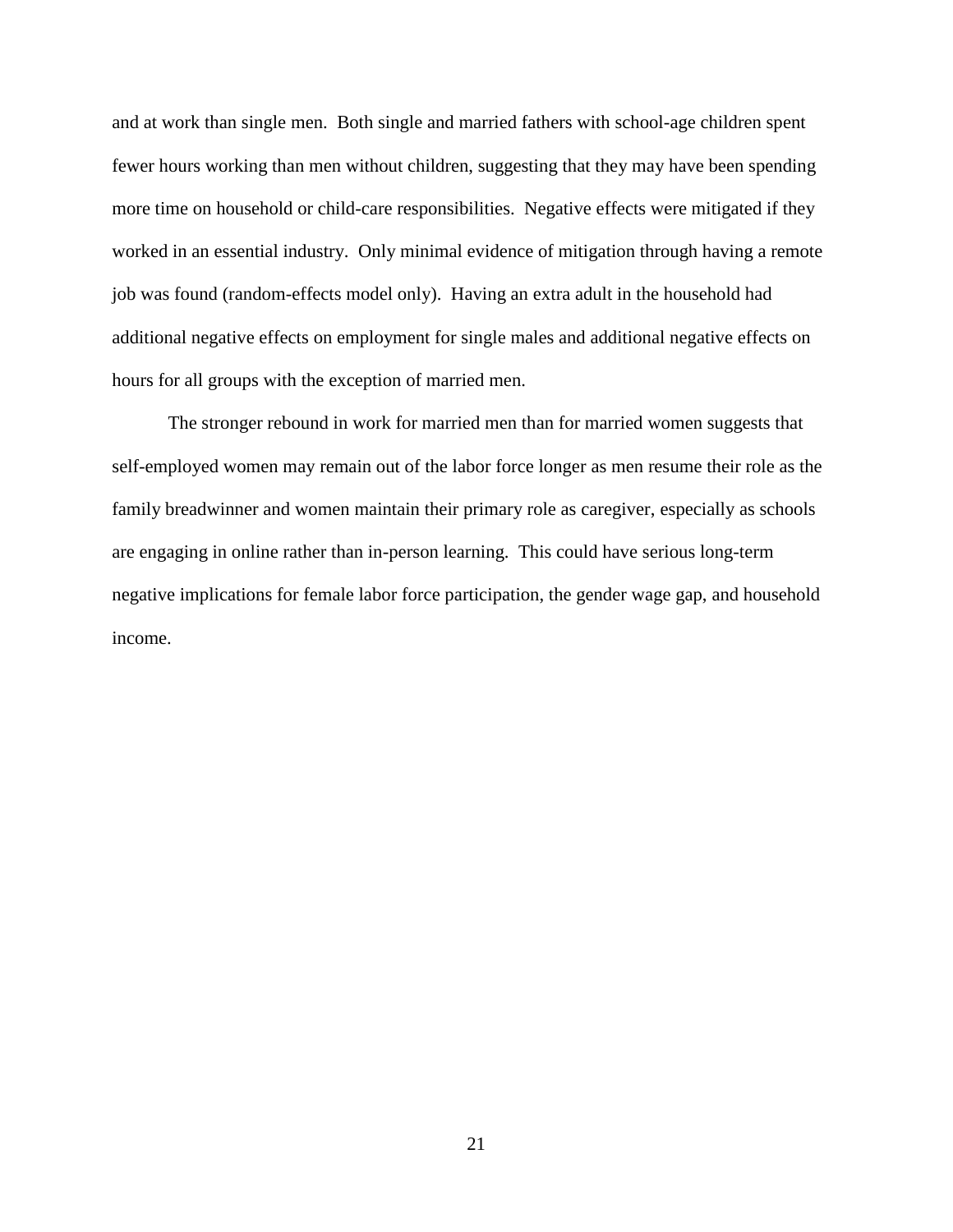#### **References**

- Adolph, C., K. Amano, B. Bang-Jensen, N. Fullman, and J. Wilkerson. 2020. "Pandemic Politics: Timing State-Level Social Distancing Responses to Covid-19." *MedRXiv*, March 31. https://www.medrxiv.org/content/10.1101/2020.03.30.20046326v1.full.pdf.
- Aguiar, M., E.Hurst, and L. Karabarbounis. 2013. "Time Use during the Great Recession." *American Economic Review* 103 (5), 1664–96.
- Allred, C. A. 2018. "Attitudes on Women's Roles in the Home: 1986-2016." National Center for Marriage & Family Research, FP-18-10.
- Alon, T. M., M. Doepke, J. Olmstead-Rumsey, and M. Tertilt. 2020. "The Impact of COVID-19 on Gender Equality." NBER Working Paper No. 26947.
- Barrero, J. M., N. Bloom, and S. J. Davis. 2020. "COVID-19 is also a Reallocation Shock." *Brookings Papers on Economic Activity*.
- Beland, L., O. Fakorede, and D. Mikola. 2020. "Short-Term Effect of COVID-19 on Self-Employed Workers in Canada." *Canadian Public Policy* 46 (S1), S66-S81.
- Bertrand, M., E. Kamenica, and J. Pan. 2015. "Gender Identity and Relative Income within Households." *Quarterly Journal of Economics* 130 (2), 571–614.
- Bick, A., A. Blandin, and K. Mertens. 2020. "Work from Home after the COVID-19 Outbreak." Federal Reserve Bank of Dallas Research Department Working Papers. https://doi.org10.24149/wp2017.
- Brodeur, A., D. Gray, A. Islam, and S. J. Bhuiyan. 2020. "A Literature Review of the Economics of COVID-19." IZA Discussion Paper No. 13411.
- Brynjolfsson, E., J. Horton, A. Ozimek, D. Rock, G. Sharma, and H. Y. T. Ye. 2020. "COVID-19 and Remote Work: An Early Look at US Data." NBER Working Paper No.
- Budig, M. 2006. "Intersections on the Road to Self-employment: Gender, Family and Occupational Class." *Social Forces* 84, 2223–2239.
- Burda, M. C., D. S. Hamermesh, and P. Weil. 2008. "Total Work, Gender and Social Norms in EU and US Time Use." Edited by T. Boeri, M.Burda, and F. Kramarz. *Working Hours and Job Sharing in the EU and USA: Are Europeans Lazy? Or Americans Crazy?* Oxford University Press, 11–91. ⟨ hal-00972821⟩
- Carrington, W. J., K. McCue, and B. Pierce. 1996. "The Role of Employer/Employee Interactions in Labor Market Cycles: Evidence from the Self-Employed." *Journal of Labor Economics* 14 (4), 571–602.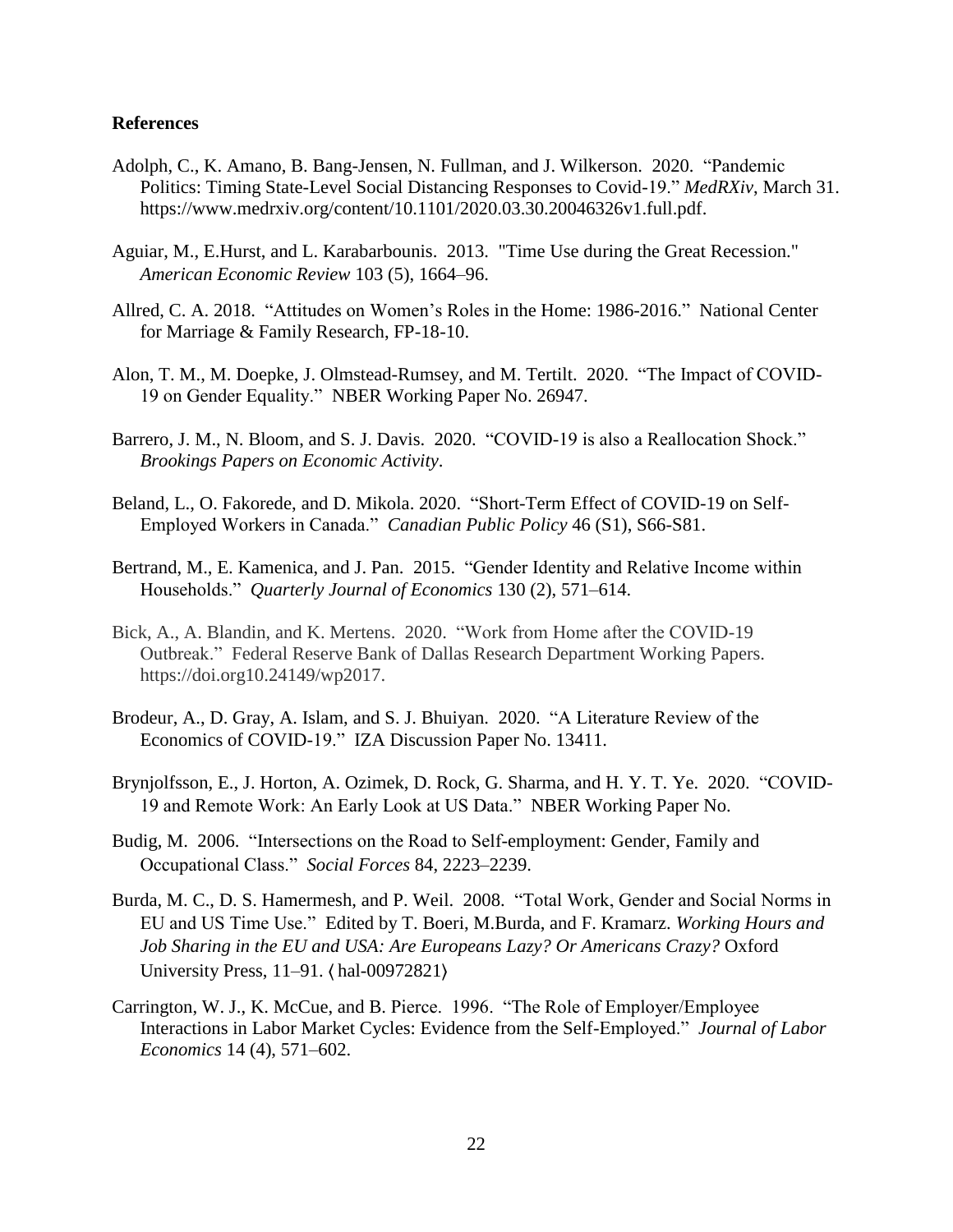- Dingel, J., and B. Neiman. 2020. "How Many Jobs Can Be Done at Home?" *Journal of Public Economics* 189, https://doi.org/10.1016/j.pubeco.2020.104235.
- Delaware Division of Public Health, Coronavirus Response. 2020. "Essential and Non Essential Business Categories during Coronavirus Closure." Accessed May 27, 2020. https://coronavirus.delaware.gov/business-categoriessearch/?business\_to\_remain\_open=Closed.
- Fairlie, R. W. 2013. "Entrepreneurship, Economic Conditions, and the Great Recession." *Journal of Economics & Management Strategy* 22 (2), 207–231.
- Fairlie, R. W. 2020a. "The Impact of COVID-19 on Small Business Owners: Evidence of Early-Stage Losses from the April 2020 Current Population Survey." IZA Discussion Paper No. 13311.
- Fairlie, R. W. 2020b. "The Impact of COVID-19 on Small Business Owners: Continued Losses and the Partial Rebound in May 2020." University of Santa Cruz Working Paper No. 2020- 01.
- Fairlie, R. W., and F. M. Fossen. 2019. "Defining Opportunity versus Necessity Entrepreneurship: Two Components of Business Creation." NBER Working Paper No. w26377.
- Gimenez-Nadal, J. I., J.A. Molina, and R. Ortega. 2012. "Self-employed Mothers and the Work-Family Conflict." *Applied Economics* 44 (17), 1–15.
- Heggeness, M. L. Forthcoming. "Estimating the Immediate Impact of the COVID-19 Shock on Parental Attachment to the Labor Market and the Double Bind of Mothers." *Review of Economics of the Household*.
- Hipple, S. F. and L. A. Hammond. 2016. "Self-employment in the United States." *Spotlight on Statistics*, https://www.bls.gov/spotlight/2016/self-employment-in-the-unitedstates/home.htm.
- Levine, R. and Y. Rubinstein. 2017. "Smart and Illicit: Who Becomes an Entrepreneur and Do They Earn More?" *Quarterly Journal of Economics* 132 (2), 963–1018. doi:10.1093/qje/qjw044.
- Montenovo, L., X. Jiang, F. L. Rojoas, I. M. Schmutte, K. I. Simon, B. A. Weinberg, and C.Wing. 2020. "Determinants of Disparities in COVID-19 Job Losses." NBER Working Paper No. 21732.
- Morrill, M.S. and S.W. Pabilonia. 2015. "What Effects do Macroeconomic Conditions have on the Time Couples with Children Spend Together?" *Review of Economics of the Household* 13 (4), 791–814.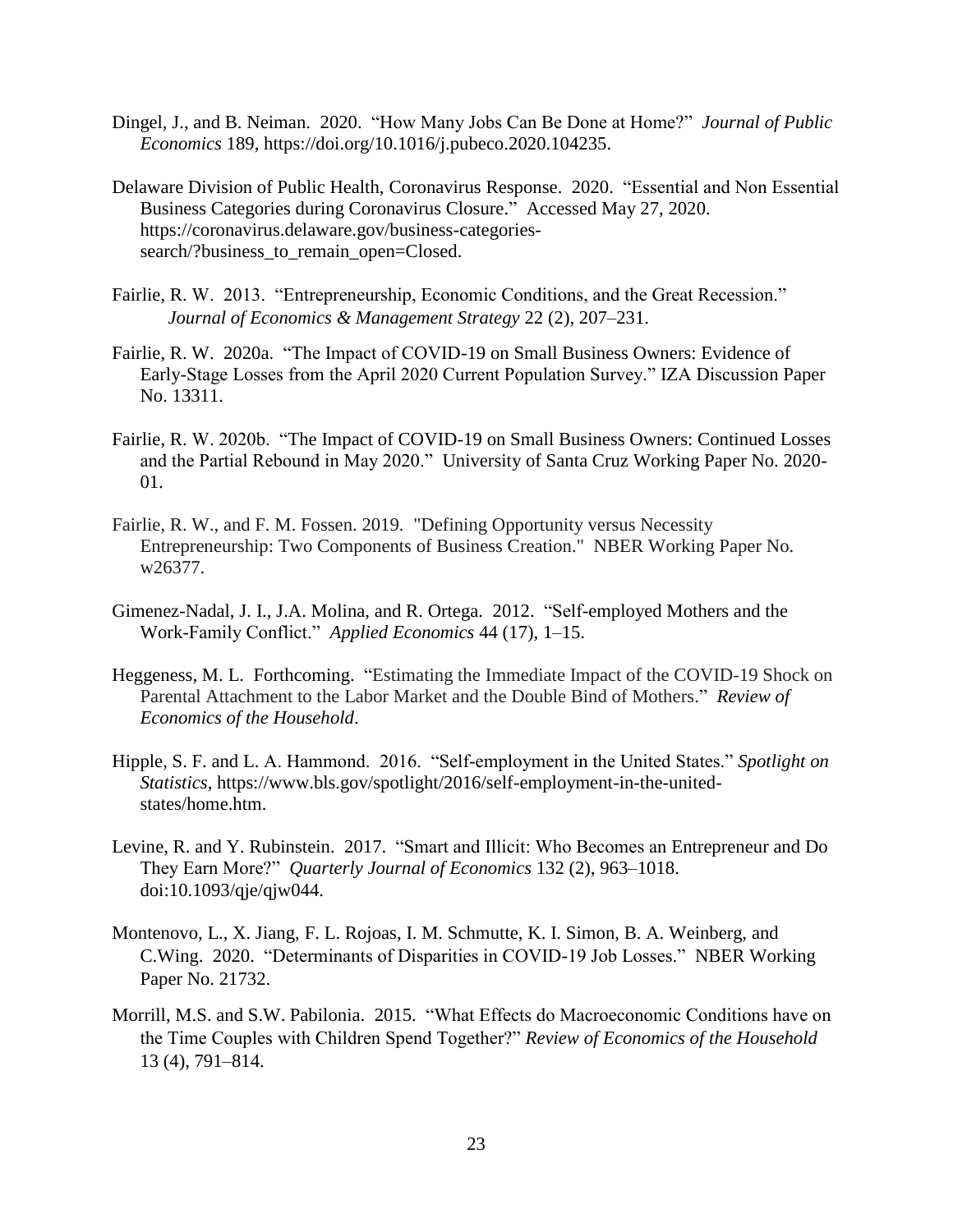- Pabilonia, S. W. 2014. "Measuring Hours Worked by the Unincorporated Self-employed Using the CPS and ATUS." Presented International Association of Research in Income and Wealth General Conference. http://www.iariw.org/papers/2014/PabiloniaPaper.pdf.
- Pabilonia, S. W. and V. Vernon. 2020. "Telework and Time Use in the United States." IZA Discussion Paper No. 13260.
- Rissman, E. 2006. "The Self-employment Duration of Younger Men over the Business Cycle." *Economic Perspectives,* Federal Reserve Bank of Chicago 30 (3).
- Schoonbroodt, A. 2018. "Parental Child Care During and Outside of Typical Work Hours." *Review of the Economics of the Household* 16, 453–476.
- Sevilla, A., and S. Smith. 2020. "Baby Steps: The Gender Division of Childcare during the COVID-19 Pandemic." *Oxford Review of Economic Policy* 36 (Supplement).
- University of Southern California Center for Economic and Social Research. 2020. "Understanding America Study." https://uasdata.usc.edu/index.php.
- U.S. Bureau of Labor Statistics. 2019. "American Time Use **—**2018Results." https://www.bls.gov/news.release/pdf/atus.pdf.
- U.S. Bureau of Labor Statistics. 2020a. "The Employment—March 2020." https://www.bls.gov/news.release/archives/empsit\_04032020.pdf
- U.S. Bureau of Labor Statistics. 2020b. "The Employment—April 2020." https://www.bls.gov/news.release/archives/empsit\_05082020.pdf
- U.S. Bureau of Labor Statistics. 2020c. "Frequently Asked Questions: The Impact of the Coronavirus (COVID-19) Pandemic on The Employment Situation for April 2020." https://www.bls.gov/cps/employment-situation-covid19-faq-april-2020.pdf
- U.S. Bureau of Labor Statistics. 2020d. "Update on the Misclassification that Affected the Unemployment Rate." Commissioner's Corner (blog), June 29, 2020, https://blogs.bls.gov/blog/2020/06/29/update-on-the-misclassification-that-affected-theunemployment-rate/
- U.S. Bureau of the Census and U.S. Bureau of Labor Statistics. 2019–2020. Current Population Survey. https://www.census.gov/data/datasets/time-series/demo/cps/cps-basic.html. (accessed June 14, 2020).
- Zamarro, G, F, Perez-Arce, and M, J, Prados. 2020. "Gender Differences in the Impact of COVID-19." Working Paper. https://tinyurl.com/CESRGenderDiffs.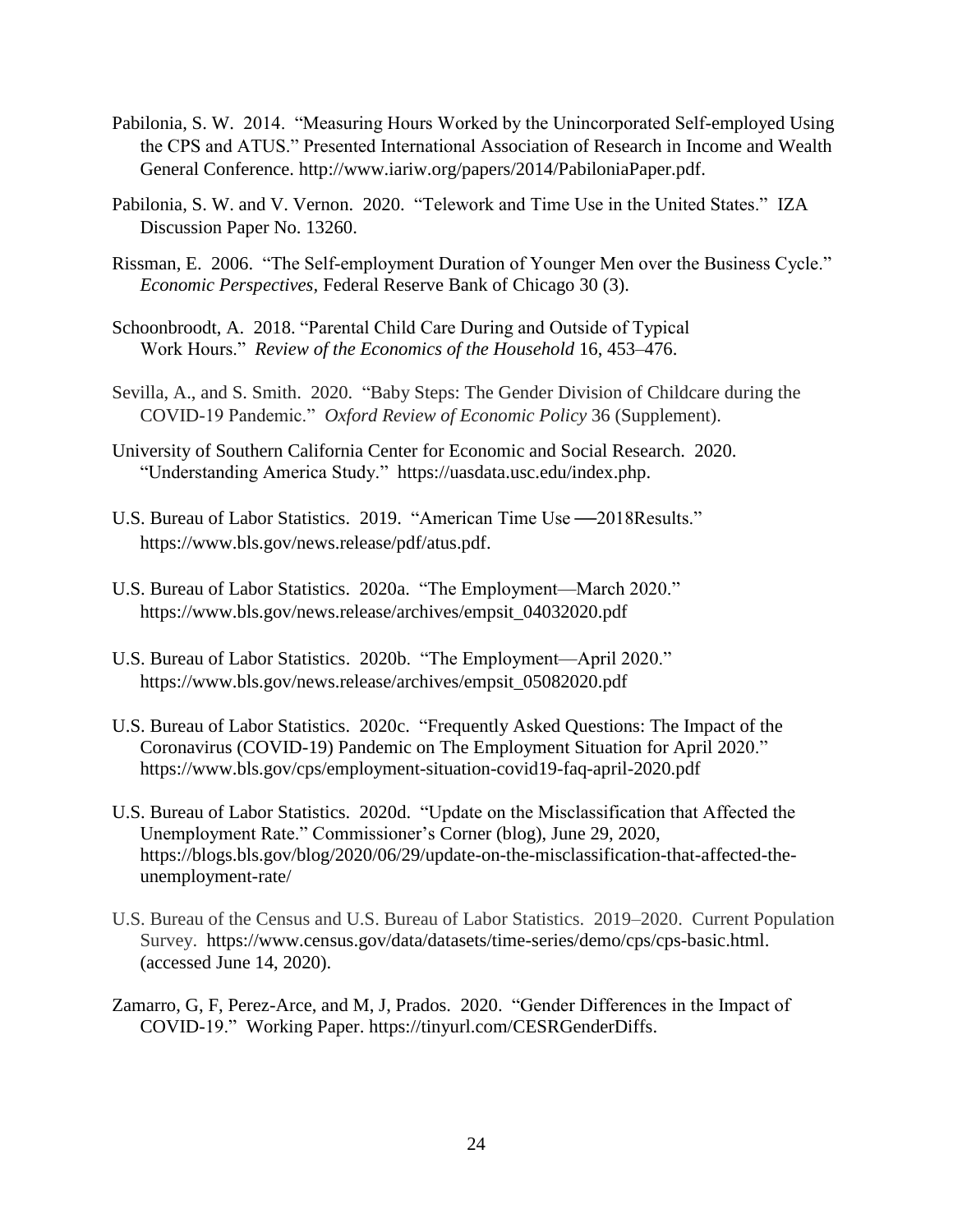

**Fig.1** Unincorporated self-employed who were at work in 2020

Note: All workers were self-employed and at work in February 2020. For males,  $N =$ 2,056, 1,366, 861, 442 for consecutive months. For females, N = 1,347, 936, 654, 334 for consecutive months.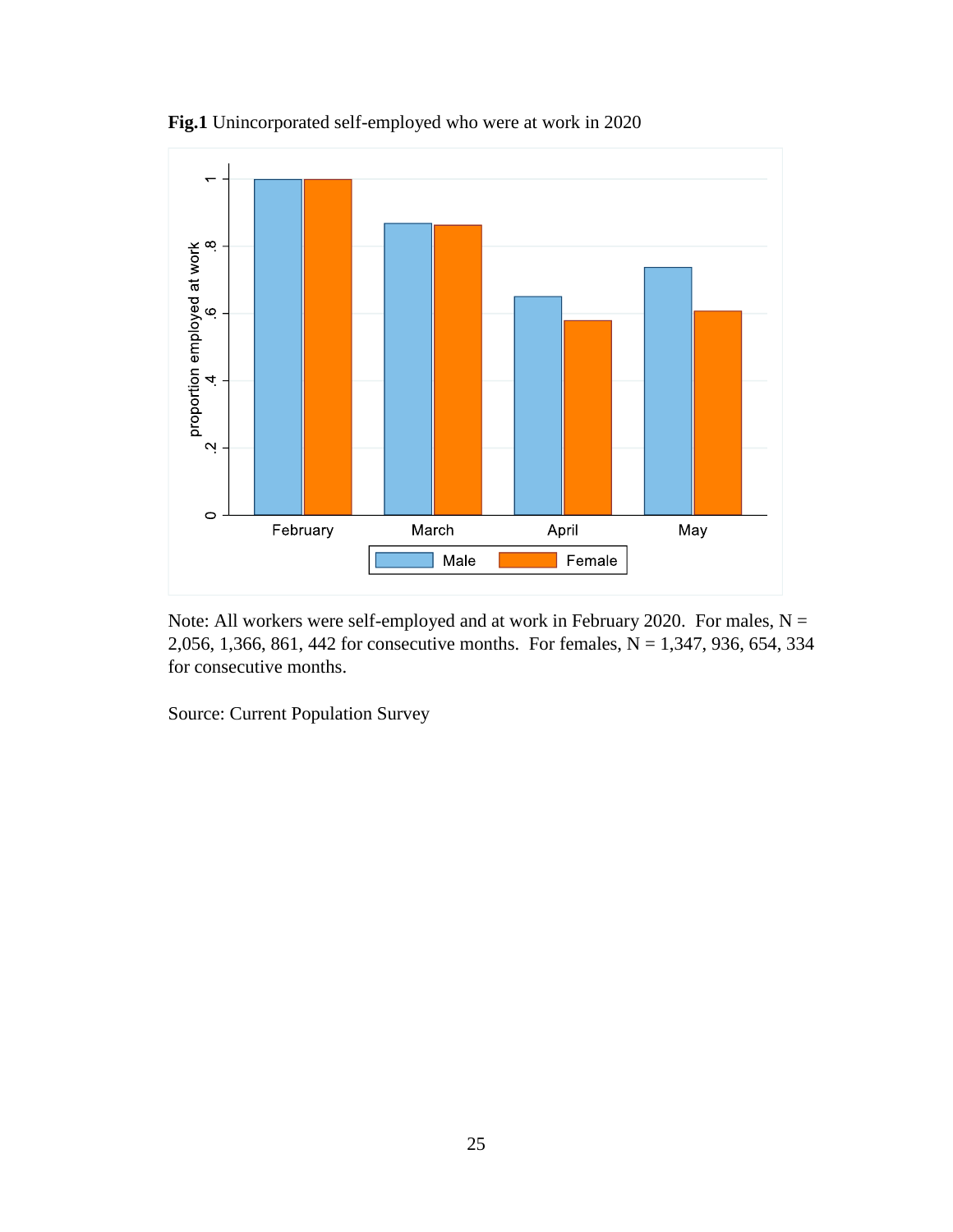

**Fig.2** Average weekly hours worked by the unincorporated self-employed in 2020

Note: All workers were self-employed and at work in February 2020. For males,  $N =$ 2,056, 1,366, 861, 442 for consecutive months. For females, N = 1,347, 936, 654, 334 for consecutive months.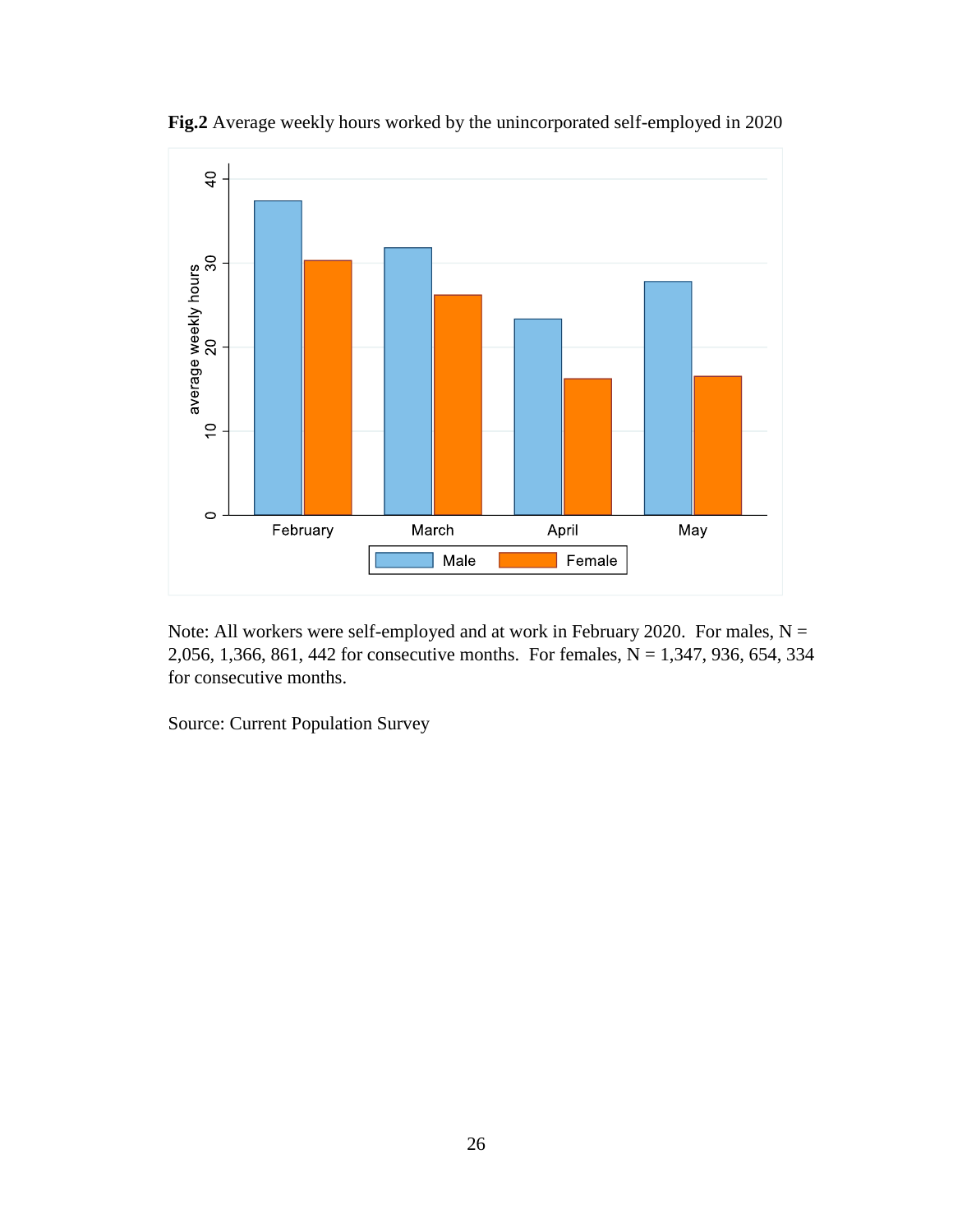



Note: All workers were self-employed and at work in February 2020. For males, N  $=1,334, 905, 573,$  and 287. For females, N = 841, 573, 417, and 214.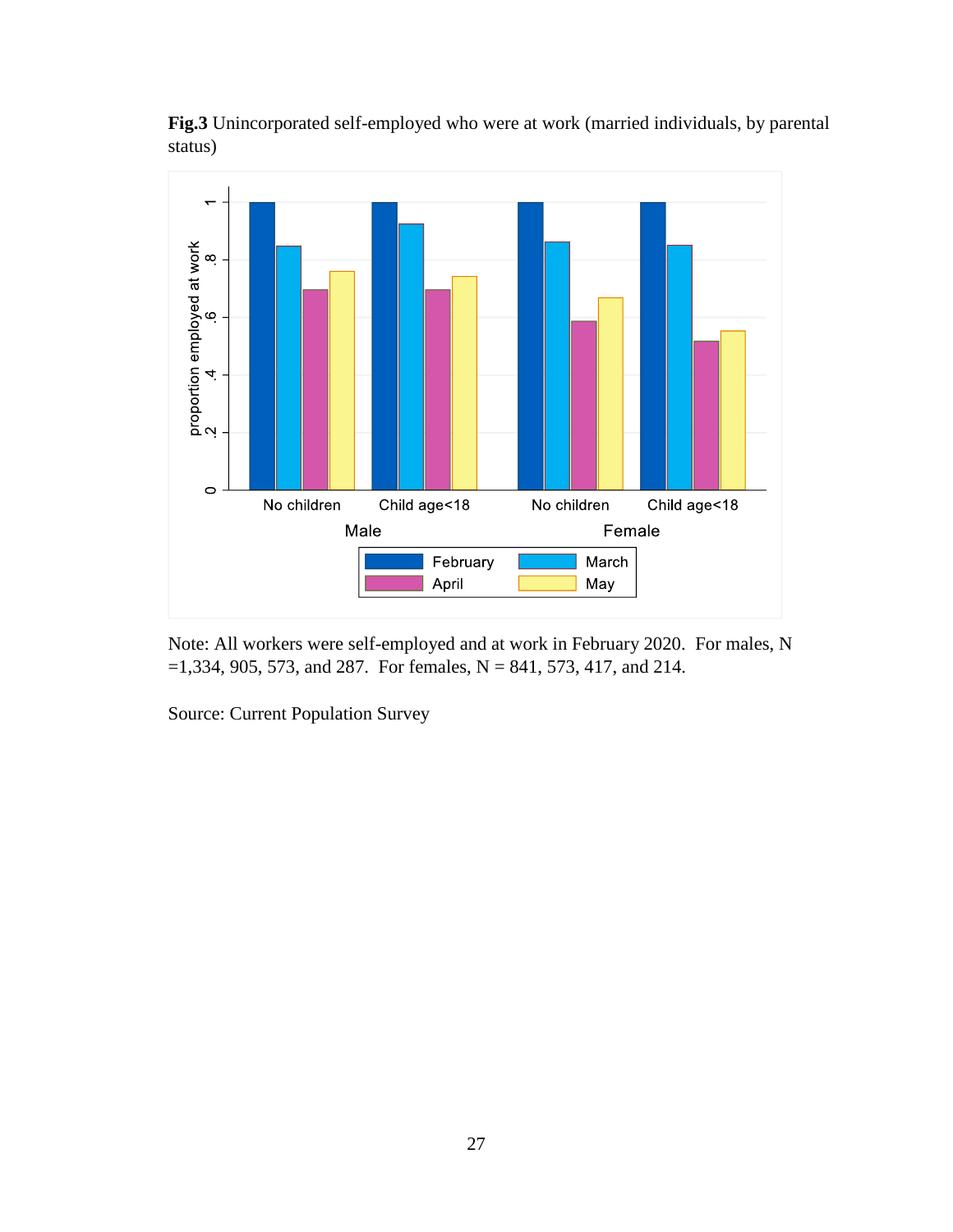

**Fig.4** Unincorporated self-employed who were at work (single individuals, by parental status)

Note: All workers were self-employed and at work in February 2020. For males, N =722, 461, 288, and 155. For females, N = 506, 363, 237, and 120.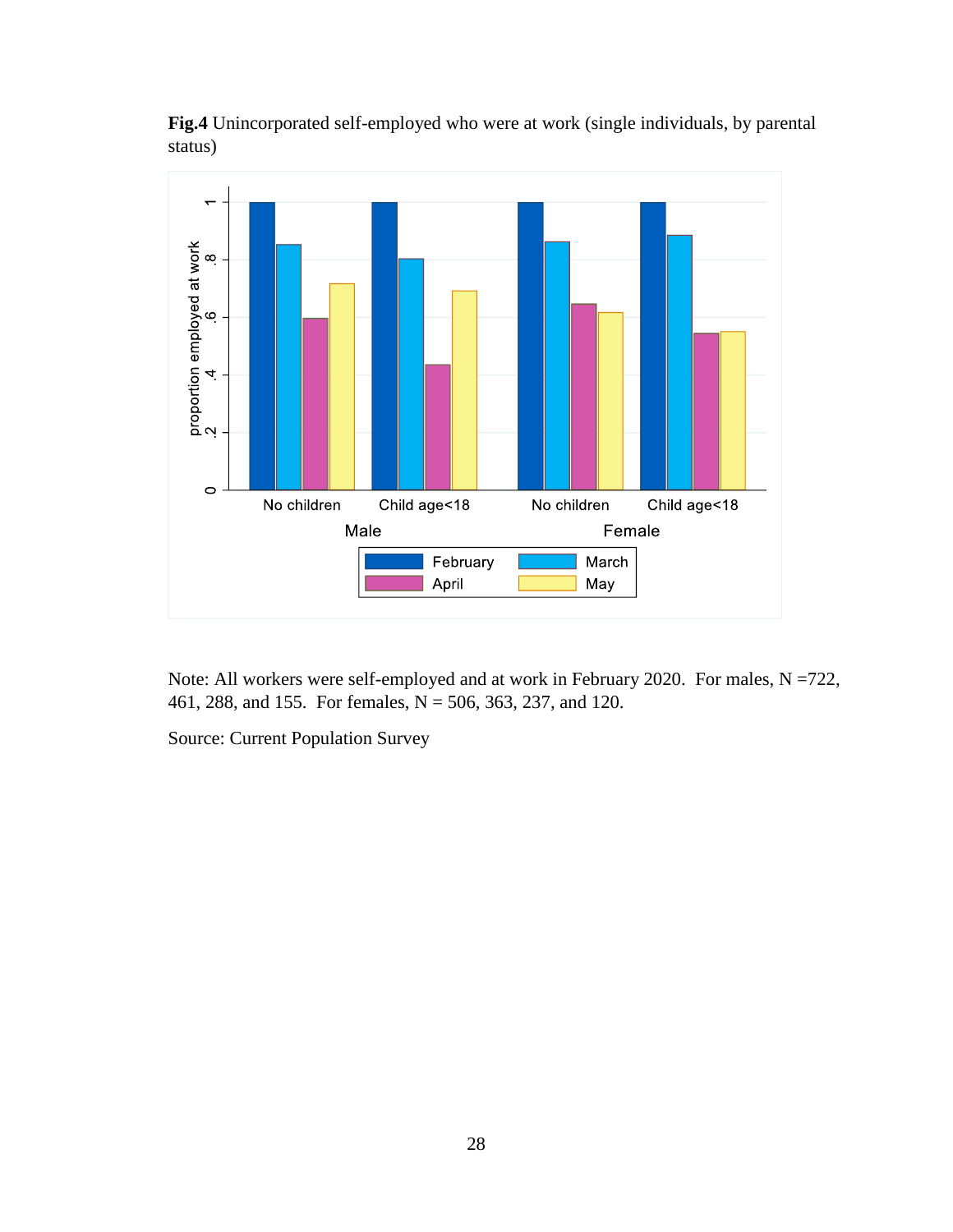

**Fig.5** Average weekly hours worked by married individuals, by parental status

Note: All workers were self-employed and at work in February 2020. For males, N  $=1,334, 905, 573,$  and 287. For females, N = 841, 573, 417, and 214.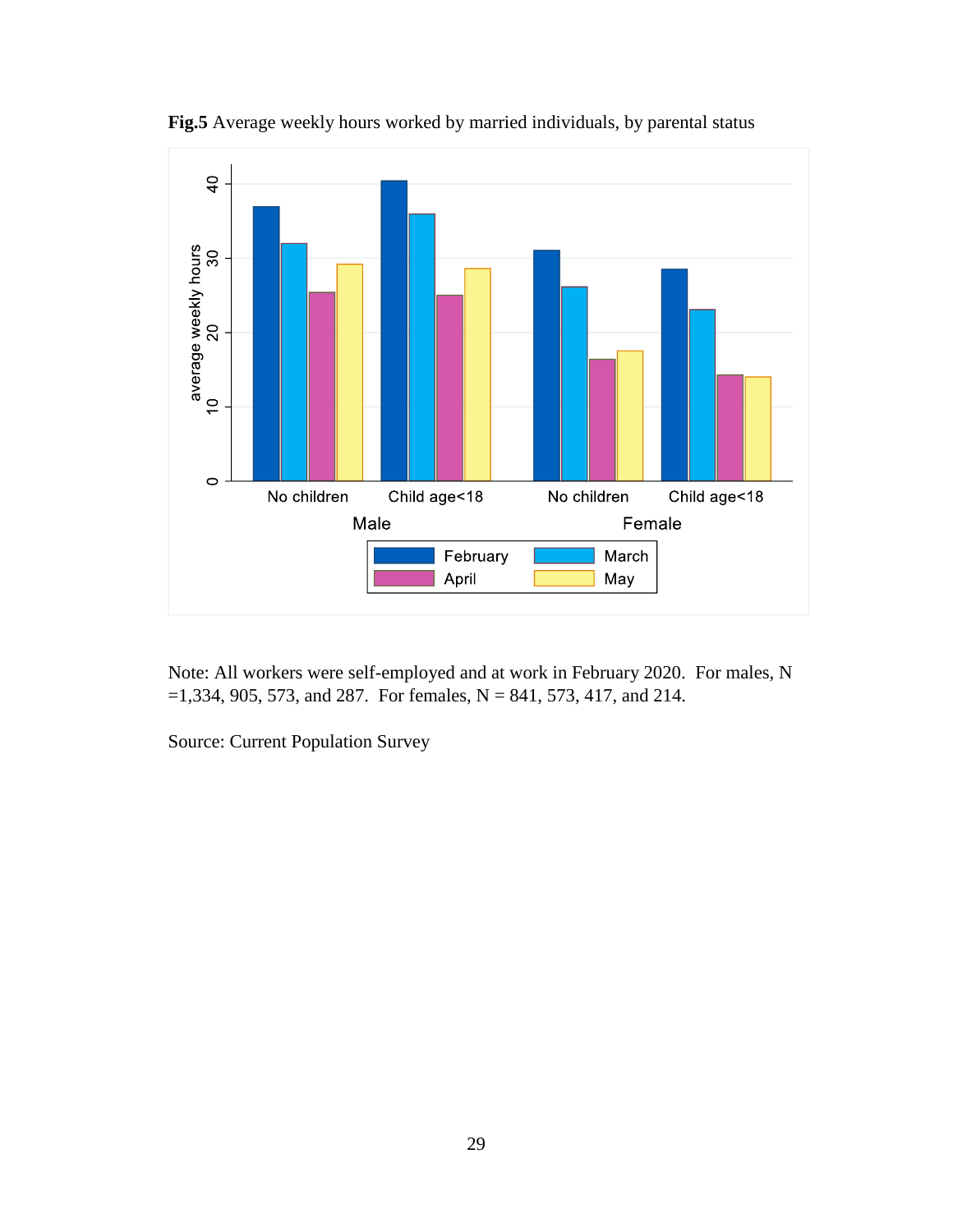

**Fig.6** Average weekly hours worked by single individuals, by parental status

Note: All workers were self-employed and at work in February 2020. For males, N =722, 461, 288, and 155. For females, N = 506, 363, 237, and 120.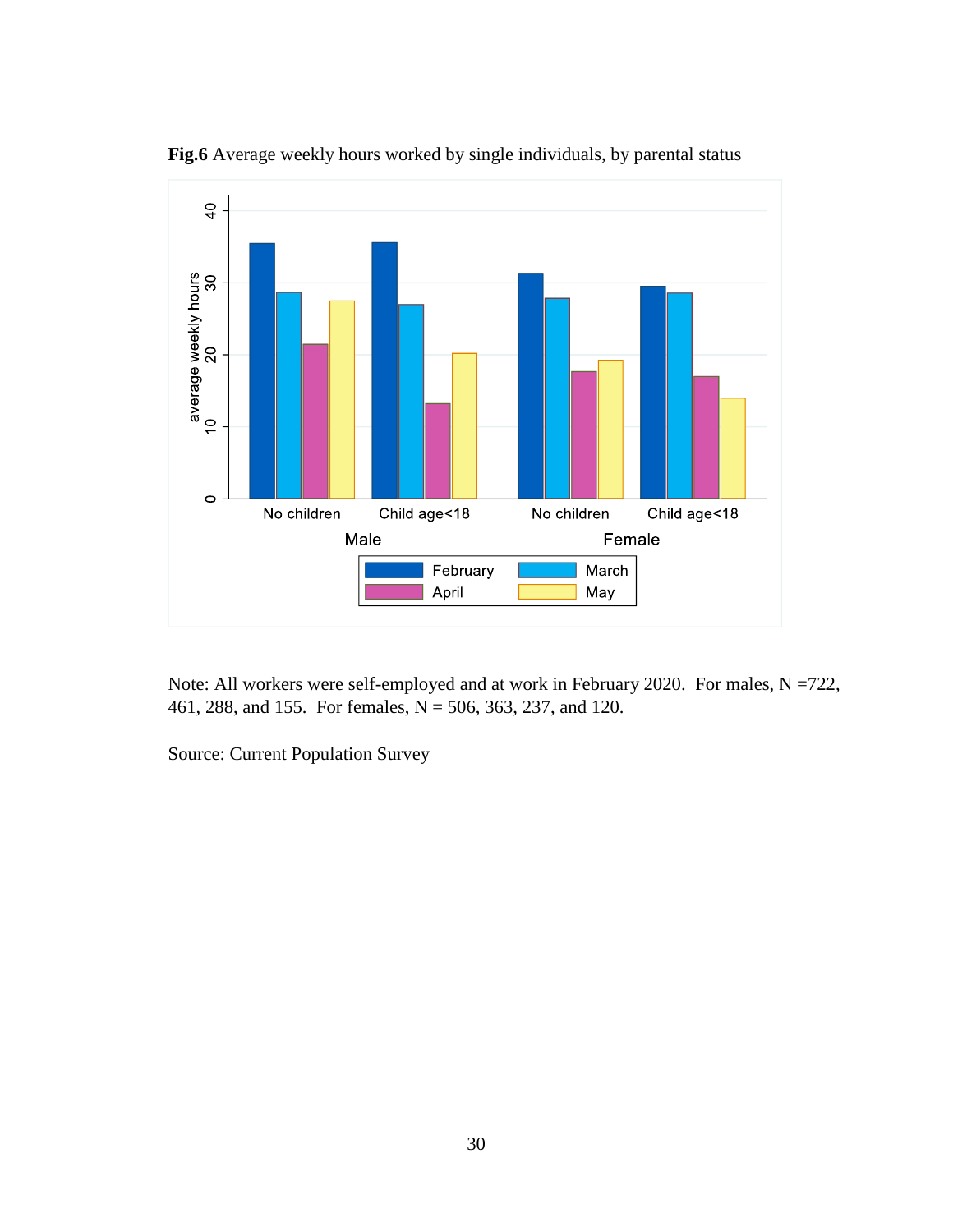|  |  |  | Table 1. Differential Effects of COVID on Employment Status (Random-Effects Models) |  |
|--|--|--|-------------------------------------------------------------------------------------|--|
|  |  |  |                                                                                     |  |

|                            |            | Married    |            |            | Single     |            |
|----------------------------|------------|------------|------------|------------|------------|------------|
|                            | All        | Men        | Women      | All        | Men        | Women      |
| Female                     | $-0.01$    |            |            | $-0.00$    |            |            |
|                            | (0.01)     |            |            | (0.01)     |            |            |
| Child age<6                | $-0.01$    | $-0.02**$  | 0.00       | $-0.02$    | $-0.00$    | $-0.03$    |
|                            | (0.01)     | (0.01)     | (0.02)     | (0.01)     | (0.02)     | (0.03)     |
| Child age 6-17             | $-0.01$    | $-0.01$    | 0.01       | $-0.01$    | $-0.02$    | 0.01       |
|                            | (0.01)     | (0.01)     | (0.01)     | (0.01)     | (0.01)     | (0.02)     |
| Remote job                 | $-0.01$    | 0.00       | $-0.03**$  | $-0.02***$ | $-0.01$    | $-0.05***$ |
|                            | (0.01)     | (0.01)     | (0.01)     | (0.01)     | (0.01)     | (0.02)     |
| <b>Essential industry</b>  | $-0.02**$  | $-0.01$    | $-0.04***$ | $-0.01$    | 0.04       | $-0.04**$  |
|                            | (0.01)     | (0.02)     | (0.02)     | (0.01)     | (0.03)     | (0.02)     |
| Extra adults               | $0.01*$    | $0.01***$  | 0.01       | $0.01*$    | 0.00       | $0.01**$   |
|                            | (0.00)     | (0.00)     | (0.01)     | (0.00)     | (0.01)     | (0.01)     |
| March                      | $-0.15***$ | $-0.21***$ | $-0.13***$ | $-0.16***$ | $-0.11***$ | $-0.17***$ |
|                            | (0.03)     | (0.04)     | (0.03)     | (0.03)     | (0.04)     | (0.04)     |
| April                      | $-0.48***$ | $-0.47***$ | $-0.54***$ | $-0.57***$ | $-0.56***$ | $-0.50***$ |
|                            | (0.04)     | (0.06)     | (0.05)     | (0.05)     | (0.07)     | (0.06)     |
| May                        | $-0.31***$ | $-0.29***$ | $-0.41***$ | $-0.49***$ | $-0.42***$ | $-0.56***$ |
|                            | (0.05)     | (0.07)     | (0.07)     | (0.07)     | (0.08)     | (0.08)     |
| March X Female             | $-0.03$    |            |            | 0.03       |            |            |
|                            | (0.02)     |            |            | (0.03)     |            |            |
| April X Female             | $-0.07**$  |            |            | $0.11***$  |            |            |
|                            | (0.03)     |            |            | (0.04)     |            |            |
| May X Female               | $-0.11***$ |            |            | 0.02       |            |            |
|                            | (0.04)     |            |            | (0.06)     |            |            |
| March X Child age<6        | $-0.02$    | 0.01       | $-0.06$    | 0.02       | 0.00       | 0.02       |
|                            | (0.03)     | (0.03)     | (0.05)     | (0.05)     | (0.08)     | (0.06)     |
| April X Child age<6        | $-0.05$    | $-0.04$    | $-0.06$    | 0.09       | 0.15       | 0.01       |
|                            | (0.04)     | (0.05)     | (0.06)     | (0.07)     | (0.10)     | (0.10)     |
| May X Child age<6          | 0.03       | $0.11*$    | $-0.05$    | 0.07       | 0.11       | $-0.01$    |
|                            | (0.05)     | (0.06)     | (0.08)     | (0.09)     | (0.13)     | (0.12)     |
| March X Child age 6-17     | $0.06***$  | $0.07***$  | 0.04       | $-0.01$    | $-0.00$    | $-0.00$    |
|                            | (0.02)     | (0.02)     | (0.03)     | (0.03)     | (0.05)     | (0.04)     |
| April X Child age 6-17     | 0.01       | 0.03       | $-0.02$    | $-0.10*$   | $-0.15*$   | $-0.06$    |
|                            | (0.03)     | (0.04)     | (0.05)     | (0.06)     | (0.08)     | (0.07)     |
| May X Child age 6-17       | 0.01       | 0.00       | 0.01       | 0.03       | $-0.03$    | 0.08       |
|                            | (0.04)     | (0.05)     | (0.07)     | (0.07)     | (0.12)     | (0.09)     |
| March X Remote job         | $-0.02$    | 0.00       | $-0.03$    | 0.01       | $-0.01$    | 0.05       |
|                            | (0.02)     | (0.02)     | (0.03)     | (0.03)     | (0.04)     | (0.04)     |
| April X Remote job         | $0.07**$   | $0.08***$  | 0.06       | $0.11***$  | $0.10*$    | $0.13***$  |
|                            | (0.03)     | (0.04)     | (0.05)     | (0.04)     | (0.06)     | (0.07)     |
| May X Remote job           | 0.02       | $-0.03$    | 0.07       | 0.08       | $-0.01$    | $0.18***$  |
|                            | (0.04)     | (0.06)     | (0.07)     | (0.06)     | (0.08)     | (0.08)     |
| March X Essential industry | 0.03       | $0.08***$  | $-0.02$    | $-0.00$    | $-0.04$    | 0.02       |
|                            | (0.02)     | (0.03)     | (0.03)     | (0.03)     | (0.04)     | (0.04)     |
| April X Essential industry | $0.23***$  | $0.20***$  | $0.26***$  | $0.24***$  | $0.26***$  | $0.20***$  |
|                            | (0.04)     | (0.06)     | (0.05)     | (0.05)     | (0.07)     | (0.06)     |
| May X Essential industry   | $0.10***$  | 0.06       | $0.11*$    | $0.27***$  | $0.23***$  | $0.31***$  |
|                            | (0.05)     | (0.07)     | (0.06)     | (0.06)     | (0.09)     | (0.08)     |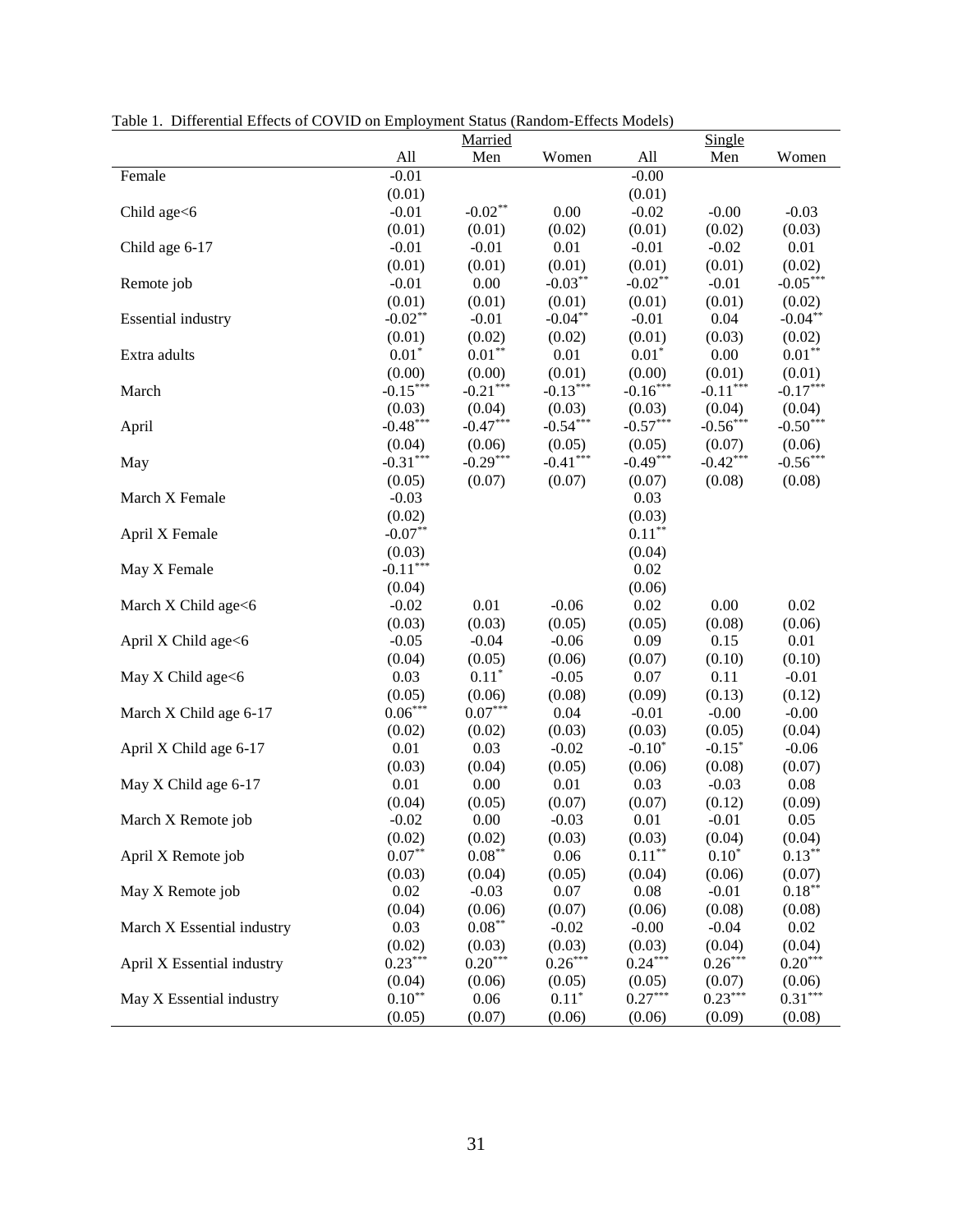| Table T Commaca. Differential Effects of COVID on Employment Blatas (Random Effects Models) |         |         |           |           |            |         |  |  |
|---------------------------------------------------------------------------------------------|---------|---------|-----------|-----------|------------|---------|--|--|
|                                                                                             |         | Married |           |           | Single     |         |  |  |
|                                                                                             | All     | Men     | Women     | All       | Men        | Women   |  |  |
| March X Extra adults                                                                        | 0.01    | 0.02    | $-0.01$   | $-0.01$   | $-0.03*$   | 0.01    |  |  |
|                                                                                             | (0.01)  | (0.01)  | (0.02)    | (0.01)    | (0.02)     | (0.01)  |  |  |
| April X Extra adults                                                                        | $-0.01$ | $-0.01$ | $-0.03$   | $-0.04**$ | $-0.09***$ | 0.03    |  |  |
|                                                                                             | (0.02)  | (0.03)  | (0.04)    | (0.02)    | (0.02)     | (0.03)  |  |  |
| May X Extra adults                                                                          | $-0.04$ | $-0.01$ | $-0.10^*$ | $-0.07**$ | $-0.07*$   | $-0.04$ |  |  |
|                                                                                             | (0.03)  | (0.04)  | (0.06)    | (0.03)    | (0.04)     | (0.04)  |  |  |
| <b>Observations</b>                                                                         | 5,144   | 3.099   | 2.045     | 2,852     | 1,626      | 1,226   |  |  |
| Between $R^2$                                                                               | 0.24    | 0.21    | 0.31      | 0.27      | 0.30       | 0.35    |  |  |

Table 1 Continued. Differential Effects of COVID on Employment Status (Random-Effects Models)

Notes: Standard errors in parentheses are clustered by household. Control variables also include a quadratic in age, education, race, Hispanic ethnicity, immigrant status, own major industry, spouse major industry, MSA status, and state fixed effects. Controls in married regressions include spouse employed, spouse major industry, spouse remote job, and spouse essential industry. Control variables in single regressions include cohabiter. The all regressions include female. \* *p* < 0.10, \*\* *p* < 0.05, \*\*\* *p* < 0.01

Source: Current Population Survey, February – May 2020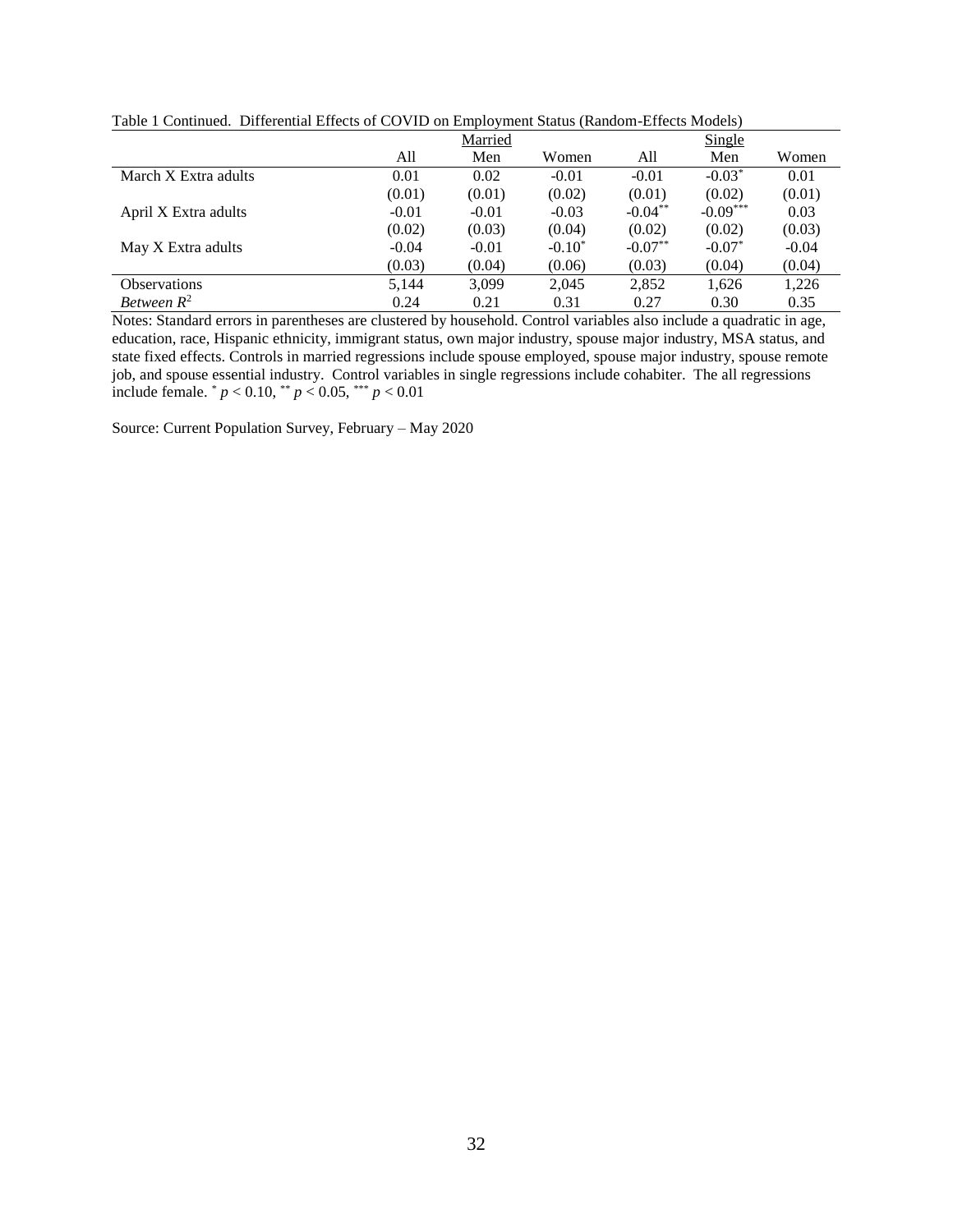| radic 2. Directing Effects of CO vid on Hours (Kangoli-Effects Moders) |              | Married      |              |              | Single       |              |
|------------------------------------------------------------------------|--------------|--------------|--------------|--------------|--------------|--------------|
|                                                                        | All          | Men          | Women        | All          | Men          | Women        |
| Female                                                                 | $-10.585***$ |              |              | $-3.027***$  |              |              |
|                                                                        | (0.846)      |              |              | (1.126)      |              |              |
| Child age<6                                                            | $-2.947***$  | $-1.897$     | $-5.662***$  | 0.579        | 3.824        | $-2.268$     |
|                                                                        | (1.049)      | (1.223)      | (1.843)      | (1.954)      | (2.852)      | (2.774)      |
| Child age 6-17                                                         | $-0.654$     | 0.365        | $-1.437$     | $-0.770$     | $-1.264$     | $-0.171$     |
|                                                                        | (0.819)      | (1.016)      | (1.305)      | (1.145)      | (1.620)      | (1.859)      |
| Remote job                                                             | 0.597        | 1.490        | $-0.573$     | $2.347*$     | 1.596        | 2.776        |
|                                                                        | (0.894)      | (1.196)      | (1.361)      | (1.257)      | (1.528)      | (2.017)      |
| <b>Essential industry</b>                                              | $-1.480$     | 1.756        | $-4.101***$  | $-0.005$     | 2.877        | $-2.751$     |
|                                                                        | (1.101)      | (1.583)      | (1.534)      | (1.378)      | (2.045)      | (1.993)      |
| Extra adults                                                           | $1.571***$   | $1.668***$   | $1.906**$    | 0.091        | $-0.867$     | $1.682**$    |
|                                                                        | (0.508)      | (0.574)      | (0.897)      | (0.475)      | (0.578)      | (0.858)      |
| March                                                                  | $-4.942***$  | $-4.804***$  | $-4.889***$  | $-5.395***$  | $-4.622**$   | $-2.140$     |
|                                                                        | (1.098)      | (1.548)      | (1.226)      | (1.442)      | (1.880)      | (1.807)      |
| April                                                                  | $-20.145***$ | $-18.966***$ | $-19.114***$ | $-20.464***$ | $-18.906***$ | $-18.868***$ |
|                                                                        | (1.690)      | (2.462)      | (1.792)      | (2.067)      | (2.512)      | (2.522)      |
| May                                                                    | $-12.816***$ | $-10.836***$ | $-17.416***$ | $-14.490***$ | $-13.839***$ | $-15.723***$ |
|                                                                        | (2.200)      | (2.999)      | (2.852)      | (2.946)      | (4.028)      | (3.041)      |
| March X Female                                                         | $-0.253$     |              |              | 3.785***     |              |              |
|                                                                        | (0.839)      |              |              | (1.224)      |              |              |
| April X Female                                                         | 1.784        |              |              | 4.593***     |              |              |
|                                                                        | (1.170)      |              |              | (1.711)      |              |              |
| May X Female                                                           | $-2.936*$    |              |              | 0.502        |              |              |
|                                                                        | (1.519)      |              |              | (2.418)      |              |              |
| March X Child age<6                                                    | $-0.171$     | 1.541        | $-2.929$     | $-2.228$     | $-0.607$     | $-3.194$     |
|                                                                        | (1.150)      | (1.453)      | (1.809)      | (2.286)      | (3.254)      | (3.209)      |
| April X Child age<6                                                    | $-1.590$     | $-1.381$     | $-1.537$     | 3.450        | 4.146        | 1.806        |
|                                                                        | (1.625)      | (2.238)      | (2.188)      | (2.822)      | (3.807)      | (4.420)      |
| May X Child age<6                                                      | 2.513        | 4.949*       | 0.138        | 4.068        | 5.097        | 2.504        |
|                                                                        | (2.021)      | (2.830)      | (2.519)      | (3.128)      | (4.386)      | (4.774)      |
| March X Child age 6-17                                                 | 0.121        | 0.433        | $-0.461$     | 0.041        | 0.405        | 0.047        |
|                                                                        | (0.966)      | (1.209)      | (1.386)      | (1.491)      | (2.301)      | (1.981)      |
| April X Child age 6-17                                                 | $-1.286$     | $-2.222$     | 0.025        | $-4.802**$   | $-7.468**$   | $-1.910$     |
|                                                                        | (1.403)      | (1.806)      | (1.873)      | (2.208)      | (3.361)      | (2.871)      |
| May X Child age 6-17                                                   | $-3.029*$    | $-5.534**$   | $-0.084$     | $-4.702*$    | $-6.334$     | $-3.308$     |
|                                                                        | (1.764)      | (2.232)      | (2.341)      | (2.778)      | (4.968)      | (4.166)      |
| March X Remote job                                                     | $-0.576$     | $-0.537$     | $-0.239$     | $-0.990$     | $-0.029$     | $-1.378$     |
|                                                                        | (0.907)      | (1.189)      | (1.297)      | (1.269)      | (1.745)      | (1.825)      |
| April X Remote job                                                     | 2.017        | 1.539        | 2.751        | 2.378        | 0.523        | 5.326**      |
|                                                                        | (1.265)      | (1.736)      | (1.816)      | (1.817)      | (2.559)      | (2.603)      |
| May X Remote job                                                       | 0.064        | $-2.959$     | 3.343        | 1.503        | $-1.275$     | 5.320        |
|                                                                        | (1.694)      | (2.298)      | (2.483)      | (2.417)      | (3.387)      | (3.418)      |
| March X Essential industry                                             | 1.377        | 0.619        | 2.045        | $-0.562$     | $-1.822$     | 0.411        |
|                                                                        | (1.037)      | (1.553)      | (1.269)      | (1.278)      | (1.821)      | (1.844)      |
| April X Essential industry                                             | $10.963***$  | $9.669***$   | $12.016***$  | 8.436***     | $9.082***$   | $8.095***$   |
|                                                                        | (1.488)      | (2.348)      | (1.732)      | (1.786)      | (2.631)      | (2.539)      |
| May X Essential industry                                               | $7.027***$   | 5.764**      | $7.625***$   | $6.428***$   | $7.192*$     | $5.921*$     |
|                                                                        | (1.888)      | (2.856)      | (2.392)      | (2.493)      | (3.838)      | (3.417)      |

Table 2. Differential Effects of COVID on Hours (Random-Effects Models)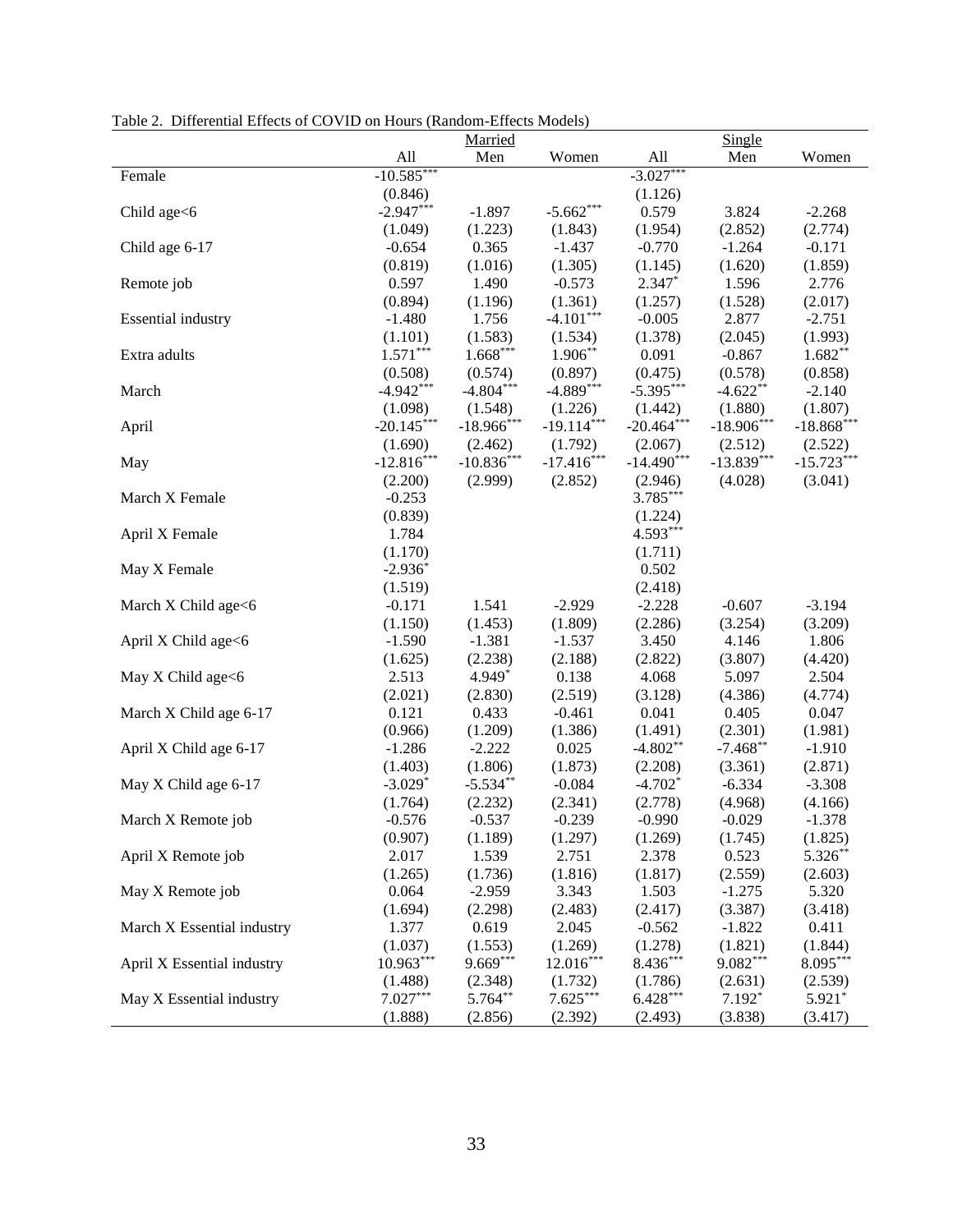|  | Table 2 Continued. Differential Effects of COVID on Hours (Random-Effects Models) |
|--|-----------------------------------------------------------------------------------|
|  |                                                                                   |

|                      | Married   |          |            | Single     |            |           |
|----------------------|-----------|----------|------------|------------|------------|-----------|
|                      | All       | Men      | Women      | All        | Men        | Women     |
| March X Extra adults | $-0.130$  | 0.099    | $-0.648$   | $-0.608$   | $-0.994$   | $-0.130$  |
|                      | (0.616)   | (0.730)  | (1.030)    | (0.510)    | (0.640)    | (0.616)   |
| April X Extra adults | $-1.629*$ | $-0.728$ | $-3.293**$ | $-0.882$   | $-2.399**$ | $-1.629*$ |
|                      | (0.989)   | (1.119)  | (1.615)    | (0.905)    | (1.055)    | (0.989)   |
| May X Extra adults   | $-0.749$  | 0.466    | $-3.165$   | $-1.575^*$ | $-1.537$   | $-0.749$  |
|                      | (1.454)   | (1.523)  | (2.578)    | (0.909)    | (1.148)    | (1.454)   |
| <b>Observations</b>  | 5,144     | 3.099    | 2,045      | 2,852      | 1,626      | 1,226     |
| Between $R^2$        | 0.22      | 0.20     | 0.20       | 0.16       | 0.24       | 0.22      |

Notes: Standard errors in parentheses are clustered by household. Control variables also include a quadratic in age, education, race, Hispanic ethnicity, immigrant status, own major industry, spouse major industry, MSA status, and state fixed effects. Controls in married regressions include spouse employed, spouse major industry, spouse remote job, and spouse essential industry. Control variables in single regressions include cohabiter. The all regressions include female. \* *p* < 0.10, \*\* *p* < 0.05, \*\*\* *p* < 0.01

Source: Current Population Survey, February – May 2020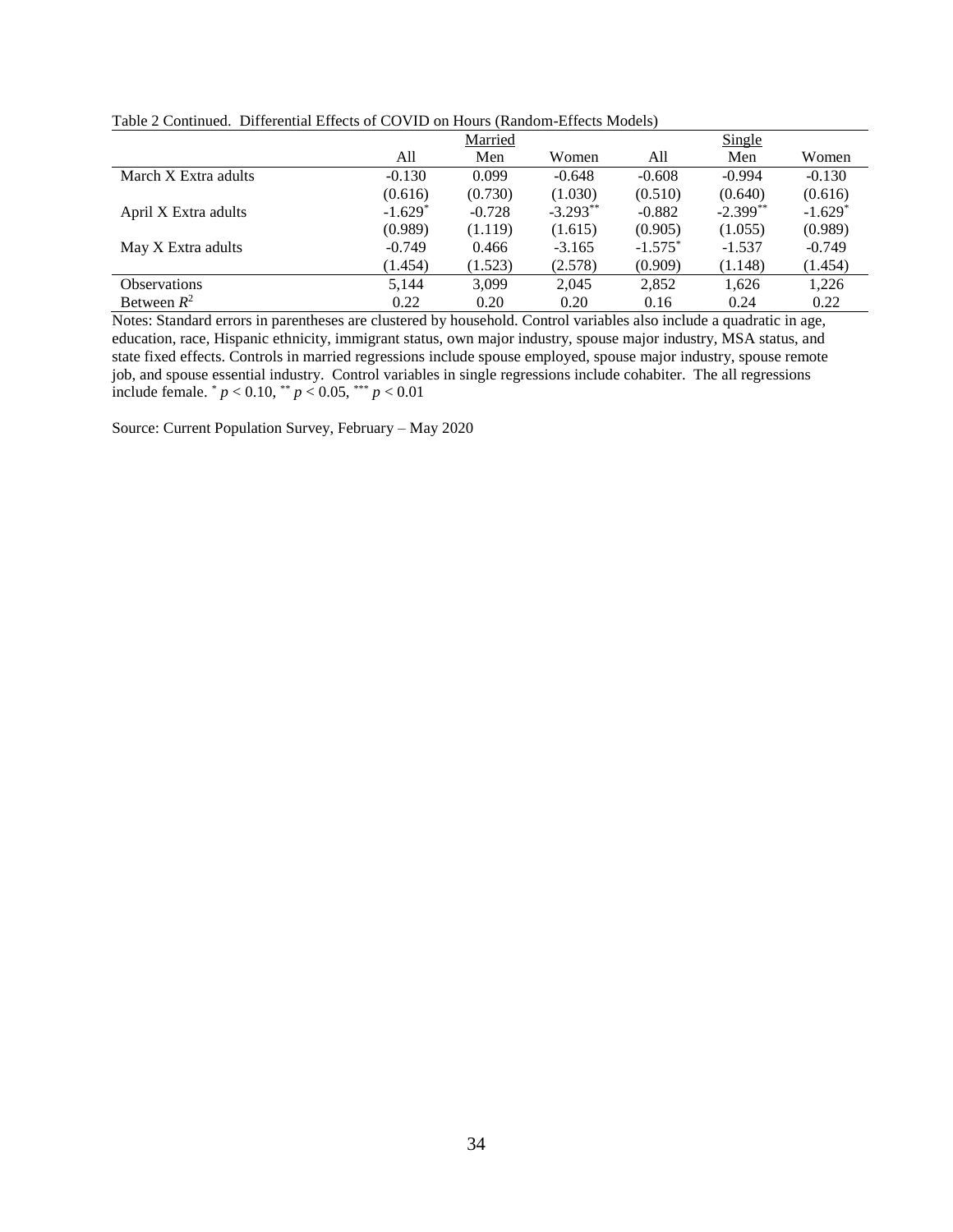|                            |              | Married     |             |             | Single    |              |
|----------------------------|--------------|-------------|-------------|-------------|-----------|--------------|
|                            | All          | Men         | Women       | All         | Men       | Women        |
| Female                     | $-10.561***$ |             |             | $-2.757**$  |           |              |
|                            | (0.826)      |             |             | (1.101)     |           |              |
| Child age<6                | $-2.943***$  | $-1.574$    | $-6.034***$ | 1.012       | 3.963     | $-1.313$     |
|                            | (1.035)      | (1.182)     | (1.858)     | (1.967)     | (2.850)   | (2.769)      |
| Child age 6-17             | $-0.926$     | 0.210       | $-1.901$    | $-0.808$    | $-1.148$  | $-0.602$     |
|                            | (0.808)      | (0.998)     | (1.315)     | (1.141)     | (1.585)   | (1.840)      |
| Remote job                 | 0.855        | 1.548       | $-0.116$    | $3.003***$  | 1.788     | $4.023***$   |
|                            | (0.878)      | (1.165)     | (1.369)     | (1.235)     | (1.510)   | (1.977)      |
| <b>Essential</b> industry  | $-0.801$     | 2.480       | $-3.226$ ** | 0.067       | 1.934     | $-2.111$     |
|                            | (1.066)      | (1.520)     | (1.551)     | (1.339)     | (1.994)   | (1.987)      |
| Extra adults               | $1.341***$   | 1.388**     | 1.705*      | $-0.123$    | $-1.027*$ | 1.342        |
|                            | (0.504)      | (0.567)     | (0.903)     | (0.466)     | (0.556)   | (0.855)      |
| March                      | $-0.084$     | 1.474       | $-1.629$    | $-1.695$    | $-1.500$  | 1.280        |
|                            | (0.897)      | (1.237)     | (1.047)     | (1.383)     | (1.754)   | (1.883)      |
| April                      | $-7.653***$  | $-6.847***$ | $-7.243***$ | $-6.550***$ | $-2.704$  | $-12.485***$ |
|                            | (1.880)      | (2.631)     | (2.078)     | (2.177)     | (2.404)   | (3.284)      |
| May                        | $-3.474$     | $-2.187$    | $-7.864**$  | $-0.308$    | $-0.107$  | $-4.068$     |
|                            | (2.192)      | (2.590)     | (3.235)     | (2.979)     | (4.005)   | (3.502)      |
| March X Female             | $-0.703$     |             |             | $2.860**$   |           |              |
|                            | (0.739)      |             |             | (1.122)     |           |              |
| April X Female             | 1.714        |             |             | $-0.862$    |           |              |
|                            | (1.120)      |             |             | (1.768)     |           |              |
| May X Female               | $-2.008$     |             |             | $-1.629$    |           |              |
|                            | (1.533)      |             |             | (2.560)     |           |              |
| March X Child age<6        | $-0.227$     | 1.127       | $-2.705$    | $-2.847$    | $-0.905$  | $-3.573$     |
|                            | (1.049)      | (1.297)     | (1.763)     | (2.069)     | (2.653)   | (3.191)      |
| April X Child age<6        | 0.046        | 0.024       | $-0.017$    | 0.178       | $-4.372$  | 4.010        |
|                            | (1.519)      | (1.807)     | (2.593)     | (2.900)     | (3.903)   | (4.148)      |
| May X Child age<6          | $2.853*$     | $3.725*$    | 1.400       | 0.873       | $-3.704$  | 3.819        |
|                            | (1.669)      | (2.058)     | (2.649)     | (2.689)     | (3.863)   | (4.937)      |
| March X Child age 6-17     | $-1.011$     | $-1.279$    | $-0.650$    | 0.792       | 1.004     | 0.822        |
|                            | (0.848)      | (1.053)     | (1.277)     | (1.250)     | (1.673)   | (1.815)      |
| April X Child age 6-17     | $-1.287$     | $-2.131$    | $-0.090$    | $-1.293$    | $-2.678$  | 0.387        |
|                            | (1.320)      | (1.563)     | (2.072)     | (2.361)     | (3.887)   | (2.923)      |
| May X Child age 6-17       | $-3.371**$   | $-5.362***$ | $-0.585$    | $-4.790**$  | $-1.874$  | $-5.940$     |
|                            | (1.620)      | (1.877)     | (2.405)     | (2.397)     | (4.322)   | (4.750)      |
| March X Remote job         | $-0.412$     | $-0.904$    | 0.316       | $-1.136$    | $-0.046$  | $-1.840$     |
|                            | (0.793)      | (1.009)     | (1.213)     | (1.154)     | (1.503)   | (1.781)      |
| April X Remote job         | $-1.167$     | $-2.341$    | 0.585       | 0.901       | $-3.042$  | $5.524**$    |
|                            | (1.227)      | (1.562)     | (2.011)     | (1.863)     | (2.503)   | (2.795)      |
| May X Remote job           | $-1.215$     | $-4.215***$ | 2.614       | 0.559       | $-2.150$  | 3.814        |
|                            | (1.599)      | (1.988)     | (2.654)     | (2.592)     | (3.378)   | (3.661)      |
| March X Essential industry | 0.285        | $-1.579$    | 1.832       | 0.021       | $-0.965$  | 0.622        |
|                            | (0.873)      | (1.213)     | (1.166)     | (1.204)     | (1.660)   | (1.829)      |
| April X Essential industry | $6.013***$   | 5.495**     | $6.782***$  | $3.953**$   | 2.405     | $6.555***$   |
|                            | (1.648)      | (2.448)     | (1.970)     | (1.889)     | (2.758)   | (2.785)      |
| May X Essential industry   | $4.048**$    | 3.920       | 4.188*      | $-1.076$    | $-0.367$  | $-0.007$     |
|                            | (1.827)      | (2.428)     | (2.532)     | (2.448)     | (3.869)   | (3.403)      |
|                            |              |             |             |             |           |              |

Table 3. Differential Effects of COVID on Hours for those Remaining Employed (Random-Effects Models)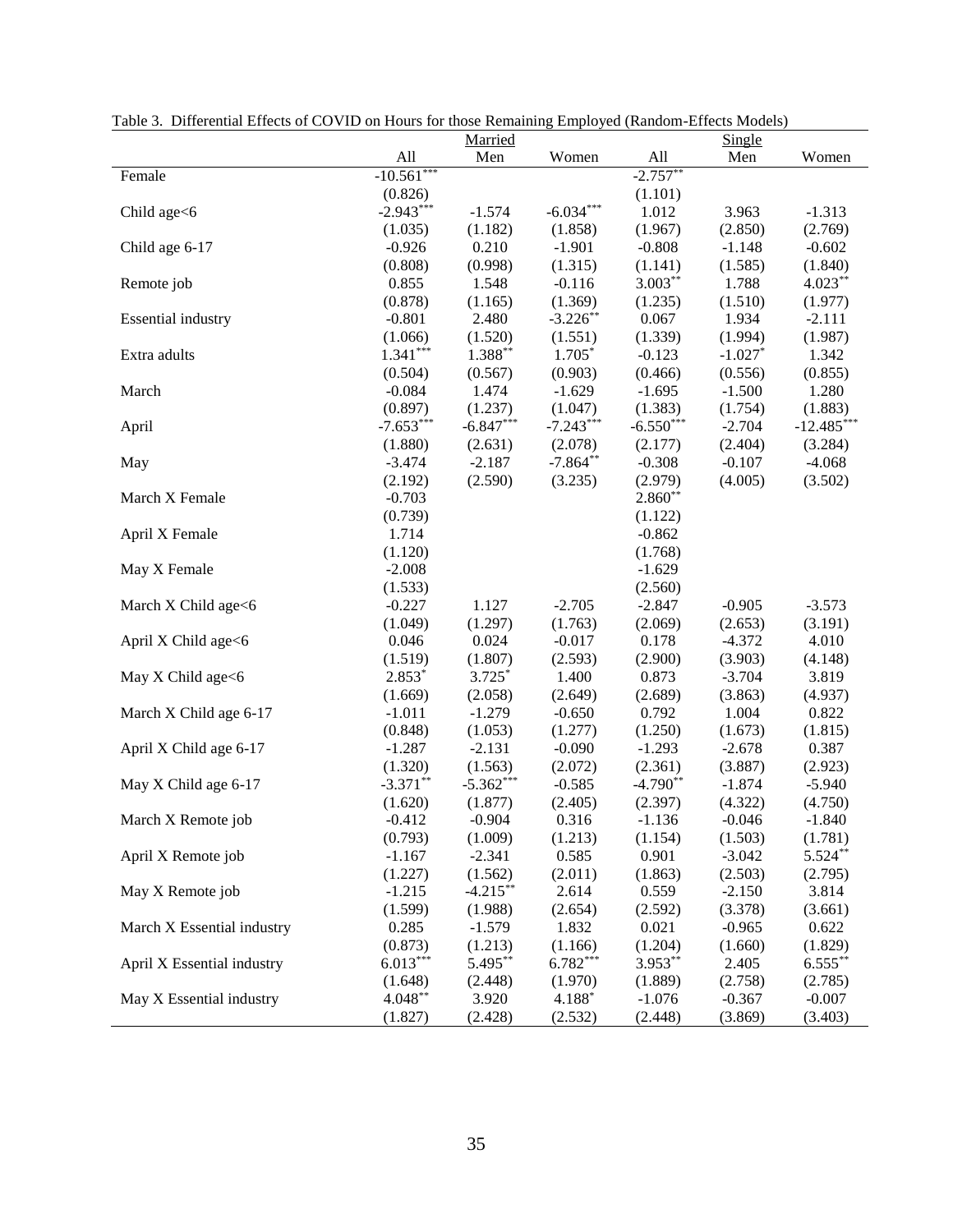| $ $ $ $              |          |          |          |          |          |          |  |  |
|----------------------|----------|----------|----------|----------|----------|----------|--|--|
|                      |          | Married  |          |          | Single   |          |  |  |
|                      | All      | Men      | Women    | All      | Men      | Women    |  |  |
| March X Extra adults | $-0.342$ | $-0.261$ | $-0.506$ | $-0.271$ | $-0.308$ | $-0.210$ |  |  |
|                      | (0.583)  | (0.671)  | (0.996)  | (0.465)  | (0.576)  | (0.764)  |  |  |
| April X Extra adults | $-0.736$ | $-0.112$ | $-1.744$ | 0.785    | $-0.622$ | 1.549    |  |  |
|                      | (0.992)  | (1.003)  | (1.704)  | (0.978)  | (1.648)  | (1.182)  |  |  |
| May X Extra adults   | 1.224    | 1.691    | 0.208    | $-0.065$ | $-0.056$ | $-0.593$ |  |  |
|                      | (1.453)  | (1.359)  | (2.662)  | (0.795)  | (1.076)  | (1.608)  |  |  |
| <b>Observations</b>  | 4,482    | 2,773    | 1,709    | 2,446    | 1,389    | 1.057    |  |  |
| Between $R^2$        | 0.18     | 0.16     | 0.16     | 0.12     | 0.18     | 0.19     |  |  |

Table 3 Continued. Differential Effects of COVID on Hours for those Remaining Employed (Random-Effects Models)

Notes: Standard errors in parentheses are clustered by household. Control variables also include a quadratic in age, education, race, Hispanic ethnicity, immigrant status, own major industry, spouse major industry, MSA status, and state fixed effects. Controls in married regressions include spouse employed, spouse major industry, spouse remote job, and spouse essential industry. Control variables in single regressions include cohabiter. The all regressions include female.  $p < 0.10$ ,  $p < 0.05$ ,  $p < 0.01$ 

Source: Current Population Survey, February – May 2020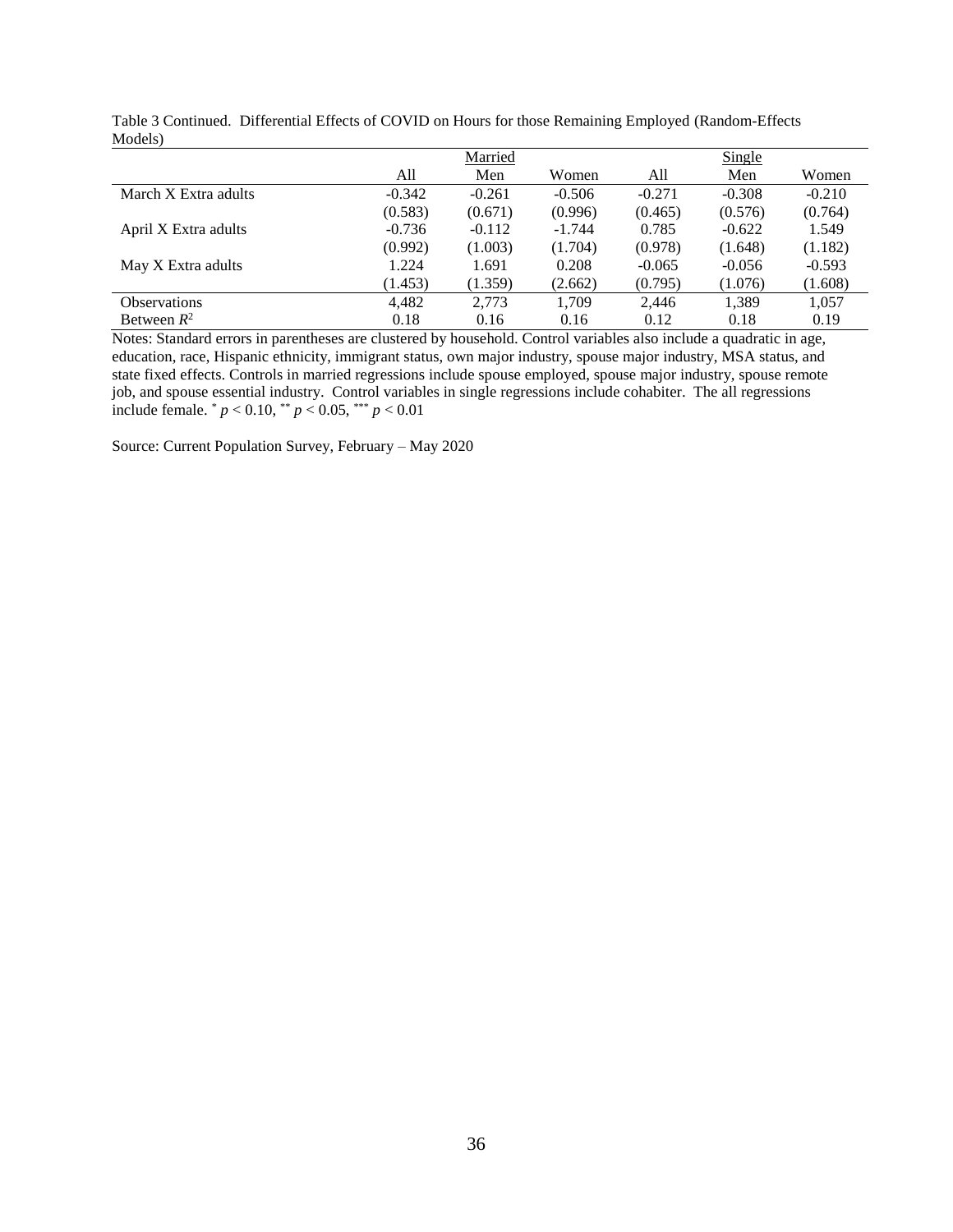|                           |                                   |               | <b>MARRIED</b> |               |               | <b>SINGLE</b> |              |
|---------------------------|-----------------------------------|---------------|----------------|---------------|---------------|---------------|--------------|
| Panel                     |                                   | <b>ALL</b>    | <b>MEN</b>     | <b>WOMEN</b>  | <b>ALL</b>    | <b>MEN</b>    | <b>WOMEN</b> |
|                           |                                   | $(N = 3,888)$ | $(N = 2,242)$  | $(N = 1,646)$ | $(N = 2,162)$ | $(N = 1,236)$ | $(N = 926)$  |
| $\mathbf{A}$              | <b>COVID</b>                      | $-0.23***$    | $-0.21***$     | $-0.26***$    | $-0.24***$    | $-0.29***$    | $-0.18***$   |
|                           |                                   | (0.02)        | (0.02)         | (0.03)        | (0.03)        | (0.04)        | (0.04)       |
|                           | <b>COVID</b>                      | $-0.21***$    |                |               | $-0.29***$    |               |              |
| $\bf{B}$                  |                                   | (0.02)        |                |               | (0.03)        |               |              |
|                           | <b>COVID X Female</b>             | $-0.06$       |                |               | $0.10*$       |               |              |
|                           |                                   | (0.03)        |                |               | (0.05)        |               |              |
|                           | <b>COVID</b>                      |               | $-0.19***$     | $-0.21***$    |               | $-0.26***$    | $-0.17***$   |
| $\mathsf{C}$              |                                   |               | (0.03)         | (0.04)        |               | (0.04)        | (0.05)       |
|                           | COVID X Child age<18              |               | $-0.03$        | $-0.12*$      |               | $-0.12$       | $-0.04$      |
|                           |                                   |               | (0.04)         | (0.06)        |               | (0.09)        | (0.09)       |
|                           | <b>COVID</b>                      |               | $-0.20***$     | $-0.25***$    |               | $-0.30***$    | $-0.18***$   |
| ${\bf D}$                 |                                   |               | (0.02)         | (0.03)        |               | (0.04)        | (0.04)       |
|                           | COVID X Child age<6               |               | $-0.06$        | $-0.08$       |               | 0.12          | $-0.08$      |
|                           |                                   |               | (0.06)         | (0.08)        |               | (0.12)        | (0.14)       |
|                           | <b>COVID</b>                      |               | $-0.19***$     | $-0.24***$    |               | $-0.26***$    | $-0.17***$   |
| ${\bf E}$                 |                                   |               | (0.03)         | (0.04)        |               | (0.04)        | (0.05)       |
|                           | COVID X Child age 6-17            |               | $-0.04$        | $-0.07$       |               | $-0.17*$      | $-0.03$      |
|                           |                                   |               | (0.04)         | (0.06)        |               | (0.09)        | (0.10)       |
|                           | <b>COVID</b>                      |               | $-0.22***$     | $-0.24***$    |               | $-0.29***$    | $-0.22***$   |
| $\boldsymbol{\mathrm{F}}$ |                                   |               | (0.03)         | (0.05)        |               | (0.05)        | (0.06)       |
|                           | COVID X Remote job                |               | 0.05           | $-0.03$       |               | $-0.01$       | 0.08         |
|                           |                                   |               | (0.05)         | (0.06)        |               | (0.08)        | (0.09)       |
|                           | <b>COVID</b>                      |               | $-0.34***$     | $-0.43***$    |               | $-0.46***$    | $-0.24***$   |
| G                         |                                   |               | (0.06)         | (0.04)        |               | (0.08)        | (0.06)       |
|                           | <b>COVID X Essential industry</b> |               | $0.16**$       | $0.32***$     |               | $0.23***$     | 0.11         |
|                           |                                   |               | (0.07)         | (0.06)        |               | (0.09)        | (0.08)       |
|                           | <b>COVID</b>                      |               | $-0.21***$     | $-0.27***$    |               | $-0.23***$    | $-0.20***$   |
| H                         |                                   |               | (0.02)         | (0.03)        |               | (0.04)        | (0.05)       |
|                           | <b>COVID X Extra adults</b>       |               | 0.01           | 0.03          |               | $-0.08***$    | 0.03         |
|                           |                                   |               | (0.03)         | (0.05)        |               | (0.03)        | (0.04)       |

Table 4. Differential Effects of COVID on Employment Status (Difference-in-Difference-in-Differences Models)

Notes: Each panel is a separate regression. Standard errors in parentheses are clustered by household-year. Control variables in all regressions also include a quadratic in age, education, race, Hispanic ethnicity, immigrant status, own major industry, MSA status, state, month and year fixed effects. Controls in married regressions include spouse employed, spouse major industry, spouse remote job, and spouse essential industry. Control variables in single regressions include cohabiter. The all regressions include female. Regressions include interactions of the subgroup with month and year.  $p < 0.10$ ,  $\binom{4}{p} < 0.05$ ,  $\binom{4}{p} < 0.01$  Source: Current Population Survey, February and April 2019–2020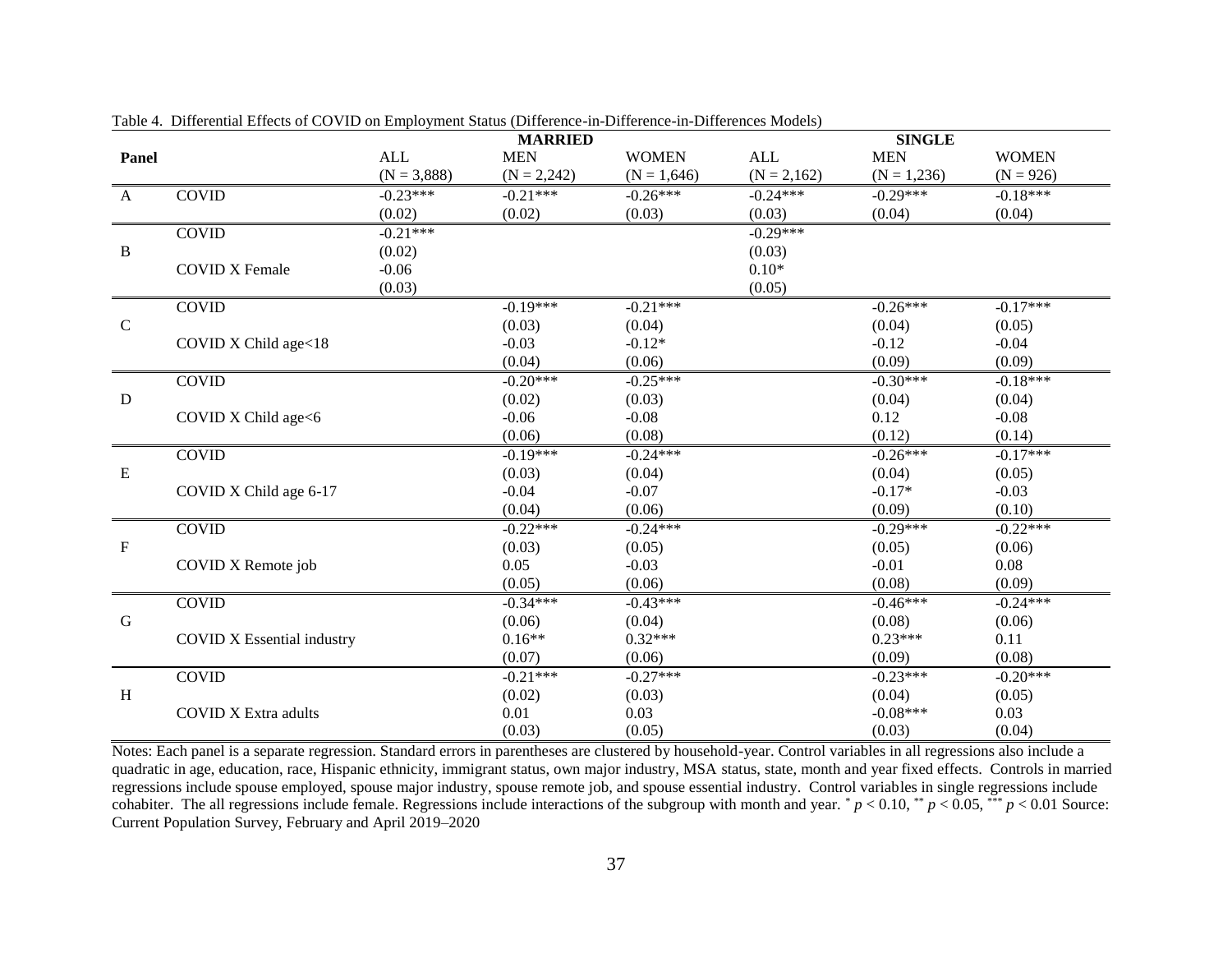|              |                                   |               | <b>MARRIED</b> |               |               | <b>SINGLE</b> |              |
|--------------|-----------------------------------|---------------|----------------|---------------|---------------|---------------|--------------|
| Panel        |                                   | <b>ALL</b>    | <b>MEN</b>     | <b>WOMEN</b>  | <b>ALL</b>    | <b>MEN</b>    | <b>WOMEN</b> |
|              |                                   | $(N = 3,888)$ | $(N = 2,242)$  | $(N = 1,646)$ | $(N = 2,162)$ | $(N = 1,236)$ | $(N = 926)$  |
| $\mathbf{A}$ | <b>COVID</b>                      | $-11.26***$   | $-10.92***$    | $-11.73***$   | $-10.52***$   | $-11.53***$   | $-9.30***$   |
|              |                                   | (0.88)        | (1.10)         | (1.25)        | (1.17)        | (1.61)        | (1.75)       |
|              | <b>COVID</b>                      | $-10.92***$   |                |               | $-11.53***$   |               |              |
| $\, {\bf B}$ |                                   | (1.09)        |                |               | (1.58)        |               |              |
|              | <b>COVID X Female</b>             | $-0.81$       |                |               | 2.23          |               |              |
|              |                                   | (1.50)        |                |               | (2.31)        |               |              |
|              | <b>COVID</b>                      |               | $-10.47***$    | $-10.74***$   |               | $-9.88***$    | $-8.88***$   |
| $\mathsf{C}$ |                                   |               | (1.44)         | (1.68)        |               | (1.82)        | (2.07)       |
|              | COVID X Child age<18              |               | $-1.24$        | $-2.28$       |               | $-8.17**$     | $-1.41$      |
|              |                                   |               | (2.23)         | (2.50)        |               | (3.82)        | (3.87)       |
|              | <b>COVID</b>                      |               | $-10.58***$    | $-11.16***$   |               | $-11.66***$   | $-9.28***$   |
| D            |                                   |               | (1.21)         | (1.38)        |               | (1.69)        | (1.81)       |
|              | COVID X Child age<6               |               | $-1.90$        | $-3.23$       |               | 1.82          | $-0.42$      |
|              |                                   |               | (2.90)         | (3.18)        |               | (5.07)        | (6.43)       |
|              | <b>COVID</b>                      |               | $-10.20***$    | $-11.14***$   |               | $-9.83***$    | $-9.00***$   |
| $\mathbf E$  |                                   |               | (1.36)         | (1.54)        |               | (1.76)        | (2.05)       |
|              | COVID X Child age 6-17            |               | $-2.10$        | $-1.68$       |               | $-10.11**$    | $-1.44$      |
|              |                                   |               | (2.32)         | (2.63)        |               | (4.18)        | (3.99)       |
|              | <b>COVID</b>                      |               | $-11.20***$    | $-12.32***$   |               | $-11.48***$   | $-11.77***$  |
| $\mathbf{F}$ |                                   |               | (1.42)         | (1.94)        |               | (1.99)        | (2.44)       |
|              | COVID X Remote job                |               | 0.79           | 1.13          |               | $-0.21$       | 5.57         |
|              |                                   |               | (2.31)         | (2.60)        |               | (3.61)        | (3.61)       |
|              | <b>COVID</b>                      |               | $-19.19***$    | $-18.46***$   |               | $-17.27***$   | $-10.64***$  |
| $\mathbf G$  |                                   |               | (3.03)         | (1.70)        |               | (3.07)        | (2.44)       |
|              | <b>COVID X Essential industry</b> |               | 9.81***        | 13.48***      |               | $7.58**$      | 2.79         |
|              |                                   |               | (3.25)         | (2.41)        |               | (3.61)        | (3.47)       |
|              | <b>COVID</b>                      |               | $-10.33***$    | $-10.78***$   |               | $-10.40***$   | $-11.28***$  |
| H            |                                   |               | (1.25)         | (1.39)        |               | (1.83)        | (2.00)       |
|              | <b>COVID X Extra adults</b>       |               | $-1.57$        | $-3.18$       |               | $-1.71$       | 3.11         |
|              |                                   |               | (1.45)         | (2.25)        |               | (1.41)        | (1.95)       |

Table 5. Differential Effects of COVID on Hours (Difference-in-Difference-in-Differences Models)

Notes: Each panel is a separate regression. Standard errors in parentheses are clustered by household-year. Control variables in all regressions also include a quadratic in age, education, race, Hispanic ethnicity, immigrant status, own major industry, MSA status, state, month and year fixed effects. Controls in married regressions include spouse employed, spouse major industry, spouse remote job, and spouse essential industry. Control variables in single regressions include cohabiter. The all regressions include female. Regressions include interactions of the subgroup with month and year.  $p < 0.10$ ,  $\binom{**}{r} < 0.05$ ,  $\binom{***}{r} < 0.01$  Source: Current Population Survey, February and April 2019–2020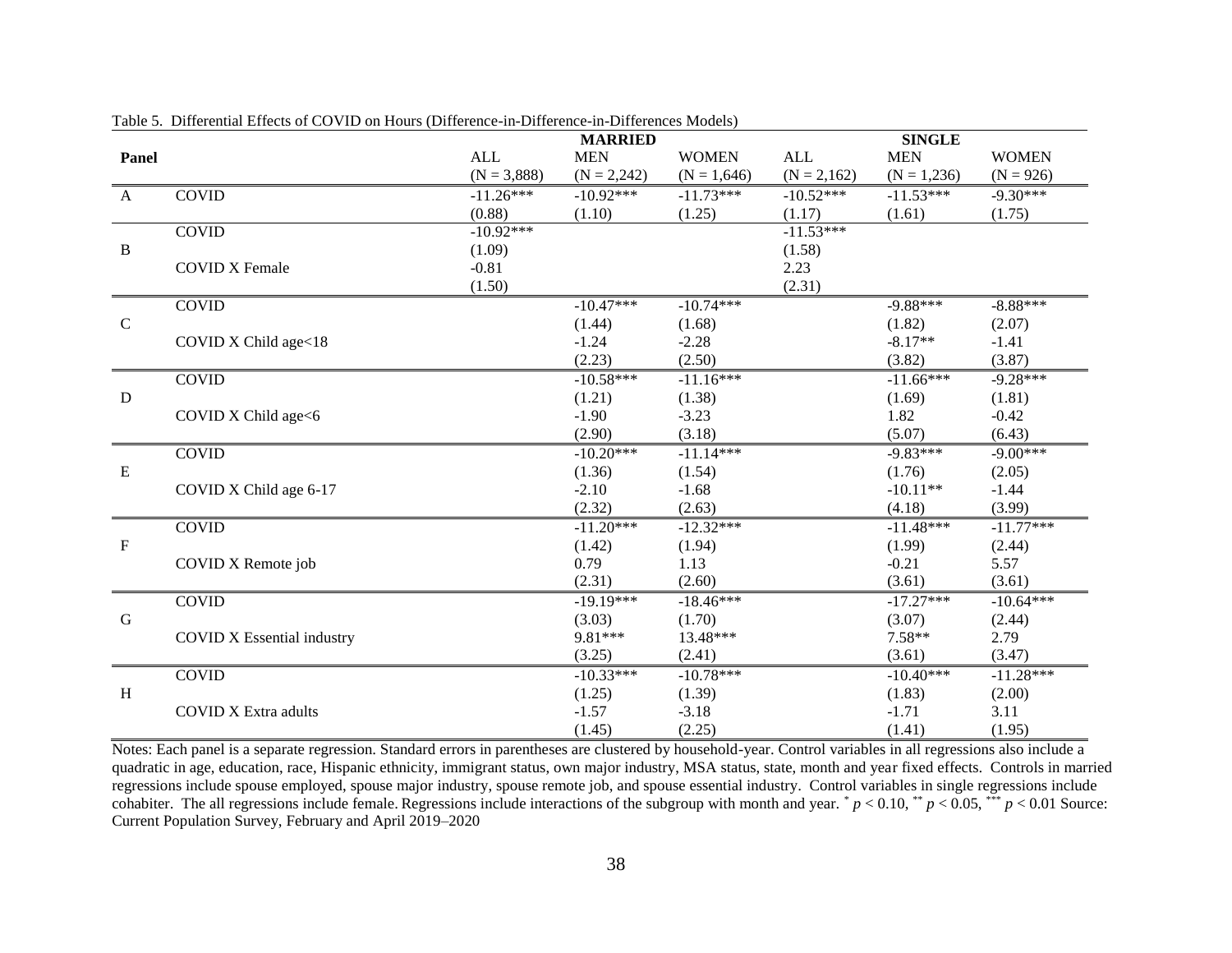|              |                                   |               | <b>MARRIED</b> |                |               | <b>SINGLE</b> |              |
|--------------|-----------------------------------|---------------|----------------|----------------|---------------|---------------|--------------|
| Panel        |                                   | <b>ALL</b>    | <b>MEN</b>     | <b>WOMEN</b>   | <b>ALL</b>    | <b>MEN</b>    | <b>WOMEN</b> |
|              |                                   | $(N = 3,042)$ | $(N = 1,858)$  | $(N = 1, 184)$ | $(N = 1,624)$ | $(N = 932)$   | $(N = 692)$  |
| $\mathbf{A}$ | <b>COVID</b>                      | $-5.05***$    | $-4.79***$     | $-5.45***$     | $-5.04***$    | $-3.92**$     | $-6.51***$   |
|              |                                   | (0.86)        | (1.03)         | (1.30)         | (1.15)        | (1.57)        | (1.73)       |
|              | <b>COVID</b>                      | $-4.79***$    |                |                | $-3.92**$     |               |              |
| $\bf{B}$     |                                   | (1.02)        |                |                | (1.54)        |               |              |
|              | <b>COVID X Female</b>             | $-0.66$       |                |                | $-2.59$       |               |              |
|              |                                   | (1.49)        |                |                | (2.25)        |               |              |
|              | <b>COVID</b>                      |               | $-5.48***$     | $-5.31***$     |               | $-3.16*$      | $-7.02***$   |
| $\mathbf C$  |                                   |               | (1.40)         | (1.73)         |               | (1.77)        | (2.07)       |
|              | COVID X Child age<18              |               | 1.34           | $-0.35$        |               | $-3.97$       | 1.85         |
|              |                                   |               | (2.07)         | (2.64)         |               | (3.88)        | (3.79)       |
|              | <b>COVID</b>                      |               | $-4.98***$     | $-5.21***$     |               | $-3.32**$     | $-6.96***$   |
| D            |                                   |               | (1.16)         | (1.42)         |               | (1.66)        | (1.79)       |
|              | COVID X Child age<6               |               | 1.07           | $-1.38$        |               | $-6.99$       | 4.70         |
|              |                                   |               | (2.55)         | (3.52)         |               | (4.88)        | (6.54)       |
|              | <b>COVID</b>                      |               | $-5.15***$     | $-5.01***$     |               | $-3.39**$     | $-7.08***$   |
| $\mathbf E$  |                                   |               | (1.30)         | (1.60)         |               | (1.71)        | (2.06)       |
|              | COVID X Child age 6-17            |               | 0.77           | $-1.23$        |               | $-3.59$       | 2.38         |
|              |                                   |               | (2.14)         | (2.77)         |               | (4.61)        | (3.82)       |
|              | <b>COVID</b>                      |               | $-3.76***$     | $-5.49***$     |               | $-3.55*$      | $-9.47***$   |
| $\mathbf F$  |                                   |               | (1.35)         | (2.08)         |               | (1.88)        | (2.58)       |
|              | COVID X Remote job                |               | $-3.15$        | $-0.12$        |               | $-0.93$       | $6.37*$      |
|              |                                   |               | (2.14)         | (2.76)         |               | (3.63)        | (3.57)       |
|              | <b>COVID</b>                      |               | $-12.40***$    | $-9.48***$     |               | $-4.85$       | $-8.46***$   |
| ${\bf G}$    |                                   |               | (3.00)         | (2.02)         |               | (3.54)        | (2.60)       |
|              | <b>COVID X Essential industry</b> |               | 8.73***        | $6.48**$       |               | 1.11          | 3.35         |
|              |                                   |               | (3.20)         | (2.62)         |               | (3.98)        | (3.50)       |
|              | <b>COVID</b>                      |               | $-3.97***$     | $-4.78***$     |               | $-4.89***$    | $-8.00***$   |
| H            |                                   |               | (1.17)         | (1.45)         |               | (1.81)        | (2.06)       |
|              | <b>COVID X Extra adults</b>       |               | $-2.24$        | $-2.20$        |               | 1.86          | 2.20         |
|              |                                   |               | (1.42)         | (2.46)         |               | (1.89)        | (1.76)       |

Table 6. Differential Effects of COVID on Hours of those Remaining Employed (Difference-in-Difference-in-Differences Models)

Notes: Each panel is a separate regression. Standard errors in parentheses are clustered by household-year. Control variables in all regressions also include a quadratic in age, education, race, Hispanic ethnicity, immigrant status, own major industry, MSA status, state, month and year fixed effects. Controls in married regressions include spouse employed, spouse major industry, spouse remote job, and spouse essential industry. Control variables in single regressions include cohabiter. The all regressions include female. Regressions include interactions of the subgroup with month and year.<sup>\*</sup>  $p < 0.10$ ,<sup>\*\*</sup>  $p < 0.05$ ,<sup>\*\*\*</sup>  $p < 0.01$  Source: Current Population Survey, February and April 2019–2020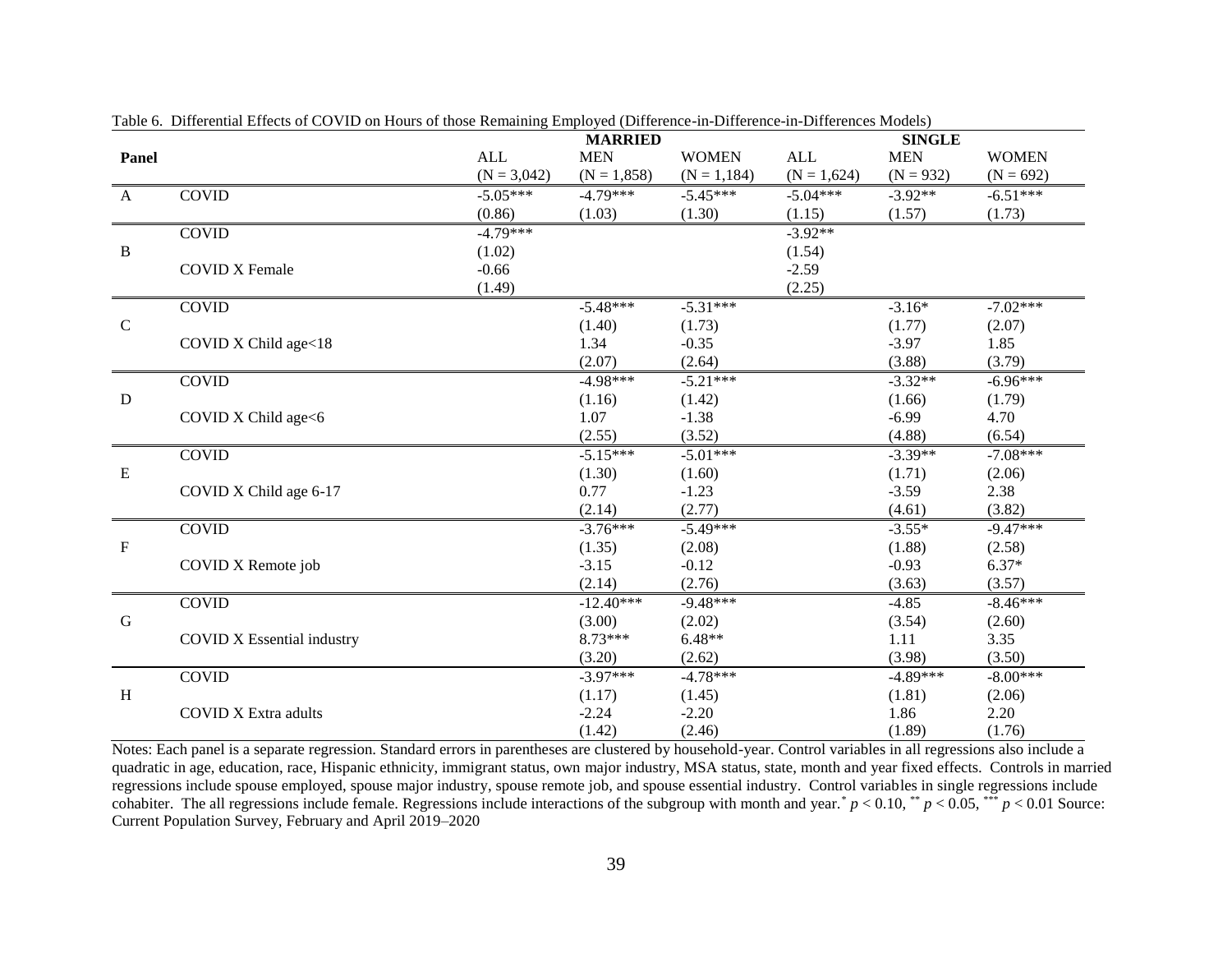## Appendix A

| raoie Tri Thean Employment and Hould in 2020 by Thainia and Farental Blanco<br>Sample | February | March | April | May   |
|---------------------------------------------------------------------------------------|----------|-------|-------|-------|
| Panel A. Employed at Work                                                             |          |       |       |       |
| <b>Married</b>                                                                        |          |       |       |       |
| Males                                                                                 | 1.00     | 0.88  | 0.70  | 0.75  |
| No children                                                                           | 1.00     | 0.85  | 0.70  | 0.76  |
| Child age $<6$                                                                        | 1.00     | 0.91  | 0.66  | 0.81  |
| Child age $6-17$                                                                      | 1.00     | 0.92  | 0.69  | 0.73  |
| Females                                                                               | 1.00     | 0.86  | 0.56  | 0.61  |
| No children                                                                           | 1.00     | 0.86  | 0.59  | 0.67  |
| Child age $<6$                                                                        | 1.00     | 0.76  | 0.48  | 0.57  |
| Child age $6-17$                                                                      | 1.00     | 0.87  | 0.54  | 0.59  |
| Single                                                                                |          |       |       |       |
| Males                                                                                 | 1.00     | 0.84  | 0.56  | 0.71  |
| No children                                                                           | 1.00     | 0.85  | 0.60  | 0.72  |
| Child age<6                                                                           | 1.00     | 0.85  | 0.61  | 0.94  |
| Child age $6-17$                                                                      | 1.00     | 0.79  | 0.37  | 0.67  |
| Females                                                                               | 1.00     | 0.87  | 0.62  | 0.60  |
| No children                                                                           | 1.00     | 0.86  | 0.65  | 0.62  |
| Child age $<6$                                                                        | 1.00     | 0.89  | 0.60  | 0.55  |
| Child age $6-17$                                                                      | 1.00     | 0.90  | 0.57  | 0.64  |
| Panel B. Average Weekly Hours                                                         |          |       |       |       |
| <b>Married</b>                                                                        |          |       |       |       |
| Males                                                                                 | 38.55    | 33.84 | 25.30 | 29.00 |
| No children                                                                           | 37.02    | 32.07 | 25.48 | 29.26 |
| Child age<6                                                                           | 39.18    | 35.57 | 24.54 | 31.41 |
| Child age $6-17$                                                                      | 40.52    | 35.94 | 24.10 | 27.84 |
| Females                                                                               | 30.04    | 24.90 | 15.52 | 15.93 |
| No children                                                                           | 31.13    | 26.22 | 16.48 | 17.62 |
| Child age $<6$                                                                        | 25.79    | 18.01 | 11.89 | 13.12 |
| Child age $6-17$                                                                      | 29.45    | 24.64 | 15.34 | 15.40 |
| Single                                                                                |          |       |       |       |
| Males                                                                                 | 35.54    | 28.39 | 19.77 | 25.87 |
| No children                                                                           | 35.52    | 28.72 | 21.51 | 27.55 |
| Child age<6                                                                           | 37.82    | 30.62 | 18.81 | 27.75 |
| Child age $6-17$                                                                      | 36.00    | 26.72 | 11.15 | 19.17 |
| Females                                                                               | 30.85    | 28.14 | 17.54 | 17.69 |
| No children                                                                           | 31.38    | 27.91 | 17.73 | 19.30 |
| Child age<6                                                                           | 25.57    | 24.81 | 20.49 | 15.30 |
| Child age $6-17$                                                                      | 30.60    | 29.66 | 17.21 | 15.67 |
| Observations                                                                          | 3,403    | 2,302 | 1,515 | 776   |

Table A1. Mean Employment and Hours in 2020 by Marital and Parental Status

Note: CPS final weights used. Sample restricted to those who were unincorporated selfemployed and at work in February.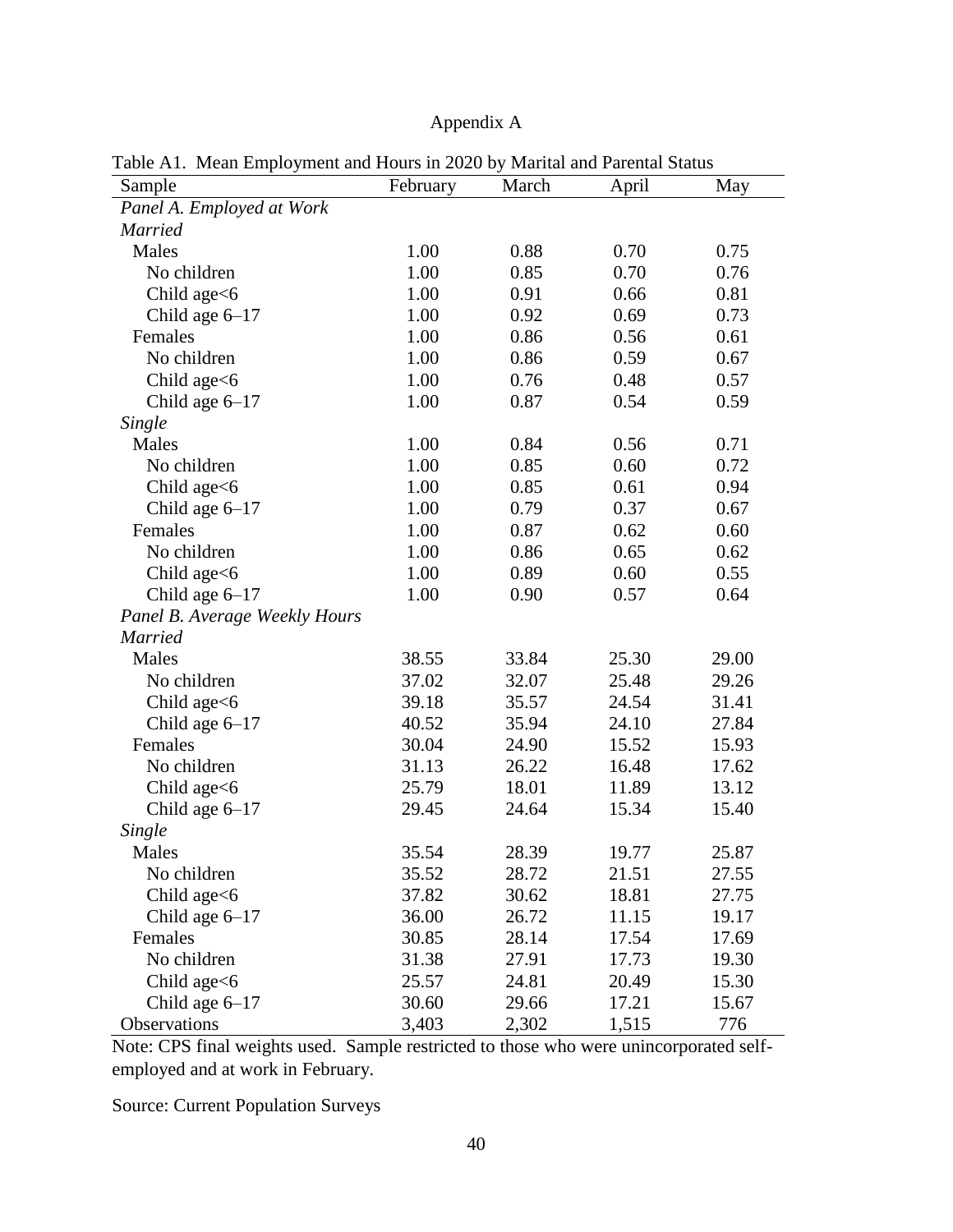| Variable                             | February | March | April | May   |
|--------------------------------------|----------|-------|-------|-------|
| Employed at work                     | 1.00     | 0.87  | 0.62  | 0.68  |
| Hours on main job                    | 34.65    | 29.60 | 20.32 | 22.96 |
| Female                               | 0.39     | 0.40  | 0.43  | 0.44  |
| Age                                  | 49.44    | 49.36 | 49.33 | 48.91 |
| High school degree                   | 0.27     | 0.27  | 0.25  | 0.27  |
| Some college                         | 0.28     | 0.28  | 0.29  | 0.29  |
| Bachelor's degree                    | 0.23     | 0.24  | 0.24  | 0.24  |
| Advanced degree                      | 0.12     | 0.12  | 0.13  | 0.13  |
| <b>Black</b>                         | 0.08     | 0.08  | 0.07  | 0.07  |
| Other race                           | 0.07     | 0.07  | 0.08  | 0.07  |
| Hispanic                             | 0.18     | 0.18  | 0.18  | 0.20  |
| Any child age<6                      | 0.14     | 0.14  | 0.15  | 0.16  |
| Any child age 6-17                   | 0.30     | 0.31  | 0.31  | 0.32  |
| Married                              | 0.62     | 0.62  | 0.64  | 0.63  |
| Number of extra HH adults            | 0.53     | 0.54  | 0.51  | 0.52  |
| Cohabiter                            | 0.06     | 0.06  | 0.06  | 0.07  |
| Immigrant                            | 0.22     | 0.22  | 0.22  | 0.21  |
| Remote Job                           | 0.38     | 0.39  | 0.40  | 0.42  |
| <b>Essential Industry</b>            | 0.68     | 0.68  | 0.67  | 0.66  |
| Own Industry                         |          |       |       |       |
| Agriculture and mining               | 0.07     | 0.07  | 0.07  | 0.06  |
| Construction                         | 0.18     | 0.17  | 0.16  | 0.16  |
| Manufacturing                        | 0.03     | 0.03  | 0.03  | 0.03  |
| Trade, transportation, and utilities | 0.14     | 0.14  | 0.14  | 0.13  |
| Information                          | 0.02     | 0.02  | 0.02  | 0.02  |
| <b>Financial activities</b>          | 0.08     | 0.08  | 0.08  | 0.10  |
| Professional and business services   | 0.20     | 0.20  | 0.20  | 0.20  |
| Educational and health services      | 0.11     | 0.11  | 0.12  | 0.12  |
| Leisure and hospitality              | 0.07     | 0.07  | 0.08  | 0.08  |
| Other services/Public administration | 0.11     | 0.11  | 0.10  | 0.08  |
| Spouse - Employed                    | 0.47     | 0.46  | 0.48  | 0.48  |
| Spouse - Remote job                  | 0.22     | 0.22  | 0.24  | 0.25  |
| Spouse - Essential industry          | 0.34     | 0.34  | 0.36  | 0.35  |
| Spouse Industry                      |          |       |       |       |
| Agriculture and mining               | 0.03     | 0.03  | 0.03  | 0.04  |
| Construction                         | 0.04     | 0.03  | 0.03  | 0.04  |
| Manufacturing                        | 0.04     | 0.04  | 0.04  | 0.04  |
| Trade, transportation, and utilities | 0.08     | 0.08  | 0.09  | 0.08  |
| Information                          | 0.01     | 0.01  | 0.02  | 0.01  |
| Financial activities                 | 0.04     | 0.04  | 0.04  | 0.05  |
| Professional and business services   | 0.06     | 0.07  | 0.08  | 0.08  |
| Educational and health services      | 0.10     | 0.10  | 0.09  | 0.08  |
| Leisure and hospitality              | 0.03     | 0.02  | 0.02  | 0.03  |
| Other services/Public administration | 0.05     | 0.05  | 0.05  | 0.05  |
| Observations                         | 3,403    | 2,302 | 1,515 | 776   |

Table A2. Means for Random Effects Sample (2020)

Note: CPS final weights used. Sample restricted to those who were unincorporated self-employed and at work in February.